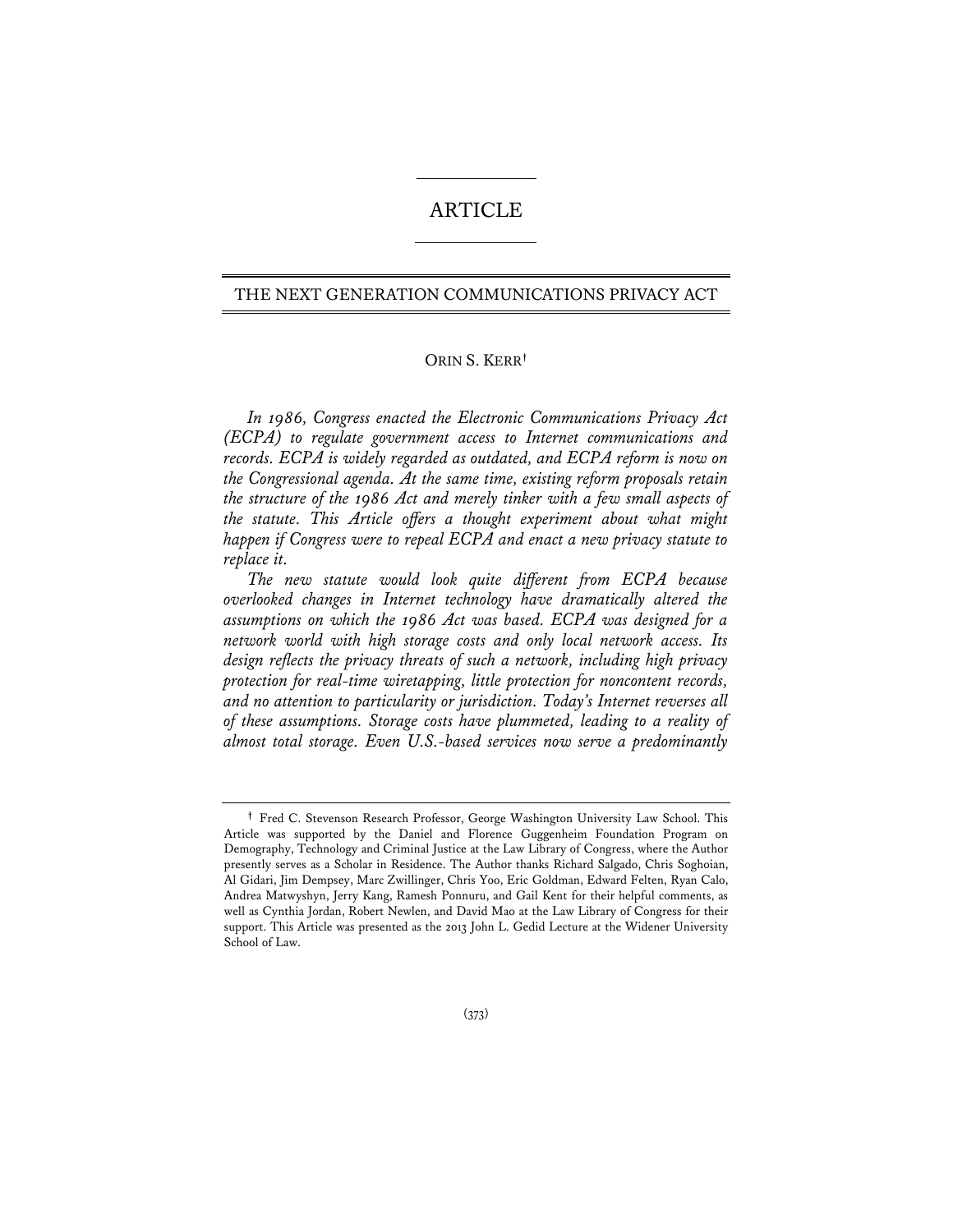*foreign customer base. A new statute would need to account for these changes.* 

*This Article contends that a next generation privacy act should contain four features. First, it should impose the same requirement on access to all contents. Second, it should impose particularity requirements on the scope of disclosed metadata. Third, it should impose minimization rules on all accessed content. And fourth, it should impose a two-part territoriality regime with a mandatory rule structure for U.S.-based users and a permissive regime for users located abroad.* 

| Ι. |    | THE HISTORY AND STRUCTURE OF ECPA378                         |  |
|----|----|--------------------------------------------------------------|--|
|    | A. |                                                              |  |
|    | В. | The Office of Technology Assessment Report                   |  |
|    |    |                                                              |  |
|    |    | C. The Enactment of ECPA                                     |  |
|    |    |                                                              |  |
|    |    | D. The Current Criticisms of ECPA-                           |  |
|    |    |                                                              |  |
|    |    | II. HOW CHANGING LAW AND TECHNOLOGY RENDER                   |  |
|    |    |                                                              |  |
|    |    |                                                              |  |
|    | B. | ECS Versus RCS and the Limited Coverage of the SCA  395      |  |
|    |    |                                                              |  |
|    |    | D. Particularity and Minimization of Internet                |  |
|    |    | Communications                                               |  |
|    |    |                                                              |  |
|    |    |                                                              |  |
|    |    | III. CRAFTING A NEXT GENERATION PRIVACY ACT  411             |  |
|    |    | A. Congress Should Enact a Uniform Requirement for           |  |
|    |    | Access to Any Remotely Stored Contents Held                  |  |
|    |    |                                                              |  |
|    | В. | Particularity Requirements for Noncontent Data Should        |  |
|    |    | Be Imposed, Perhaps Based on a Concept of Customer-hours 412 |  |
|    | C. | Minimization Rules Should Apply to All Obtained              |  |
|    |    |                                                              |  |
|    | D. | Congress Could Establish a Two-Part User-Based               |  |
|    |    |                                                              |  |
|    |    |                                                              |  |
|    |    |                                                              |  |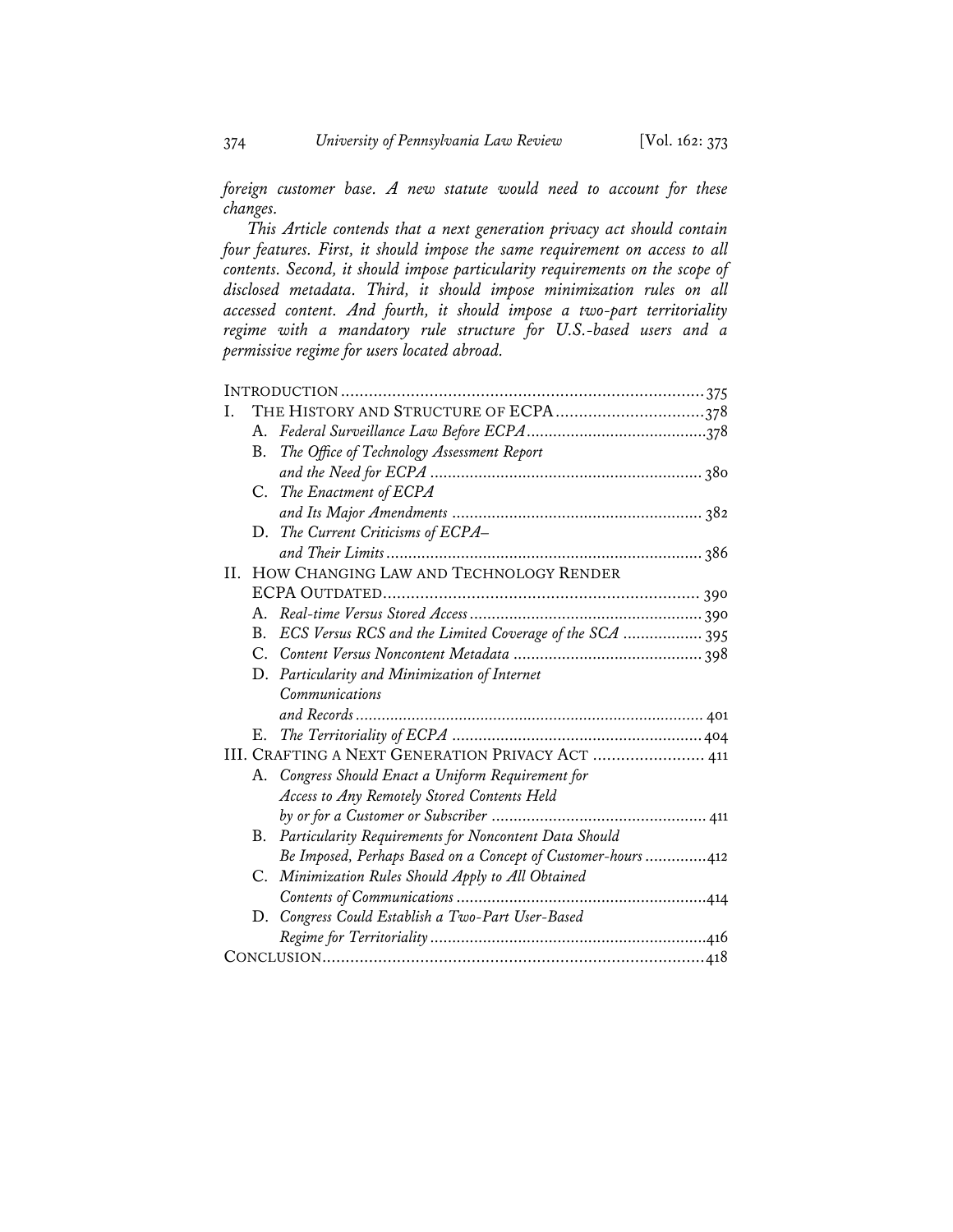#### INTRODUCTION

In 1986, Congress enacted the Electronic Communications Privacy Act (ECPA) to govern the privacy of computer network communications.**<sup>1</sup>** The Act grants Internet users a set of statutory privacy rights that limits the government's power to access a person's communications and records.**<sup>2</sup>** ECPA has governed Internet privacy in the U.S. for over a quarter century with only minor revisions.**<sup>3</sup>**

In recent years, ECPA has become widely perceived as outdated.**4** Senator Patrick Leahy, the Chairman of the Senate Judiciary Committee, recently announced that ECPA reform is now a "top priority."**5** His counterpart on the House side, Representative Robert Goodlatte, chairman of the House Judiciary Committee, has also endorsed the need to reform ECPA and recently held hearings on ECPA reform.**<sup>6</sup>**

Despite the congressional interest in ECPA reform, existing reform proposals mostly nibble at the edges of the 1986 statute.**<sup>7</sup>** Those proposals accept the basic structure of ECPA as fixed, and they aim to tweak privacy protections within the Act's framework. This Article considers a thought experiment: What would the electronic communications privacy laws ideally look like if Congress could start from scratch and enact an entirely new law?

**<sup>1</sup>** Electronic Communications Privacy Act of 1986, Pub. L. No. 99-508, 100 Stat. 1848 (1986) (codified as amended in scattered sections of 18 U.S.C.).

**<sup>2</sup>** *See generally* 2 WAYNE R. LAFAVE ET AL., CRIMINAL PROCEDURE §§ 4.5–4.8(e) (3d ed. 2007).

**<sup>3</sup>** The major changes to ECPA following 1986 are discussed *infra* Section I.C.

**<sup>4</sup>** *See* Charlie Savage, *Panel Approves a Bill to Safeguard Email*, N.Y. TIMES, Nov. 30, 2012, at B7 (noting that ECPA "is widely seen as outdated"); *see also* Brendan Sasso, *Consensus Builds for Requiring Warrant for Email Searches*, HILL'S HILLICON VALLEY (Mar. 19, 2013), http://thehill.com/blogs/hillicon-valley/technology/289035-consensus-builds-for-requiringwarrant-for-email-searches (quoting Representative Jim Sensenbrenner as saying that ECPA's requirement of only a subpoena for access to email records is "outdated and probably unconstitutional").

**<sup>5</sup>** Brendan Sasso & Jennifer Martinez, *OVERNIGHT TECH: House to Consider Email Privacy Bill*, THE HILL'S HILLICON VALLEY (Feb. 27, 2013), http://thehill.com/blogs/hilliconvalley/technology/285397-overnight-tech-house-to-consider-email-privacy-bill; *see also* Sen. Patrick Leahy, Chairman, S. Judiciary Comm., The Agenda of the Senate Judiciary Committee for the 113th Congress (Jan. 16, 2013), *available at* http://www.leahy.senate.gov/press/113-sjcagenda-speech ("[A]s Chairman of the Judiciary Committee, I will keep pushing to update our privacy laws to address emerging technology and the Internet, including the Electronic Communications Privacy Act and cybersecurity laws.").

**<sup>6</sup>** *See* Sasso & Martinez, *supra* note 5 (reporting House Judiciary Committee Chairman Robert Goodlatte's commitment to "look at modernizing the decades-old Electronic Communications Privacy Act (ECPA) to reflect our current digital economy").

**<sup>7</sup>** *See infra* Section I.D.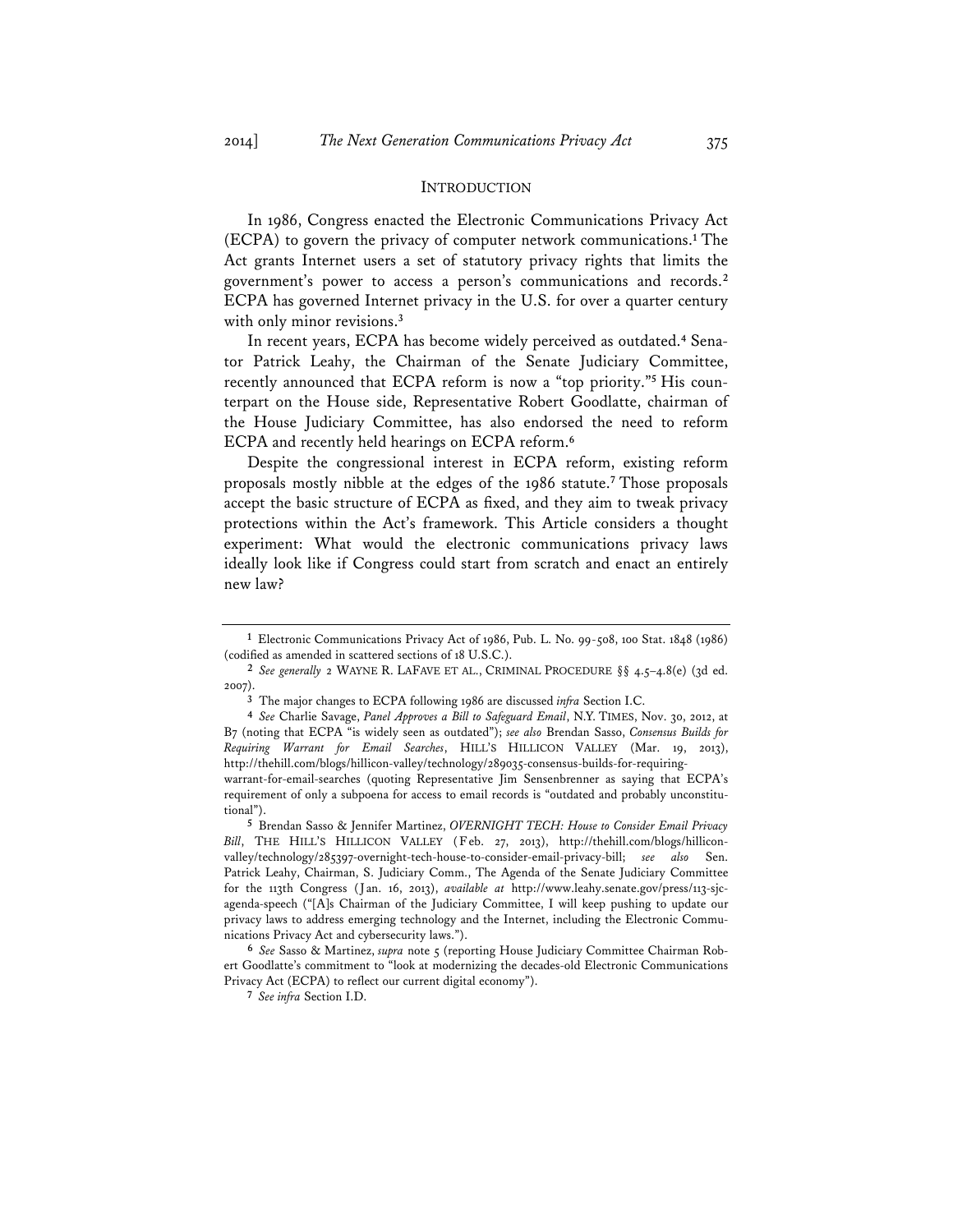The Article contends that such a new privacy act would look quite different from the current ECPA. Network technologies have dramatically transformed since the 1980s. The extraordinary pace of technological change in the last quarter century means that the Internet of today bears only a slight resemblance to the Internet of the 1980s. Indeed, today's Internet is quite different from the Internet of a decade ago, often in ways that are imperceptible to the user but that have profound implications for privacy law. If Congress could start fresh and enact a new statute, those changes would lead to a law very different from ECPA statute on the books today.

Two technological changes are particularly important. First, the plummeting costs of storage have changed how surveillance threatens privacy.**<sup>8</sup>** ECPA was drafted at a time when electronic storage was expensive and therefore relatively rare. Accordingly, ECPA treated real-time wiretapping as the chief privacy threat. Access to stored communications was a lesser concern. The opposite is true today. Storage has become remarkably cheap and therefore ubiquitous. Service providers now routinely store everything, and they can turn over everything to law enforcement. As a result of this technological change, access to stored records has become the greater privacy threat. The incredible growth of stored records renders ECPA's structure exactly backwards for the operation of modern computer networks.

Second, the Internet has become truly global.**<sup>9</sup>** ECPA was drafted when computer network usage was very heavily U.S.-based. The Act created statutory protections for U.S. users of U.S. services. Today's network usage looks dramatically different: only about ten percent of the today's global Internet usage involves U.S.-based individuals. **<sup>10</sup>** The overwhelming majority of users of Internet services such as Gmail and Facebook are based abroad.**11** The global nature of today's Internet creates a series of jurisdictional headaches for global Internet services that might have corporate headquarters in one country, servers in another, and users all around the world.

More than just technology has changed: new principles of constitutional law have emerged that alter the proper role of statutory law. In the last five years, courts have begun to settle the basic parameters of how the Fourth Amendment applies to the Internet.**<sup>12</sup>** The original ECPA was designed as a

**<sup>8</sup>** *See infra* Section II.A.

**<sup>9</sup>** *See infra* Section II.E.

**<sup>10</sup>** *See infra* Section II.E.

**<sup>11</sup>** *See infra* Section II.E.

**<sup>12</sup>** *See infra* Section II.C.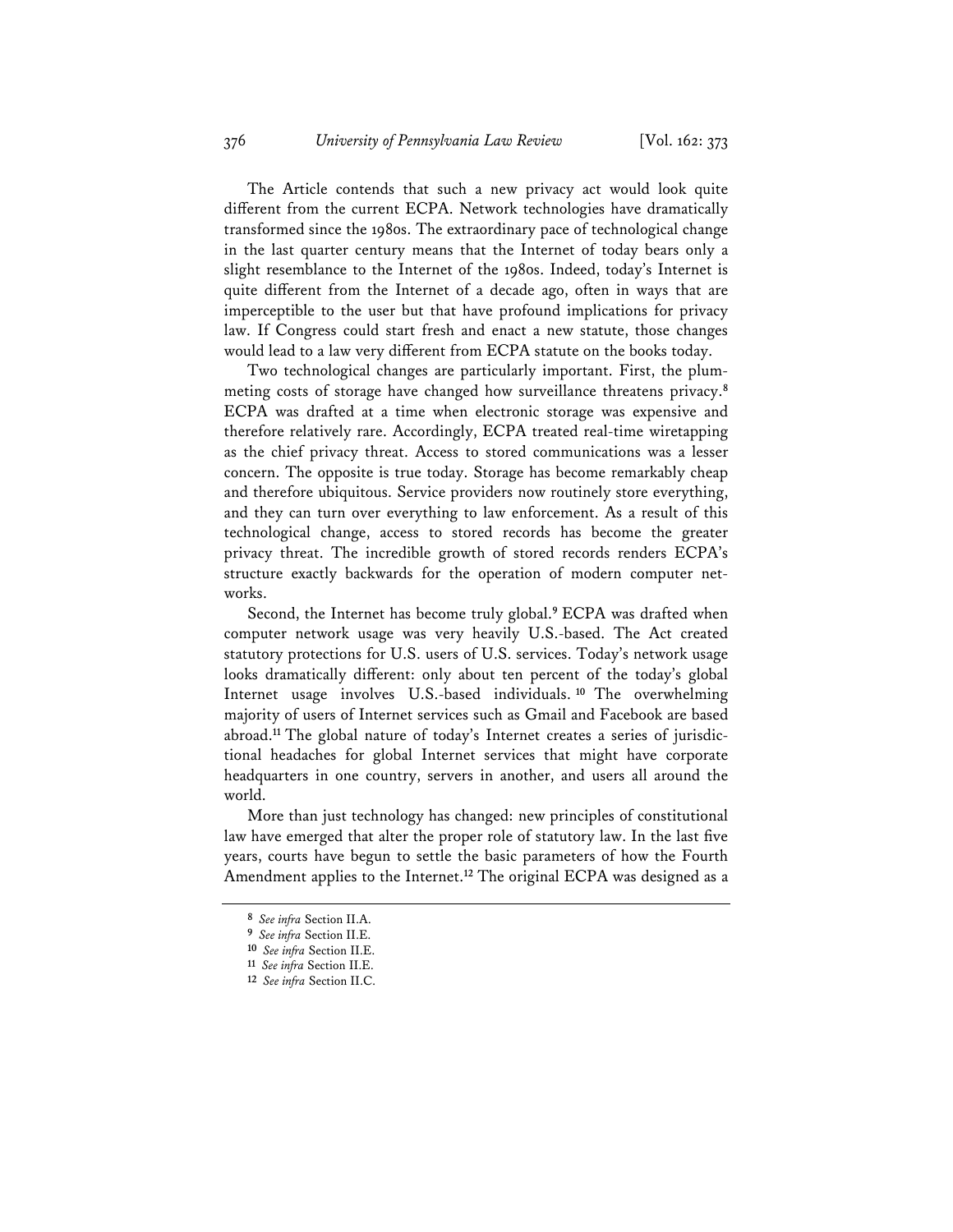statutory stand-in for uncertain Fourth Amendment protection. As the scope of Fourth Amendment protection becomes more certain, however, the statute's coverage may change with it.

As a practical matter, lawmakers rarely start from scratch when passing legislation. Amending prior laws is the norm for a variety of reasons. But if Congress were forced to enact a new privacy act, that new law ideally would be based on four principles. *First*, the new statute would impose a uniform warrant requirement for compelled access to contents held for a customer or subscriber.**<sup>13</sup>** The new statute would abolish ECPA's antiquated distinctions, such as the difference between real-time access and stored access and the complex categories of coverage of the Stored Communications Act. In place of those distinctions, the new statute would treat all access to contents under the same warrant standard.

*Second*, the law would enact a particularity requirement for compelled access to noncontent information. **<sup>14</sup>** One approach might rely on the concept of customer-hours. When the government obtains a court order to compel records, it should not be entitled to all of a user's records—or even worse, all records of hundreds of users. Instead, each court order could be limited based on both the time coverage of the order and the number of users implicated. If the government seeks records associated with many users, it must accept the tradeoff that those records will span a shorter window of time.

*Third*, the new law would impose minimization limitations for contents of communications obtained by government investigators. **<sup>15</sup>** When the government collects the contents of communications pursuant to a court order, investigators should be limited in what they can access. ECPA only imposes such limits for contents obtained by real-time wiretapping, reflecting the traditional sense that real-time access poses the greatest privacy threat. The functional collapse of the distinction between real-time and stored access means that those limits should now apply to all contents.

*Fourth*, a new law would adopt an explicit territoriality regime.**<sup>16</sup>** One solution would be to focus on the location of the user, with full warrant protections for users based in the United States and a permissive disclosure regime to foreign legal process for users based abroad. A global network demands different protections for local and foreign users. Under my proposal, U.S. users would receive full warrant protection regardless of the

**<sup>13</sup>** *See infra* Section III.A.

**<sup>14</sup>** *See infra* Section III.B.

**<sup>15</sup>** *See infra* Section III.C.

**<sup>16</sup>** *See infra* Section III.D.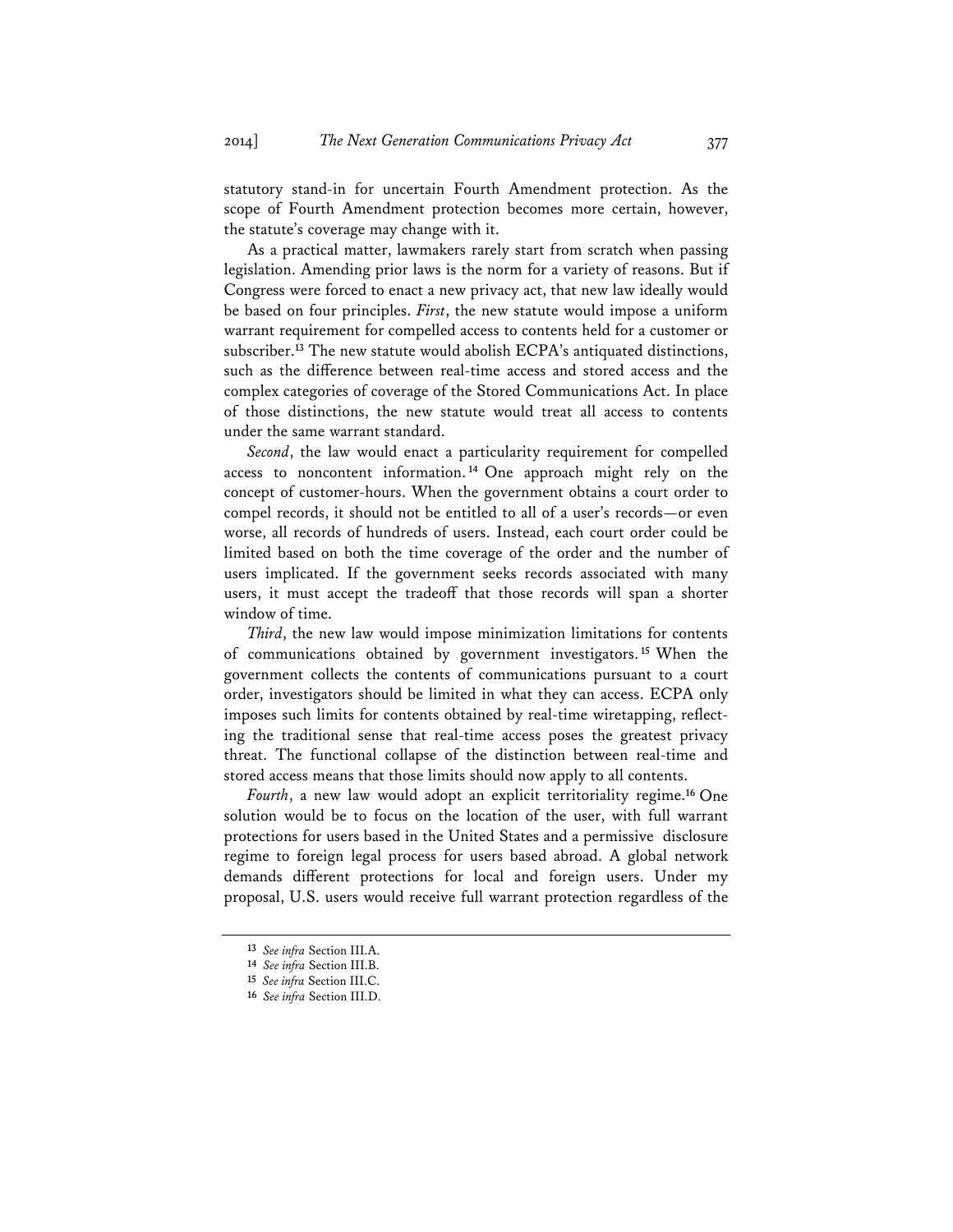location of servers or corporate headquarters. By contrast, U.S. providers should be permitted, but not required, to disclose records pursuant to foreign legal processes for users based in the country seeking those records.

The argument will proceed in three parts. Part I introduces the history and structure of ECPA. This Part explores the computer technology that existed when ECPA was passed and explains how ECPA evolved in response to that technology. Part II explains why the existing statute is based on outdated assumptions. Changing technology and evolving constitutional law have dramatically shifted the factual and legal ground on which ECPA was based. Part III identifies the four major principles on which a next generation privacy act could be based. It points the way to new principles based on existing network technology.

### I. THE HISTORY AND STRUCTURE OF ECPA

It is difficult to analyze ECPA without first understanding early Internet technology. This Part begins by explaining surveillance law before ECPA. It then turns to the new technological problems that ECPA was designed to address at the time of its enactment, and it explains the basic structure of ECPA to see how it responded to these problems. This Part concludes by highlighting the limited nature of existing ECPA reform proposals and focusing on reforms advocated by an influential group known as the Digital Due Process Coalition.

# A. *Federal Surveillance Law Before ECPA*

Early federal surveillance laws began as efforts to regulate telephone privacy. The telephone was invented by 1880,**<sup>17</sup>** and it proved to be a dramatic advance over communication by telegraph. But the telephone had a serious privacy flaw. Any person with access to the physical wires carrying the call could tap into the wire and intercept the call. In the early days of the telephone, wiretapping was rampant.**<sup>18</sup>** Some state laws prohibiting

**<sup>17</sup>** *See* Christopher Beauchamp, *Who Invented the Telephone? Lawyers, Patents, and the Judgments of History*, 51 TECH. & CULTURE 854, 855-67 (2010) (noting that patent litigation surrounding the telephone's origins clouds the question of who invented the telephone).

**<sup>18</sup>** *See* SAMUEL DASH ET AL., THE EAVESDROPPERS 25-34 (1959) (tracing phone wiretapping back to the 1890s and highlighting its growth as a practice into the 1950s); *see also* Heutsche v. United States, 414 U.S. 898, 899 (1973) (Douglas, J., dissenting) ( "[W]e live in a regime where the 'dirty business' of wiretapping runs rampant.").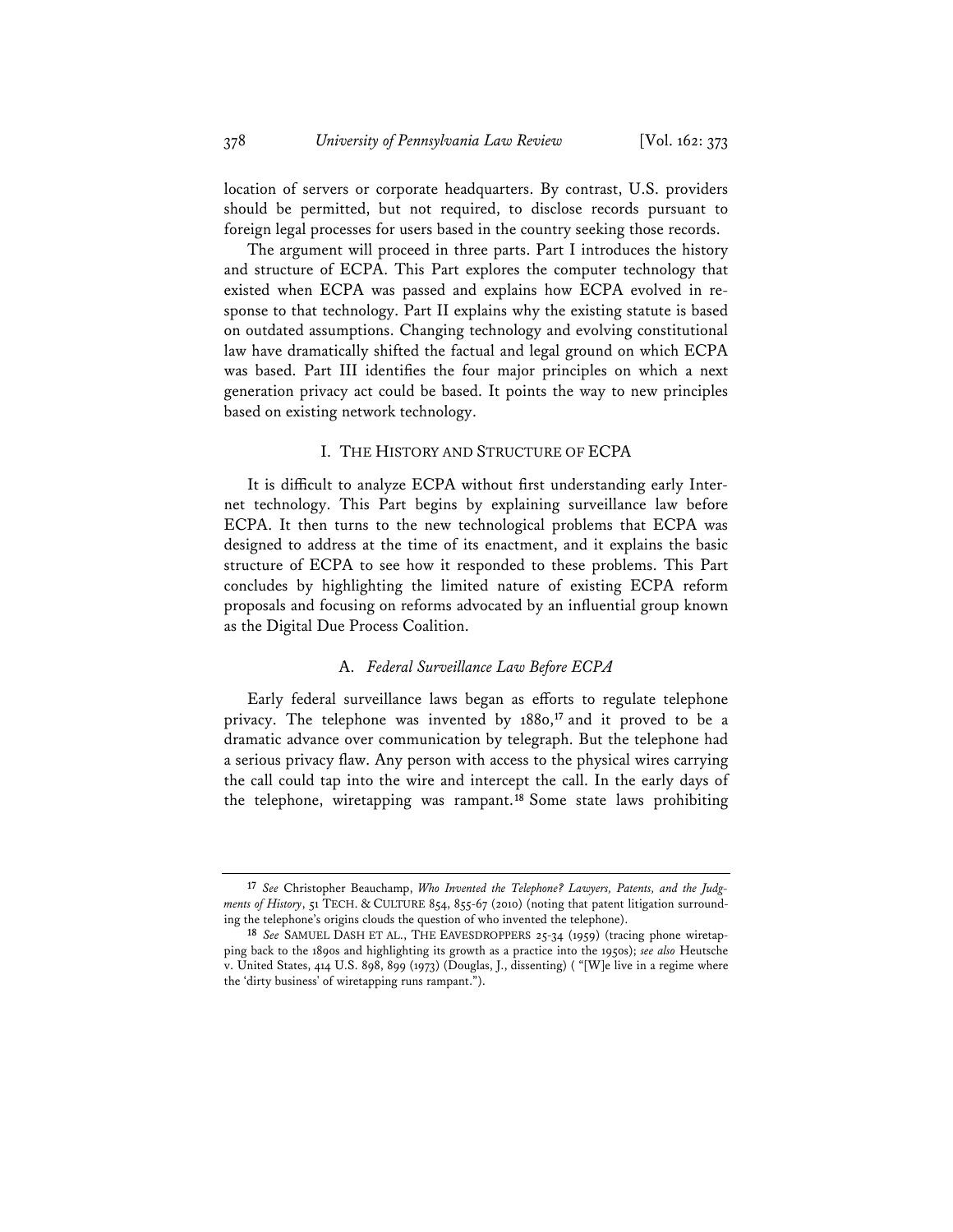wiretapping emerged by 1895,**<sup>19</sup>** although the first federal statute did not arrive until the Communications Act of 1934.**<sup>20</sup>** Telephone privacy laws naturally focused on the act of "intercepting" the call—that is, breaking in on the private call by installing a listening device to monitor the communication over the wires as the call was transmitted.**<sup>21</sup>**

Congress maintained the focus on interception when it enacted the Wiretap Act in 1968.**<sup>22</sup>** The Wiretap Act replaced the Communications Act of 1934 as the federal statute governing privacy in telephone communications. Like the Communications Act, the Wiretap Act prohibits "intercepting" telephone calls between parties to a communication.**<sup>23</sup>** Unlike the Communications Act, however, the Wiretap Act includes a carefully crafted privacy regime regulating lawful interceptions.**<sup>24</sup>** That privacy regime was inspired in part by the Supreme Court's decision in *Berger v. New York*, which required any wiretapping statute to include special privacy protections against government monitoring.**<sup>25</sup>** Wiretapping raised special Fourth Amendment concerns, *Berger* had indicated, because it involved "a series of intrusions, searches, and seizures pursuant to a single showing of probable cause,"**<sup>26</sup>** rather than the "one limited intrusion" of a traditional search into physical property.**27** Put another way, real-time wiretapping was contemporaneous with transmission and therefore could collect all information sent over the wire. In contrast, a traditional search was a limited intrusion into a space to collect only what had been stored there.

Echoing *Berger*, the Wiretap Act imposes a stringent warrant requirement for intercepting telephone calls over the wires. Interception orders can

**<sup>19</sup>** *See* Berger v. New York, 388 U.S. 41, 46 (1967) (highlighting an 1895 Illinois law outlawing wiretapping and similar legislation enacted ten years later in California).

**<sup>20</sup>** Pub. L. No. 73-416, 48 Stat. 1064 (codified as amended at 47 U.S.C. §§ 151–609 (1934)).

**<sup>21</sup>** For example, the relevant provision of the Communications Act of 1934 stated that "[n]o person not being authorized by the sender shall intercept any communication and divulge or publish the existence, contents, substance, purport, effect, or meaning of such intercepted communication to any person." Pub. L. No. 73-416, § 605, 48 Stat. 1064, 1104 (codified at 47 U.S.C. § 605 (1934)).

**<sup>22</sup>** The Wiretap Act is sometimes referred to as "Title III" because it was passed as the third title of the Omnibus Crime Control and Safe Streets Act of 1968. Pub. L. No. 90-351, 82 Stat. 197 (1968). The Wiretap Act is codified as amended at 18 U.S.C.  $\S$  2510–22 (2006 & Supp. V 2012).

**<sup>23</sup>** *See* 18 U.S.C. § 2511(1)(a) (2006) (stating that anyone who "[i]ntentionally intercepts, endeavors to intercept, or procures any other person to intercept or endeavor to intercept, any wire, oral, or electronic communication" commits a crime).

**<sup>24</sup>** *See id.* § 2511(2) (2006 & Supp. V 2012*)* (identifying exceptions when wiretapping is lawful without a court order); *id.* § 2518 (identifying procedures for lawful interception pursuant to a court order).

**<sup>25</sup>** 388 U.S. 41*,* 57-60 (1967).

**<sup>26</sup>** *Id.* at 59.

**<sup>27</sup>** *Id.* at 57.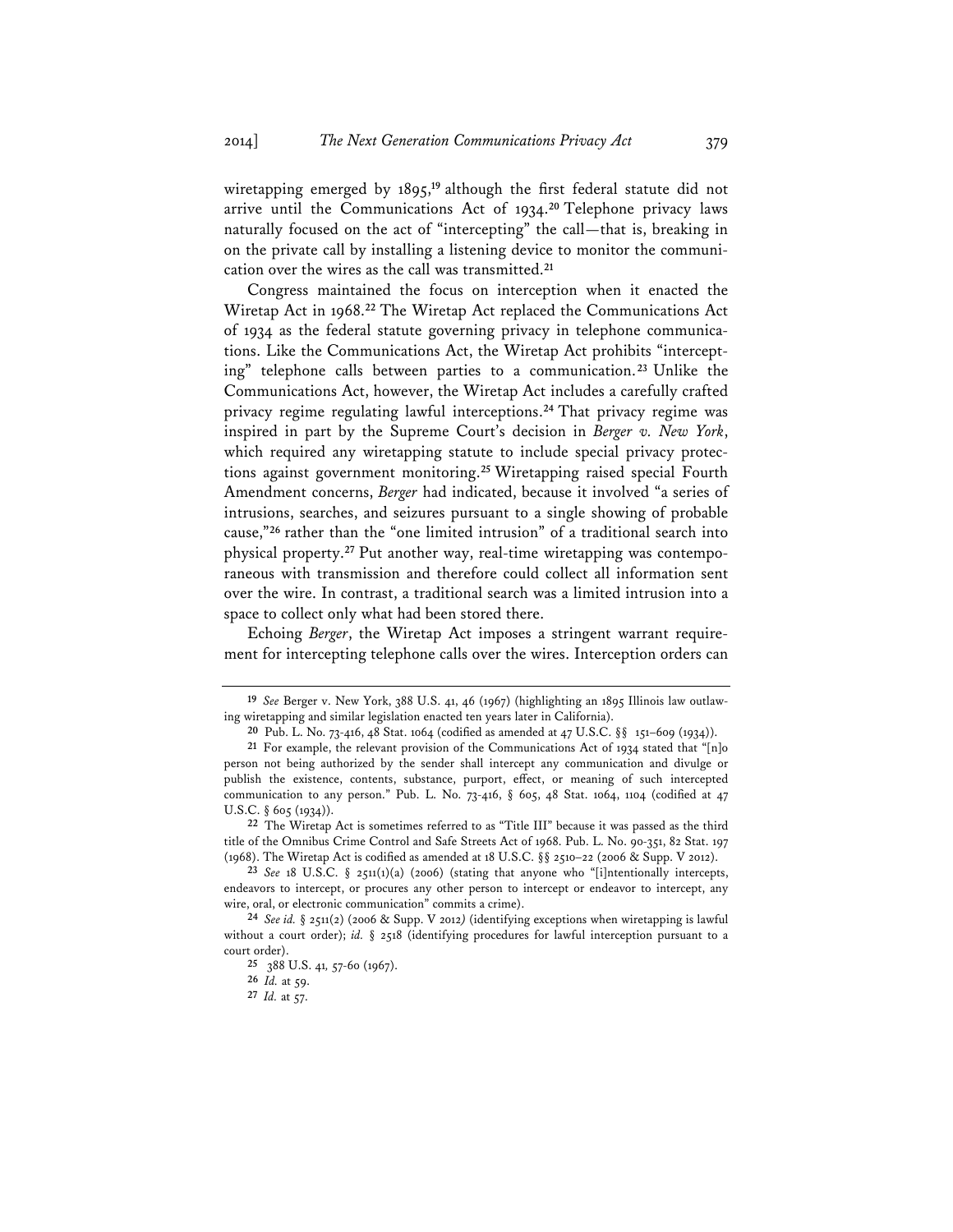be obtained to conduct government monitoring, but they require a showing of special need, a predicate felony offense, and high-level Justice Department or state approval.**<sup>28</sup>** The Wiretap Act also includes two special rules for how the government must execute a wiretap. First, the government must engage in minimization.**<sup>29</sup>** Minimization refers to the process of trying to limit ex ante which of a suspect's communications the government will intercept.**<sup>30</sup>** If an agent is listening to a wiretapped telephone line, the agent might engage in minimization by not listening in when the suspect speaks with his mother about her health problems.**<sup>31</sup>**

The second requirement is a general ban on disclosure of communications intercepted or information learned from those communications unless appropriate to the investigation.**<sup>32</sup>** Agents are not permitted to disclose information obtained from intercepted communications—even to other agents—unless it "is appropriate to the proper performance of the official duties of the officer making or receiving the disclosure."**<sup>33</sup>** The idea is to treat even lawfully intercepted communications as private: the government must justify each use and disclosure of information, even within the government.**<sup>34</sup>**

### B. *The Office of Technology Assessment Report and the Need for ECPA*

By the mid-1980s, Congress grew concerned about new computer telecommunications methods that fell outside the scope of existing privacy laws. In 1985, the now-defunct Office of Technology Assessment (OTA) published an influential report entitled *Federal Government Information* 

**<sup>28</sup>** 18 U.S.C. § 2518(7) (2006).

**<sup>29</sup>** *See id.* § 2518(5) (stating that a wiretapping order "shall be conducted in such a way as to minimize the interception of communications not otherwise subject to interception"); *see also* LAFAVE ET. AL., *supra* note 2, § 4.6(h), at 496-97 (requiring the minimization of nonrelevant communications under the Wiretap Act).

**<sup>30</sup>** *See* LAFAVE ET AL., *supra* note 2, § 4.6(h), at 497 (discussing how the minimization requirement "does not forbid [the] interception" of "nonpertinent communications," but requires the government to take measures to lessen their interception).

**<sup>31</sup>** *See* Scott v. United States, 436 U.S. 128, 142-43 (1978) (concluding that conversations between the defendant and her mother were reasonably intercepted by government agents); *see also* United States v. Glover, 681 F.3d 411, 420 (D.C. Cir. 2012) (noting that "determining the reasonableness of minimization efforts is a fact-specific inquiry").

**<sup>32</sup>** *See* 18 U.S.C. § 2517 (2006).

**<sup>33</sup>** *Id.* § 2517(1).

**<sup>34</sup>** *See* SEC v. Rajaratnam, 622 F.3d 159, 175 (2d Cir. 2010) (stating that, with respect to material gathered from wiretapped investigations, "the USAO [United States Attorney's Office] may not be authorized to provide these materials to [another] civil enforcement agency").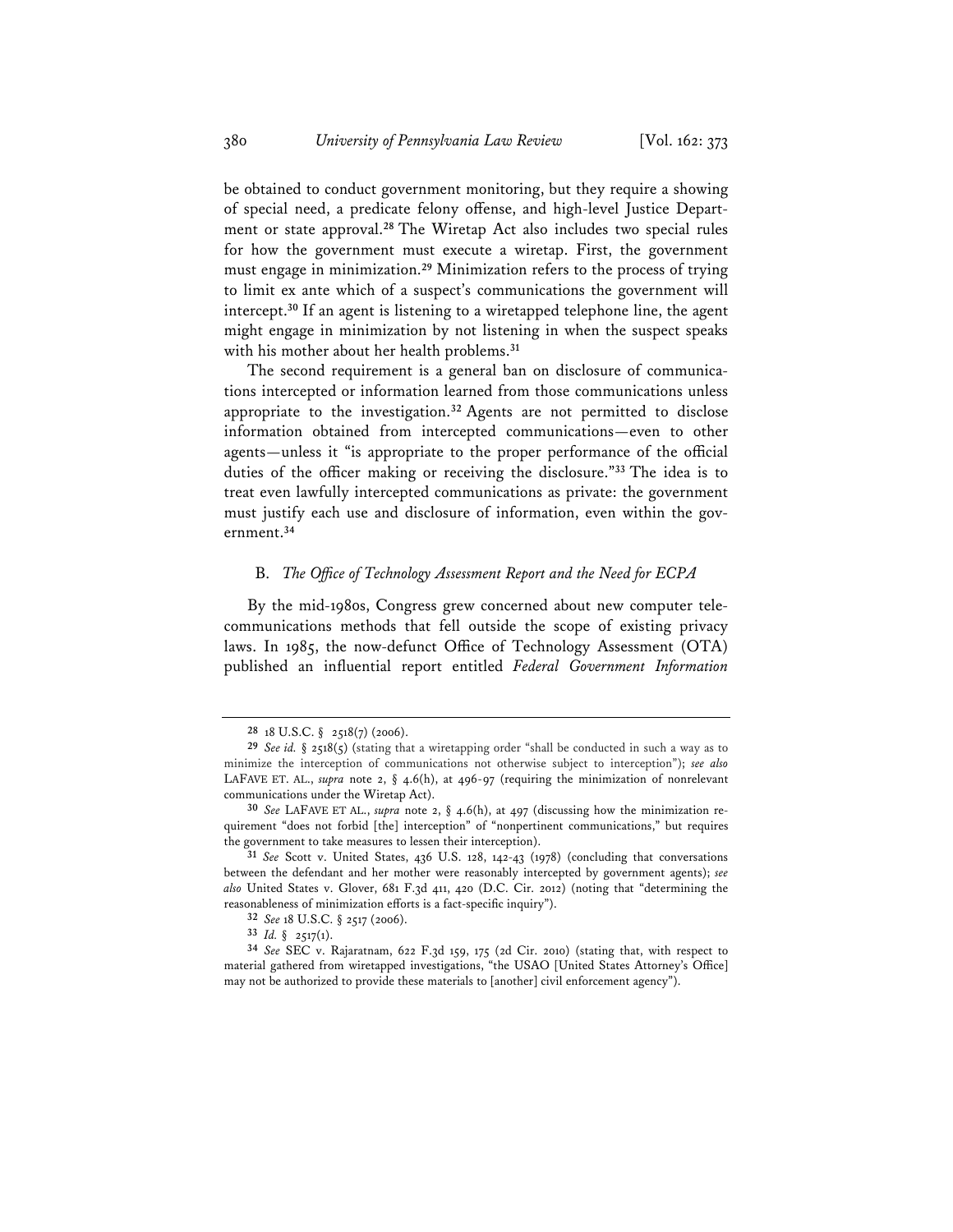*Technology: Electronic Surveillance and Civil Liberties*. **<sup>35</sup>** The report noted the growth of communications sent over computers—specifically the advent of "electronic mail."**<sup>36</sup>** At that time, electronic mail took two forms. First, users could send messages that were then printed out and delivered in hard copy format either by the postal service or by a courier.**<sup>37</sup>** Second, users could send computer-to-computer messages over the telephone lines. **<sup>38</sup>** This generally required use of a modem to access mainframe computers, which would allow users to send a message over telephone lines to a "central computer" where the message would wait for the recipient to access and download it.**<sup>39</sup>**

Computer data transmissions and electronic mail raised several new problems not addressed by the Wiretap Act. First, the Act was largely telephone-specific.**<sup>40</sup>** The interception of computer data transmissions was not prohibited by the Wiretap Act because it only protected data transmissions that contained the sound of a human voice.**<sup>41</sup>** Data communications were not protected. This issue arose in the very first federal computer crime case when a hacker objected to being monitored using the network he had successfully invaded.**<sup>42</sup>** The Fourth Circuit held that such monitoring could not violate the Wiretap Act for several reasons, one of which was that

An electronic bulletin board is an electronic mail service (or the equivalent computer-based information service) with a public or private electronic mailbox that is accessible to several persons. A public bulletin board usually is open to many or all subscribers and/or persons with a general password. A private bulletin board is limited to persons with special passwords.

*Id.* at 48.

**<sup>35</sup>** OFFICE OF TECH. ASSESSMENT, U.S. CONG., FEDERAL GOVERNMENT INFORMATION TECHNOLOGY: ELECTRONIC SURVEILLANCE AND CIVIL LIBERTIES (1985), *available at* http://www.fas.org/ota/reports/8509.pdf [hereinafter "OTA REPORT"].

**<sup>36</sup>** Notably, the issue of email privacy dominated the OTA REPORT's concerns about computer privacy. The Report briefly noted that computer users also could access Electronic Bulletin Boards, but even these were described as a form of email:

**<sup>37</sup>** *Id.* at 47-48.

**<sup>38</sup>** *Id.*

**<sup>39</sup>** *Id.* at 48.

**<sup>40</sup>** The Wiretap Act also prohibits the interception of "oral communications," which effectively prohibits the use of secret audio recording devices to record the human voice. 18 U.S.C § 2511(1)(a) (2006); *see also id.* § 2510(2) (2006) (defining "oral communication"). The oral communication aspects of the Wiretap Act, however, are not implicated by the issues raised in this Article.

**<sup>41</sup>** *See* OTA REPORT, *supra* note 35, at 36 (noting that while courts had yet to rule on the matter, Title III applied to all phone conversations, regardless of whether they were in digital or analog form).

**<sup>42</sup>** United States v. Seidlitz, 589 F.2d 152 (4th Cir. 1978).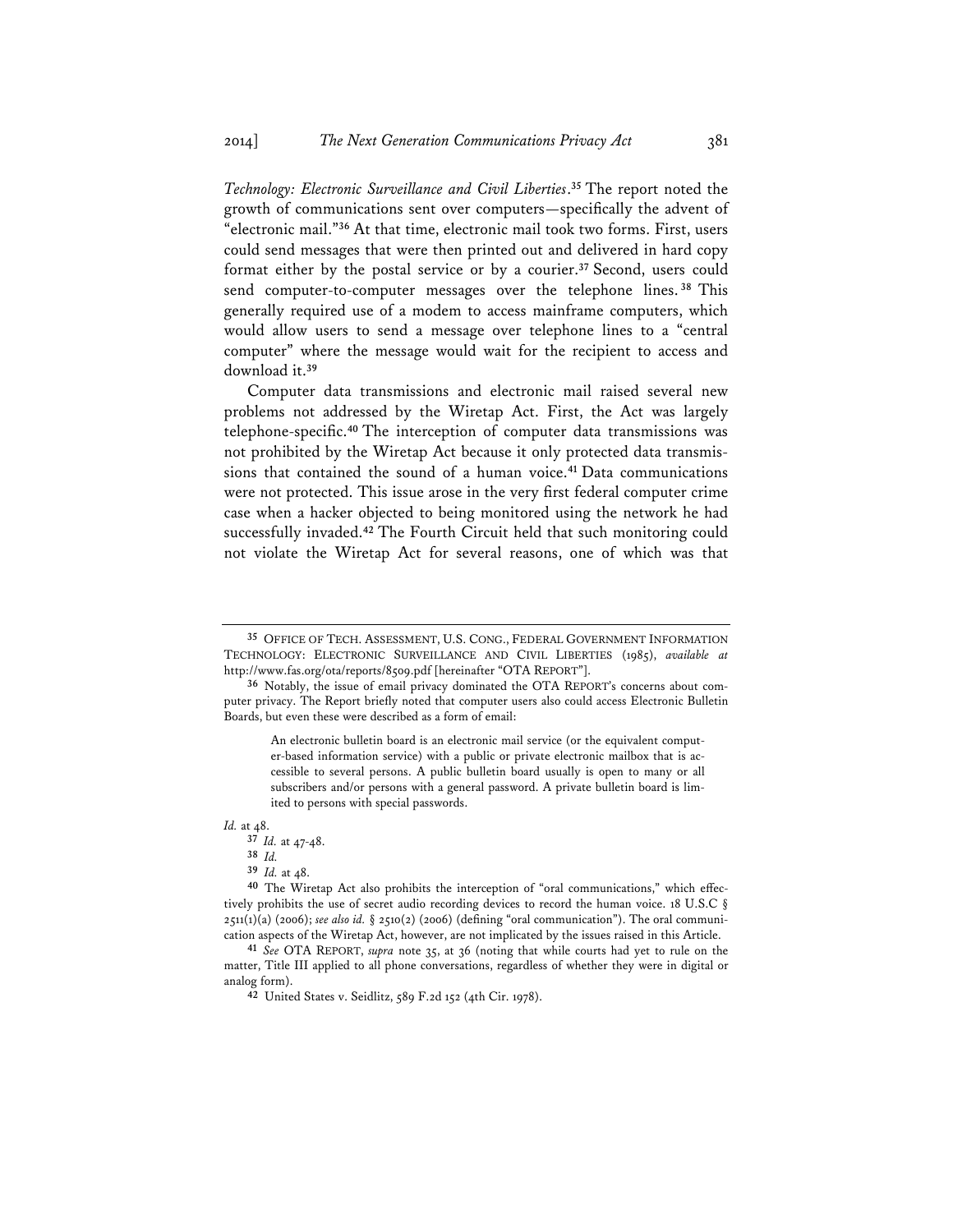computer transmissions did not contain sounds and therefore were not protected by statutory law.**<sup>43</sup>**

Second, the Wiretap Act only applied to real-time interception instead of access to stored communications.**<sup>44</sup>** This made sense with ephemeral telephone calls because the only way to access a phone call was to listen in real-time as the call occurred. However, electronic mail was stored at various places in the course of delivery, and accessing a stored communication was not an "interception" because it was not contemporaneous with the communication's transmission.**<sup>45</sup>** As a result, the Wiretap Act did not offer any protection against government access to stored email.**<sup>46</sup>** Although the OTA Report noted that the Fourth Amendment might protect individuals against government access to their stored emails,**<sup>47</sup>** the possible scope of Fourth Amendment protection was uncertain. Any protection might not apply to backup copies held by "electronic mail companies,"**<sup>48</sup>** which the government could access.

#### C. *The Enactment of ECPA and Its Major Amendments*

In 1986, just one year after the OTA Report, Congress enacted ECPA to provide privacy protections for new uses of computer technologies.**<sup>49</sup>** ECPA contains three parts. The first part expands the Wiretap Act so that prohibition on interception extends to computer data transmissions in addition to telephone calls.**<sup>50</sup>** Another part of the statute adds protections against the use of pen registers, which are tools used to monitor the numbers dialed from a person's telephone.**<sup>51</sup>** Sometimes known

**<sup>43</sup>** *Id.* at 157.

**<sup>44</sup>** At the time, the leading precedent on this point was *United States v. Turk*, 526 F.2d 654 (5th Cir. 1976).

**<sup>45</sup>** *Id.* at 658-59 (holding that Congress did not intend to protect against intrusions into an individual's email communications under the Wiretap Act).

**<sup>46</sup>** *See* OTA REPORT, *supra* note 35, at 48-52 (analyzing the different stages of the electronic communications process and suggesting various policy options open to Congress in legislating government access to electronic mail).

**<sup>47</sup>** *Id.* at 49-50 (explaining that electronic communications which had been printed out and mailed "would receive the same protections that are accorded first class mail").

**<sup>48</sup>** *Id.* at 50 ("[I]t is possible that an individual would not have a legal basis from which to challenge an electronic mail company's disclosure of the contents of messages or records of messages sent.").

**<sup>49</sup>** Electronic Communications Privacy Act of 1986, Pub. L. No. 99-508, 100 Stat. 1848 (1986)*.* 

**<sup>50</sup>** This amendment was Title I of ECPA, and it amended 18 U.S.C. §§ 2510-22 (2006).

**<sup>51</sup>** This amendment was Title III of ECPA, and it was codified at 18 U.S.C. §§ 3121-27 (2006).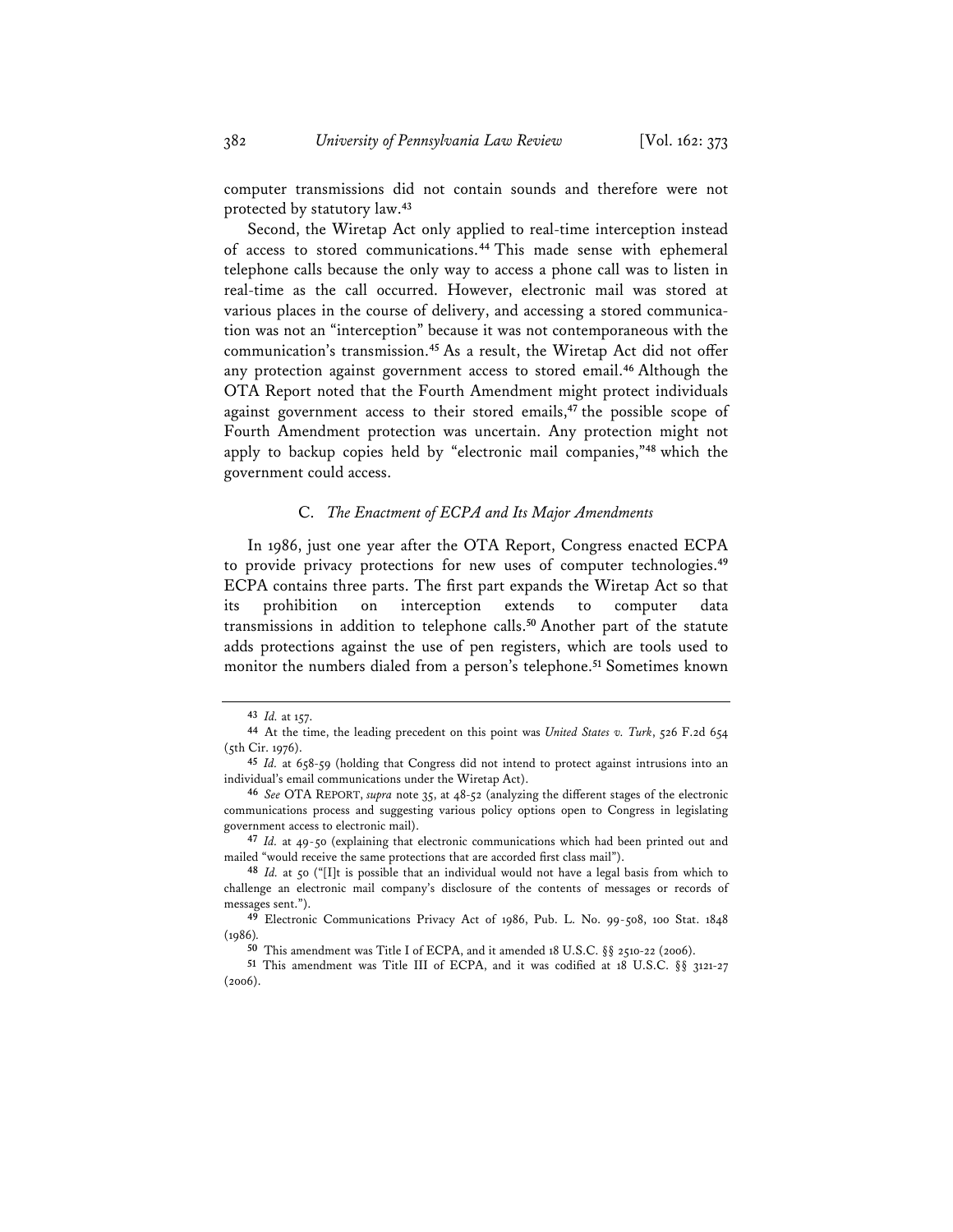as the Pen Register Statute, this portion of ECPA makes it unlawful to install a monitoring device to record telephone numbers unless the government first obtains a court order or the phone company records the numbers for business purposes.**<sup>52</sup>**

But the most complex part of the new statute, and the part that has become by far the most important, is the section known as the Stored Communications Act (SCA).**<sup>53</sup>** The SCA creates statutory privacy rights for "subscribers or customers" of two kinds of Internet services.**<sup>54</sup>** The first kind of Internet service protected by the statute is the one most relevant to individual users. The statute creates privacy protections in email services, referred to in the statute as "electronic communications service" (ECS) providers.**<sup>55</sup>** The second kind of Internet service protected by the statute was (at least at the time) of primary interest to businesses. Businesses such as hospitals and banks often outsourced storage and processing services to commercial services.**<sup>56</sup>** This was true because computer storage was very expensive, and business software such as spreadsheet programs had not been invented. Congress opted to create statutory privacy protections for the customers of these commercial services, referred to in the statute as providers of "remote computing services" (RCS).**<sup>57</sup>**

The statute then creates two kinds of protections for customers of the two covered providers. First, it creates legal rules for when the government can compel providers to disclose records about customers and subscribers; second, it creates legal rules for when the providers can disclose records voluntarily.**<sup>58</sup>** Significantly, the rules for both compelling and voluntarily disclosing records act as an on–off switch: where *any* category of records can be disclosed, *all* records held by the provider can be disclosed.**<sup>59</sup>** To put the point in language from the Fourth Amendment context, the statute imposes no limits on particularity: there is no need to be specific as to which emails,

**<sup>52</sup>** *Id.* For a helpful discussion of the Pen Register Statute, see *In re* Order Authorizing Installation of Pen Register, 846 F. Supp. 1555, 1558-61 (M.D. Fla. 1994).

**<sup>53</sup>** The Stored Communications Act was enacted as Title II of ECPA, and it is codified at 18 U.S.C. §§ 2701-11 (2006).

**<sup>54</sup>** 18 U.S.C. § 2702 (2006).

**<sup>55</sup>** 18 U.S.C. § 2702(a)(1) (2006).

**<sup>56</sup>** S. REP. NO. 99-541, at 10-11 (1986).

**<sup>57</sup>** 18 U.S.C. § 2702(a)(2) (2006).

**<sup>58</sup>** In the current version of the statute, the rules on compelled disclosure are found in 18 U.S.C. § 2703, while the rules on voluntary disclosure are found in 18 U.S.C. § 2702.

**<sup>59</sup>** *See* 18 U.S.C. § 2702(c) (2006) (allowing a provider to "divulge a record or other information pertaining to a subscriber").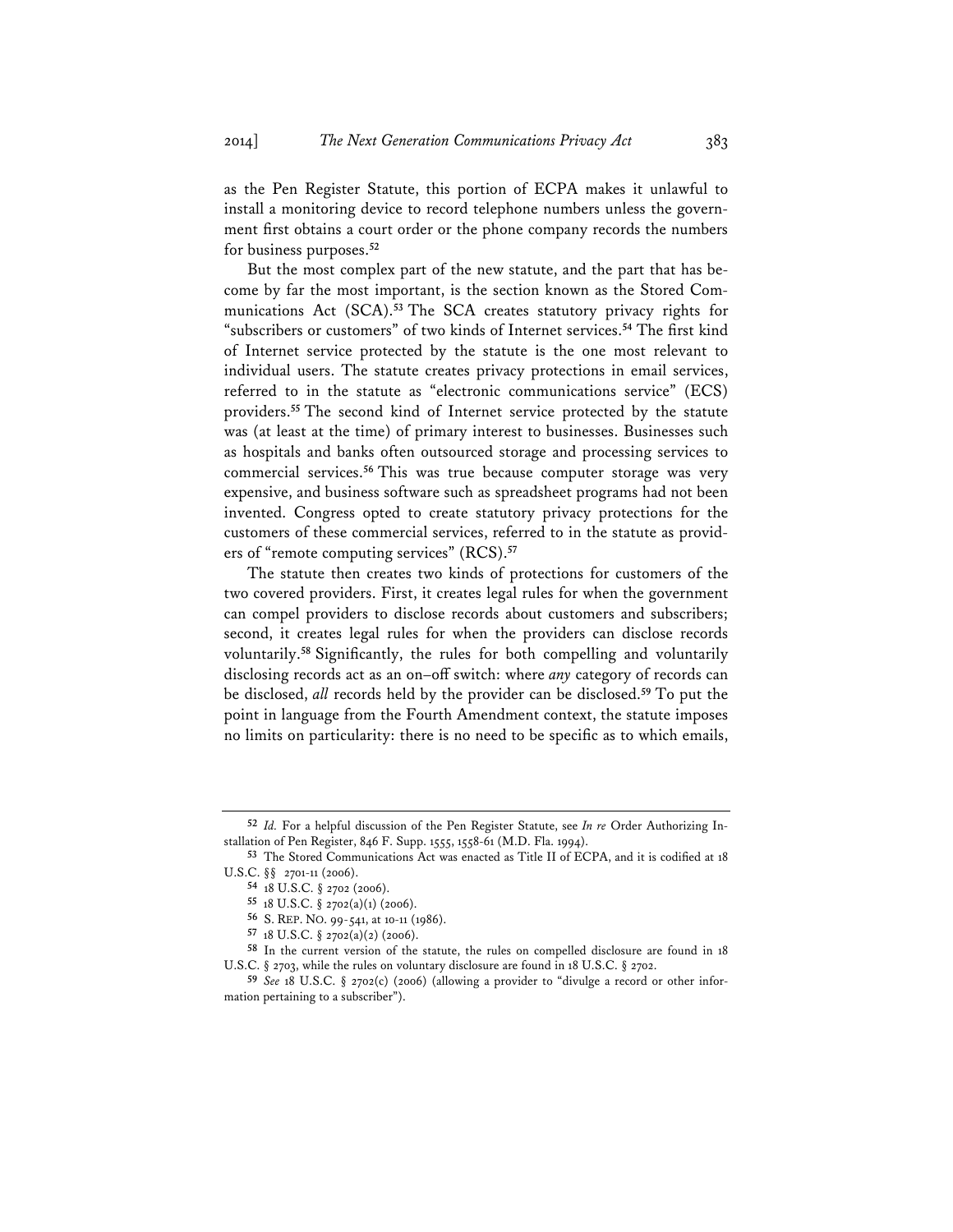which files, or which records were obtained. Instead, disclosure of one record allows disclosure of all records.**<sup>60</sup>**

Unlike the Wiretap Act of 1968, the SCA of 1986 is notable for imposing no minimization requirement.**<sup>61</sup>** Under the Wiretap Act, lawful access to communications comes with strings attached. Even after obtaining a lawful wiretap order, agents are required to screen communications ex ante.**<sup>62</sup>** No such limitations were imposed under the SCA. Under the SCA, a court order requires the provider to provide the government with the entire contents of the account.**<sup>63</sup>** The government is then free to look through all of it, with no limits on the government's power to use communications it finds, whether relevant or not to the crime under investigation.**<sup>64</sup>**

In any communications network, a fundamental distinction exists between the actual message to be sent over the network and information on the network that relates to the how, when, and where of the message. The former is the content of the communication; the latter are noncontent records known as metadata or envelope information.**<sup>65</sup>** In the context of Internet communications, the contents include the actual messages in emails, together with their subject lines, as well as the contents of files stored on the network.**<sup>66</sup>** In contrast, the metadata includes IP addresses, to– from information on emails, login times, and locations.**<sup>67</sup>** As enacted in its original form, the SCA focused its attention on contents held by providers of ECS and RCS instead of noncontent information. Unopened emails stored for less than 180 days received the full protection of a warrant.**<sup>68</sup>** Opened emails and remotely stored files held by providers of RCS received less protection. **<sup>69</sup>** But protections for noncontent information were the

**<sup>60</sup>** *Id.*

**<sup>61</sup>** *See* Daniel J. Solove, *Reconstructing Electronic Surveillance Law*, 72 GEO. WASH. L. REV. 1264, 1298 (2004) (arguing that the SCA along with the Pen Register Act fell short of requiring minimization procedures among other privacy protections).

**<sup>62</sup>** *See, e.g.*, 18 U.S.C. § 2518(6) (2006) (holding that agents may be required to give progress reports to a court).

**<sup>63</sup>** 18 U.S.C. § 2702(b) (2006).

**<sup>64</sup>** *Id.*

**<sup>65</sup>** For postal letters, the difference is the letter versus the outside of the envelope.

**<sup>66</sup>** *See* Orin S. Kerr, *Internet Surveillance Law After the USA Patriot Act: The Big Brother That Isn't*, 97 NW. U. L. REV. 607, 611-13 (2003) (discussing the distinction between content and envelope information across different technologies).

**<sup>67</sup>** *Id.* at 614.

**<sup>68</sup>** 18 U.S.C. § 2703(a) (1988).

**<sup>69</sup>** *Id.* § 2703(b) (1988).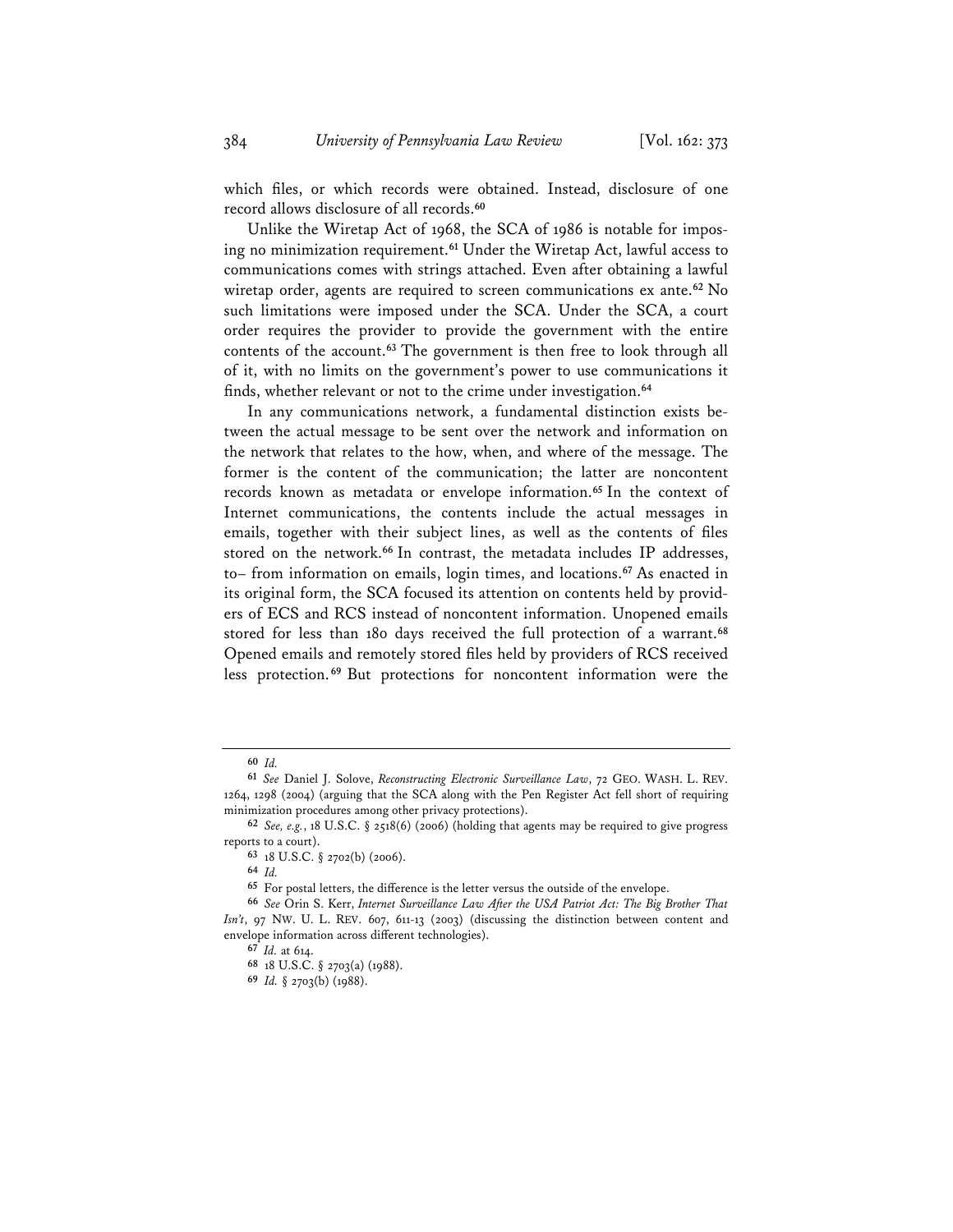weakest protections in the statute and appear to be added almost as an afterthought.**<sup>70</sup>**

Although the basic structure of the 1986 statute remains in place today, two subsequent amendments are worth noting. First, in 1994, Congress bolstered the privacy protections for some kinds of noncontent information. **<sup>71</sup>** Under the 1994 Amendment, the government must establish "specific and articulable facts" to obtain a court order requiring the disclosure of many kinds of noncontent Internet records, such as the to–from addresses on emails.**<sup>72</sup>** This amendment reflects the reasonable suspicion threshold familiar to students of Fourth Amendment law. **<sup>73</sup>** Congress codified the section that provides for this order at 18 U.S.C.  $\S$  2703(d), and as a result the court orders are known colloquially as "2703(d) orders."**<sup>74</sup>**

Second, as part of the Patriot Act in 2001, Congress amended the pen register provisions of ECPA to clarify that they apply to Internet communications as well as telephone calls.**<sup>75</sup>** The 1986 text of the pen register provisions of ECPA was largely telephone-specific. **<sup>76</sup>** It prohibited the installation of devices to record telephone numbers dialed absent a court order.**<sup>77</sup>** At the same time, the 1986 text left unclear whether the statute only provided privacy protections for numbers dialed in telephone calls or if the protections also applied to the real-time acquisition of noncontent records relating to Internet communications.**<sup>78</sup>** The Patriot Act clarified that the pen register sections of ECPA apply to the Internet by redefining terms such as "pen register" to include all "dialing, routing, addressing, or signaling information" relating to any telecommunications network.**<sup>79</sup>** As a result, the pen register provisions of ECPA now extend to government surveillance of

**74** *See* LAFAVE, *supra* note 2, at § 4.8(c) ("The court order found in § 2703(d) is often referred to as a '2703(d)' order or simply a 'd' order.").

**75** Kerr, *Internetsupra* note 66, at 639.

**76** *Id.* at 626.

**77** From 1986 to 2001, a "pen register" was defined by the statute as "a device which records or decodes electronic or other impulses which identify the numbers dialed or otherwise transmitted on the telephone line to which such device is attached." 18 U.S.C. § 3127(3) (1988).

**78** *See* Kerr, *Internetsupra* note 66, at 634 (noting that while the text was unclear, law enforcement practice consistently applied the sections to the Internet).

**79** 18 U.S.C. § 3127(3) (2006).

**<sup>70</sup>** *See, e.g.*, 18 U.S.C. § 2703(c) (1988) (highlighting lower requirements for government access to records like payment information, names, and addresses from remote computing services).

**<sup>71</sup>** Communications Assistance for Law Enforcement Act, Pub. L. No. 103-414, 108 Stat. 4279 (1994).

**<sup>72</sup>** *Id.*

**<sup>73</sup>** *See* United States v. Perrine, 518 F.3d 1196, 1202 (10th Cir. 2008) (stating that "the 'specific and articulable facts' standard [in 18 U.S.C. § 2703(d)] derives from the Supreme Court's decision in *Terry*").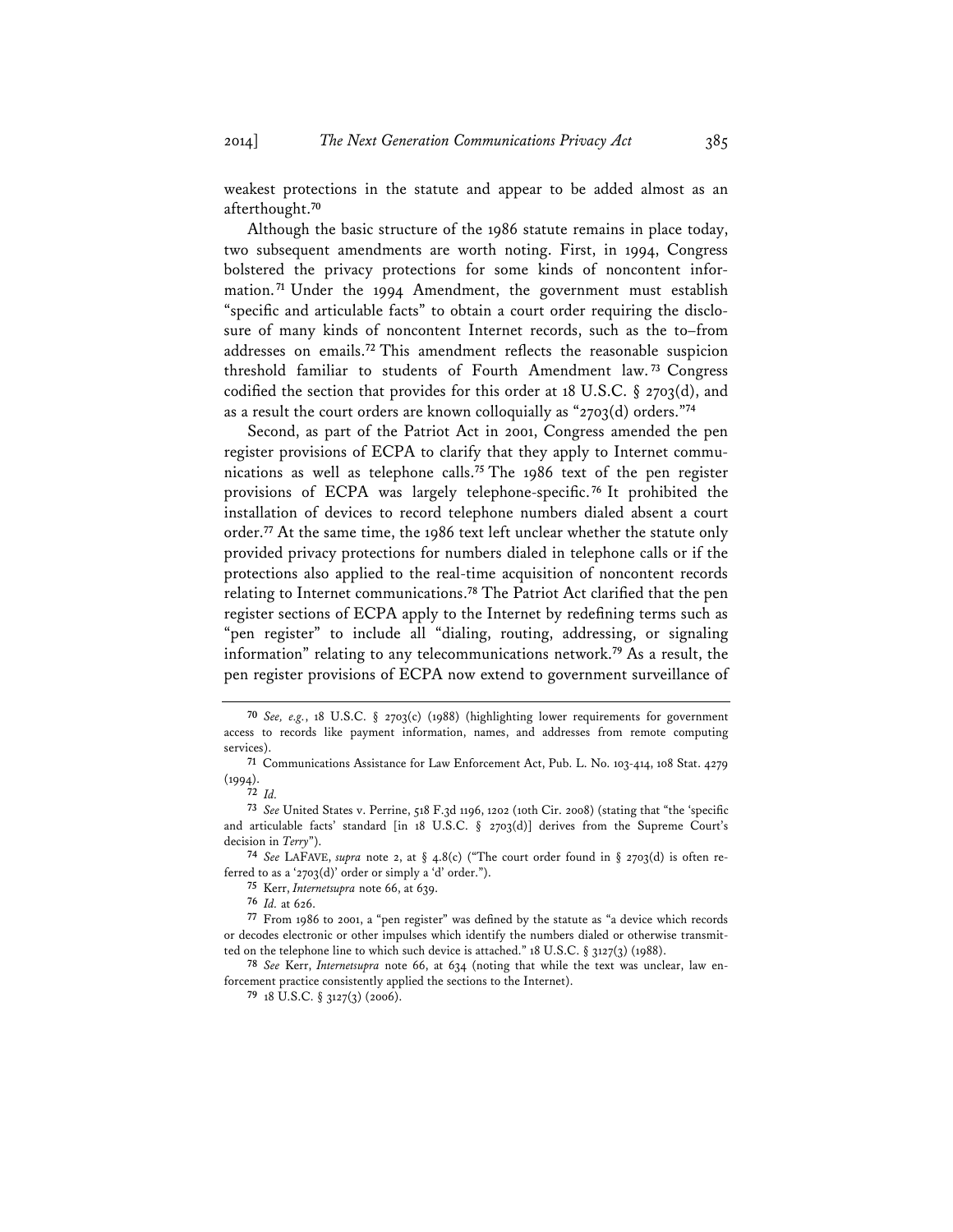noncontent addressing information, such as Internet Protocol addresses and the to–from information for email communications.**<sup>80</sup>**

The ECPA that emerges from the original 1986 statute and its major amendments is premised on a series of dichotomies. Knowing how the statute regulates a particular kind of privacy-invading action requires classifying the action based on the statute's distinctions. For example, is the surveillance occurring in real-time (prospectively), or does it involve access to stored records (retrospectively)? The Wiretap Act and Pen Register provisions of ECPA apply in the former case, while the Stored Communications Act provisions apply in the latter case. Does the conduct involve access to contents of communications, or does it involve access to noncontent envelope information? The former are regulated by the Wiretap Act and parts of the Stored Communications Act, while the latter are regulated by the Pen Register provisions and different parts of the Stored Communications Act. Are the communications held by a remote computing service or electronic communications service? Is the disclosure voluntary or compelled? Again, the answer points the reader to a different section of the statute, which involves different protections.

#### D. *The Current Criticisms of ECPA—and Their Limits*

ECPA was an impressive achievement in its day. A quarter century later, however, it has become commonplace to recognize that ECPA is outdated.**<sup>81</sup>** But although the need to update ECPA is widely recognized, existing criticisms of the statute and current reform proposals tend to tinker around the edges of the statute. The proposals retain the basic structure of the statute and only "update" a few sections within it.

Perhaps the best way to appreciate the limited nature of existing criticism is to examine the reform proposals recently advocated by a large and influential set of civil liberties groups, Internet companies, and privacy scholars known as the Digital Due Process Coalition.**<sup>82</sup>** The group includes nonprofit organizations such as the American Civil Liberties Union and the Electronic Frontier Foundation, as well as major Internet businesses, including Google, Apple, Facebook, Amazon, Microsoft, and AT&T.**<sup>83</sup>**

**<sup>80</sup>** *Id.*

**<sup>81</sup>** Savage, *supra* note 4.

**<sup>82</sup>** The corporate members of the group include a virtual "who's who" of the Internet world. *Who We Are*, DIGITAL DUE PROCESS, http://digitaldueprocess.org/index.cfm?objectid= DF652CE0-2552-11DF-B455000C296BA163 (last visited Nov. 22, 2013).

**<sup>83</sup>** *Id.*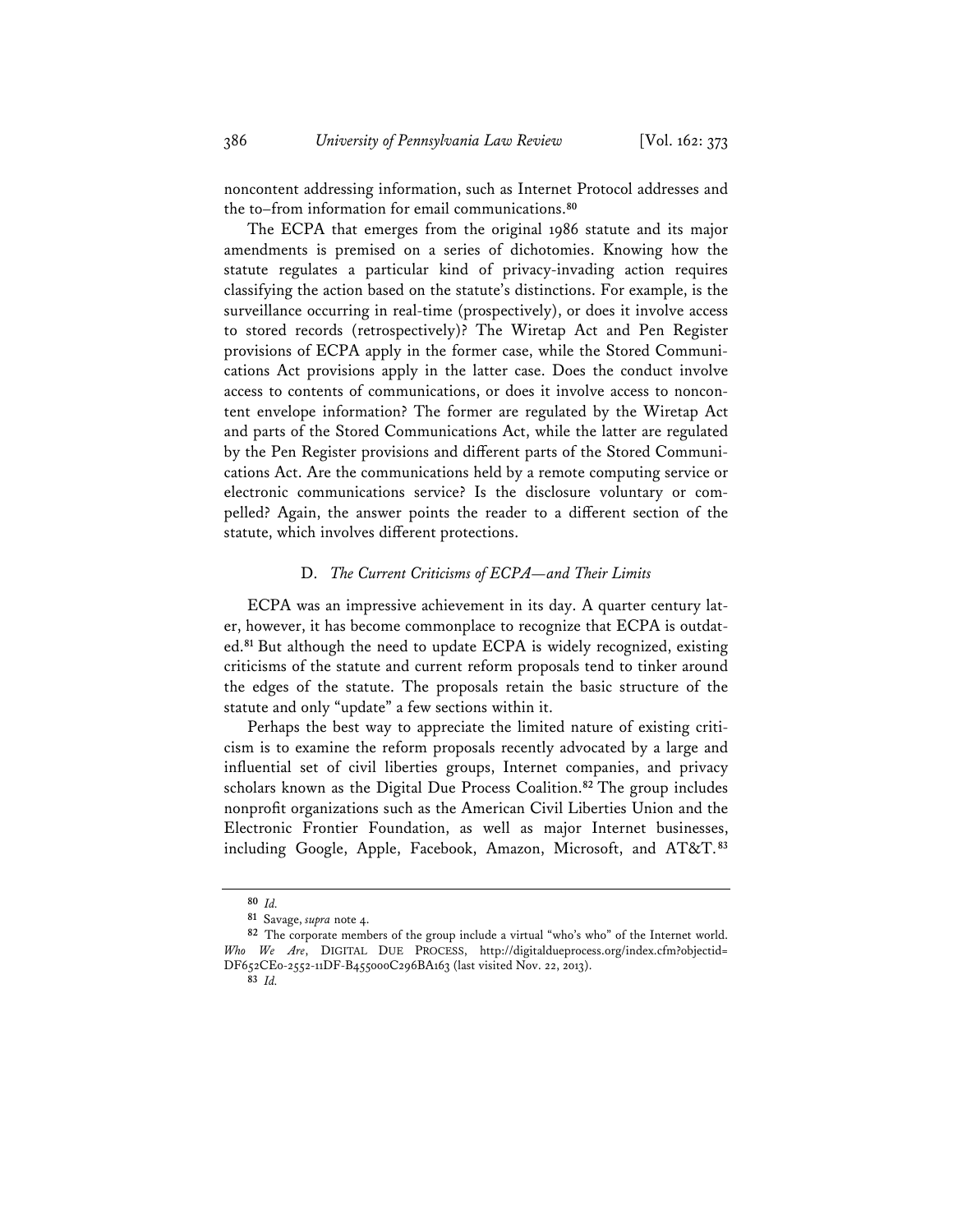Understanding the Coalition's four principles provides a helpful illustration of the limited ambitions of existing ECPA reform proposals.

The first proposal of the Digital Due Process Coalition would impose a warrant requirement for compelled government access to stored contents of communications held by a provider of ECS or RCS.**<sup>84</sup>** Some background may be helpful to understand this proposal. The SCA imposes a warrant requirement in some cases but not in others. On one hand, the government needs a warrant to compel the release of communications content held by a provider of ECS for up to 180 days.**<sup>85</sup>** On the other hand, the government does not need a warrant to compel the release of contents held by a provider of ECS for more than 180 days or held by a provider of RCS.**<sup>86</sup>**

Under this framework, the SCA offers less protection than a warrant to regulate government access to many remotely stored personal files. For example, old emails are no longer fully protected under the ECS rules.**<sup>87</sup>** Additionally, because individuals often use third party Internet storage services that count under the RCS rules—for example, Google Drive**<sup>88</sup>** and other cloud storage services—many of their personal files are protected by less process than a warrant under the RCS rules as well. The first proposal of the Digital Due Process Coalition would replace that patchwork of protections with a simple warrant requirement for all contents held by a provider of RCS or ECS for any length of time.

The second Coalition proposal would require a warrant whenever the government compels ECS or RCS providers to disclose location information

*Our Principles*, DIGITAL DUE PROCESS COALITION,

http://digitaldueprocess.org/index.cfm?objectid=99629E40-2551-11DF-8E02000C296BA163 (last visited Nov. 22, 2013).

**<sup>84</sup>** The Coalition's website explains this proposal in detail:

A governmental entity may require an entity covered by ECPA (a provider of wire or electronic communication service or a provider of remote computing service) to disclose communications that are not readily accessible to the public only with a search warrant issued based on a showing of probable cause, regardless of the age of the communications, the means or status of their storage or the provider's access to or use of the communications in its normal business operations.

**<sup>85</sup>** 18 U.S.C. § 2703(a) (2006).

**<sup>86</sup>** *Id.* § 2703(b).

**<sup>87</sup>** This may be true for two reasons. First, the email may be in electronic storage for more than 180 days, and thus may be covered under 18 U.S.C. § 2703(b). Alternatively, some courts have held that opened email that is stored on a server is held in the provider's capacity as a remote computing service, and thus becomes covered under § 2703(b) immediately after it is opened and the copy is stored. Jennings v. Jennings, 736 S.E.2d 242, 245 (S.C. 2012).

**<sup>88</sup>** *See generally About Google Drive*, GOOGLE, http://www.google.com/drive/about.html (last visited Nov. 22, 2013).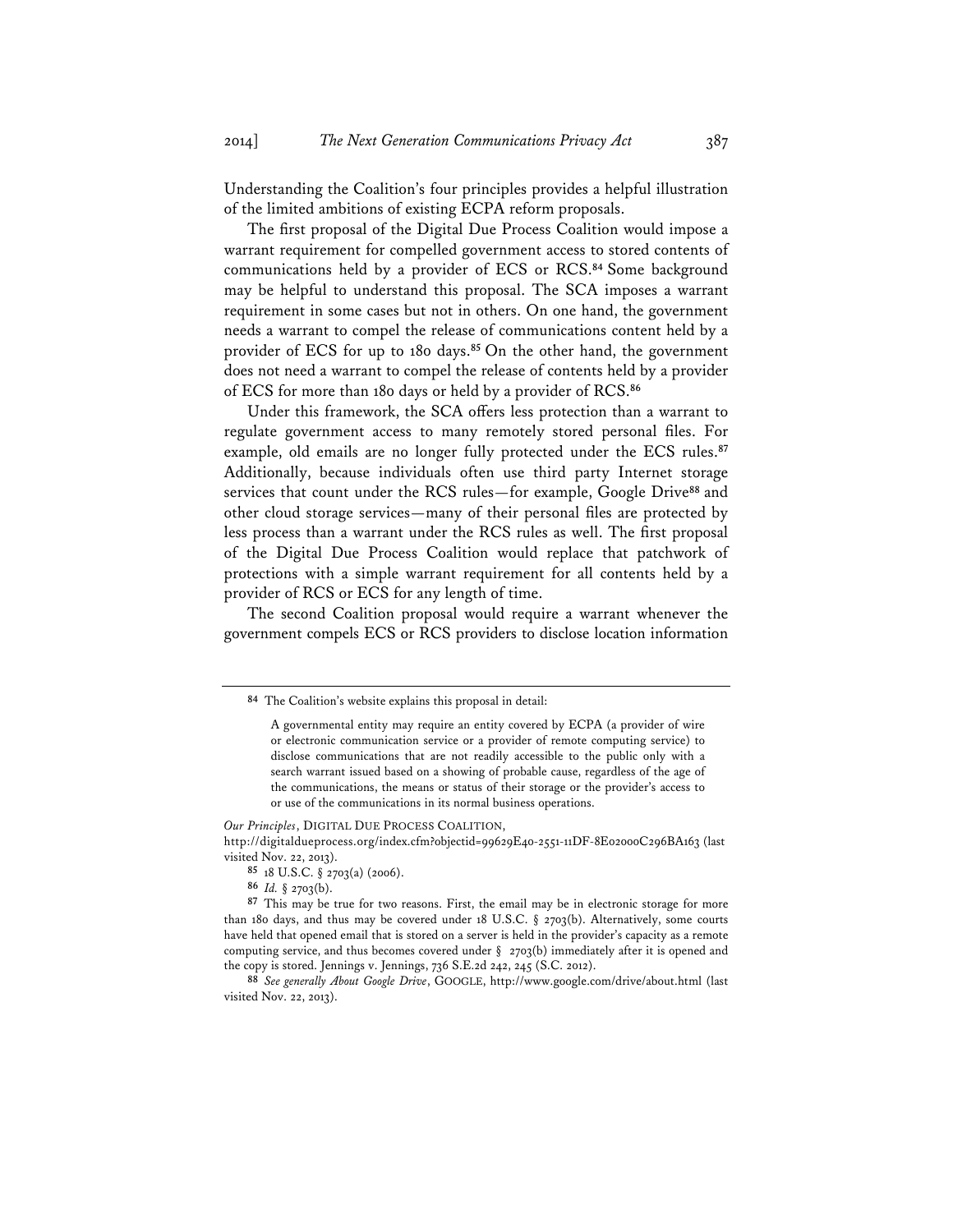for mobile devices such as cellular phones.**<sup>89</sup>** Mobile devices create location records because device providers need to know where the devices are located to route communications to and from them. Cellular phones did exist when ECPA was first drafted; however, the statute did not include any special rules to govern access to records relating to their use. Instead, the current statute treats mobile location information like other noncontent records. Under the SCA, retrospective government access to stored location information generally requires a 2703(d) order.**<sup>90</sup>** However, because ECPA does not provide for prospective access to location information, **<sup>91</sup>** the government generally must obtain a warrant under the Federal Rules of Criminal Procedure to obtain ongoing access in "real-time" to such location information.**<sup>92</sup>** The Coalition proposal would extend the statutory warrant requirement to retrospective collection of stored location information.

The third Coalition proposal is to raise the statutory threshold for pen register information.**<sup>93</sup>** Under the pen register provisions of ECPA, the government can obtain an order to collect noncontent addressing information in real-time with a mere certification that the information to be collected is believed to be relevant to an ongoing investigation. **<sup>94</sup>** No showing of reasonable suspicion or probable cause is required, and the judge

**92** Lower courts are not uniform on this point, but it is the majority view and, in my view, the correct one. *See generally In re* Application of U.S. For & Order: (1) Authorizing the Use of a Pen Register & Trap & Trace Device; (2) Authorizing Release of Subscriber & Other Info.; and (3) Authorizing Disclosure of Location-Based Servs., 727 F. Supp. 2d 571, 577-78 (W.D. Tex. 2010).

**93** According to the group's proposal,

A governmental entity may access, or may require a covered entity to provide, prospectively or in real-timereal-timereal-time, dialed number information, email to and from information or other data currently covered by the authority for pen registers and trap and trace devices only after judicial review and a court finding that the governmental entity has made a showing at least as strong as the showing under 2703(d).

*Our Principles*, *supra* note 84.

**94** 18 U.S.C. § 3122(2)(b)(2) (2006).

**<sup>89</sup>** *See Our Principles*, *supra* note 84. ("A governmental entity may access, or may require a covered entity to provide, prospectively or retrospectively, location information regarding a mobile communications device only with a warrant issued based on a showing of probable cause.").

**<sup>90</sup>** 18 U.S.C. § 2703(c) (2006 & Supp. V 2012).

<sup>&</sup>lt;sup>91</sup> The Pen Register statute might be thought to regulate prospective access to location information, but Congress indicated a contrary intent in a section of the Communications Assistance to Law Enforcement Act. *See* 47 U.S.C. § 1002(a)(2)(B) (2006) ("[W]ith regard to information acquired solely pursuant to the authority for pen registers and trap and trace devices (as defined in section 3127 of title 18), such call-identifying information shall not include any information that may disclose the physical location of the subscriber.").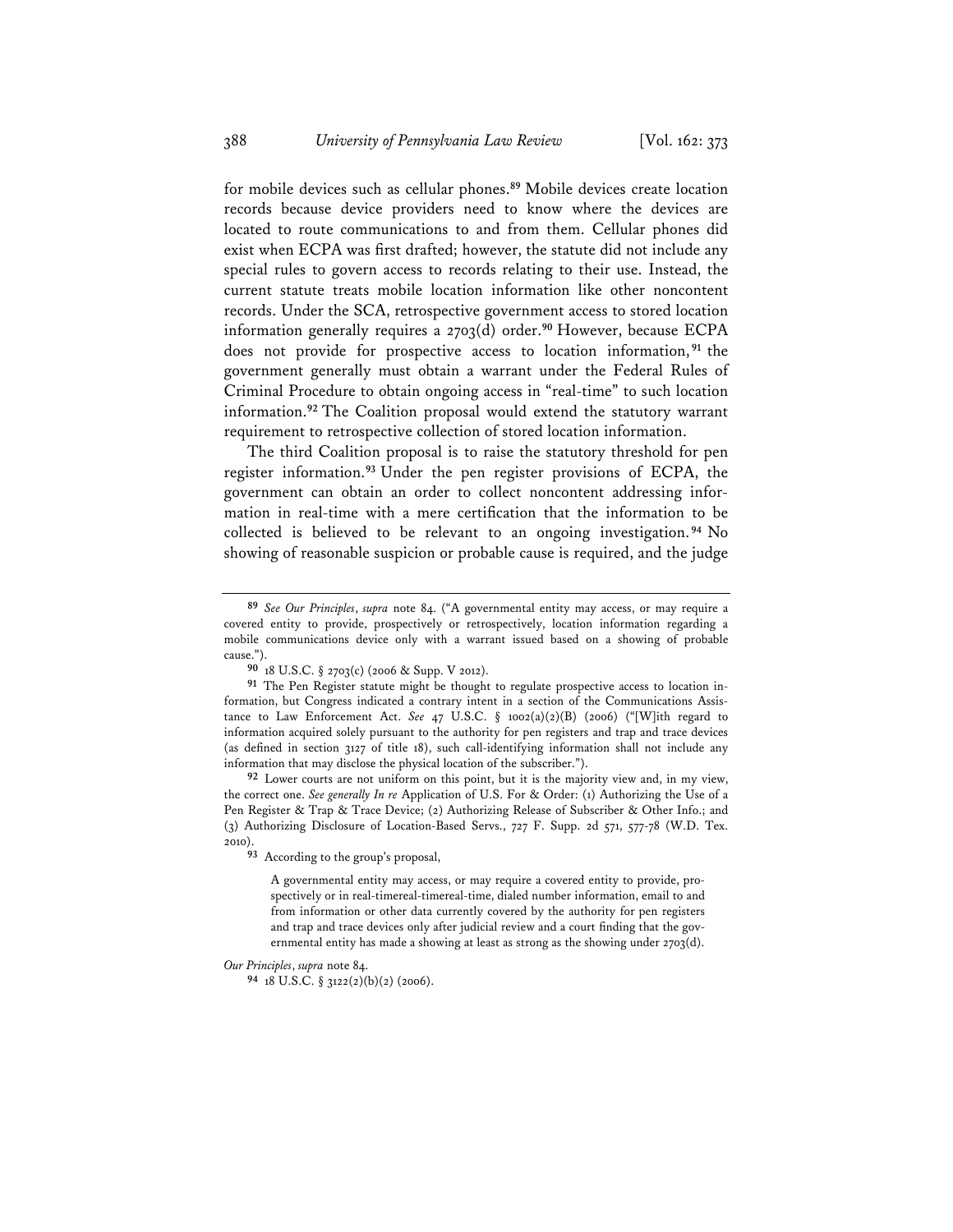does not make an independent determination of the facts. The Coalition proposal would require that the government "at least" satisfies the reasonable suspicion standard of a 2703(d) order prior to compelling pen register information.

The final Coalition proposal would limit the government's power to subpoena account information for multiple individuals or accounts.**<sup>95</sup>** ECPA permits the government to compel a limited set of information about accounts with a mere subpoena, such as a subscriber's name and address (if known), records of session times and durations, and IP addresses.**<sup>96</sup>** The Coalition would maintain this power but clarify that multiple subpoenas are needed for multiple accounts unless the government establishes some sort of cause for multi-account orders.

The four proposals of the Digital Due Process Coalition provide a helpful sense of the kinds of ECPA reform proposals that have been made in recent years, both in the academic scholarship and in Congressional bills. Nevertheless, it is striking how much the Coalition's proposals accept the basic structure of the 1986 statute. They accept the existing coverage of the Wiretap Act, Stored Communications Act, and Pen Register statute. They accept the existing distinction between real-time and stored access, the distinction between content and noncontent, and the existing definition of ECS and RCS. Three of the four proposals focus on a single narrow question: the thresholds of cause that the government must satisfy to compel information from a provider in various contexts.

To be clear, I agree with some of the Coalition's proposals.**97** But whether one agrees or disagrees with them, the existing proposals work within ECPA's outdated framework. The remainder of this Article takes a different approach. Instead of asking how existing laws might be amended, it imagines what Congress should do if it were to start from scratch. Internet technology and Fourth Amendment law is far from where they were in the

**<sup>95</sup>** *See Our Principles*, *supra* note 84 ("Where the Stored Communications Act authorizes a subpoena to acquire information, a governmental entity may use such subpoenas only for information related to a specified account(s) or individual(s). All non-particularized requests must be subject to judicial approval.").

**<sup>96</sup>** 18 U.S.C. § 2703(c)(2) (2006 & Supp. V 2012).

**<sup>97</sup>** For example, I advocated the Coalition's third proposal in a 2003 article. *See* Kerr, *Internetsupra* note 66, at 643 ("I agree with civil libertarian critics who believe that the pen register standard should be raised."). I have also testified about the Digital Due Process Coalition principles before the House Judiciary Committee. *See Electronic Communications Privacy Act Reform: Hearing Before the Subcomm. on the Constitution, Civil Rights, and Civil Liberties of the H. Comm. on the Judiciary*, 111th Cong. 33-42 (2010) (Statement of Orin S. Kerr) (highlighting some of the criticisms of the Coalition's principles presented in this Article).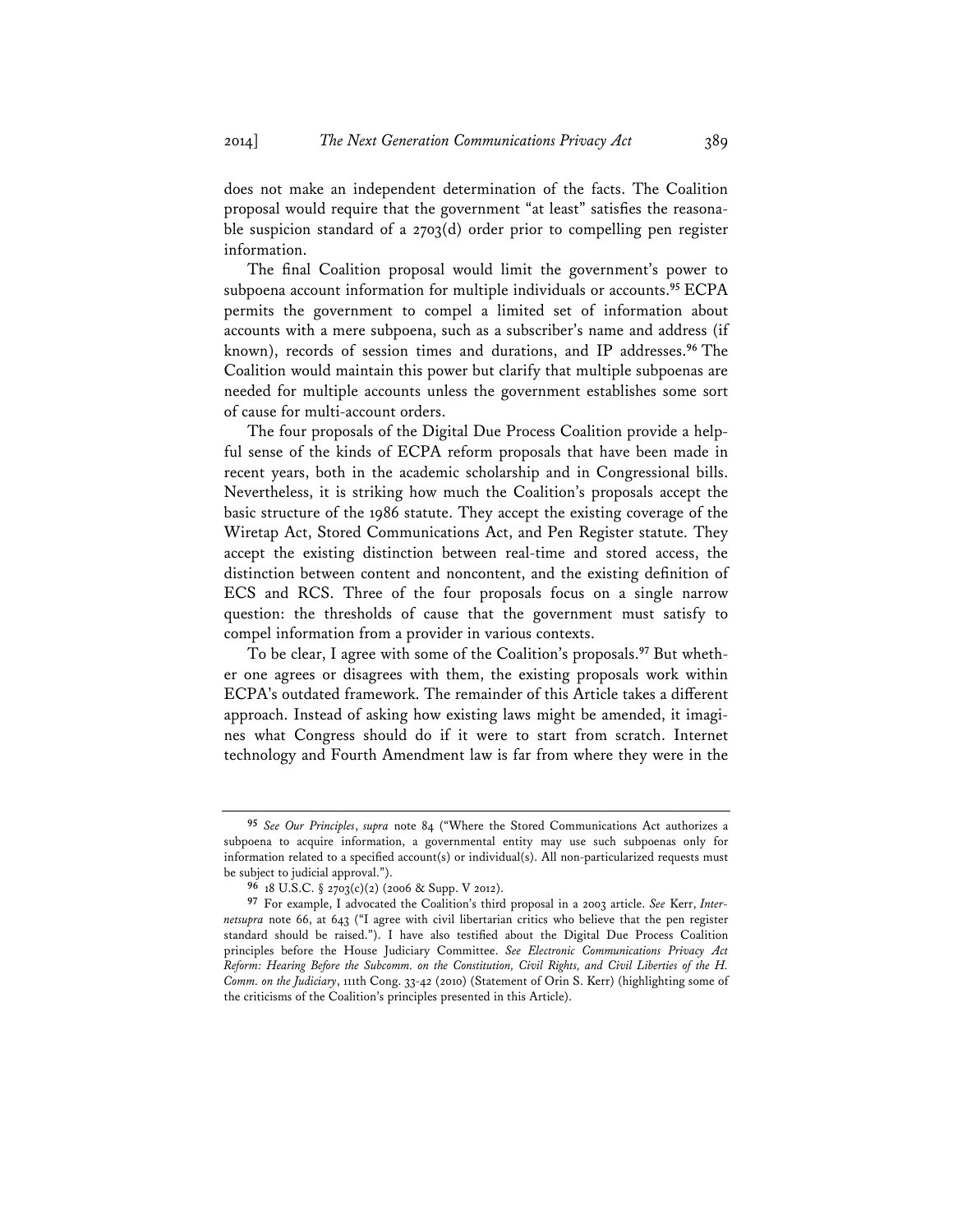1980s, and those changes suggest that starting with a clean slate would bring Congress to enact a very different statute. The next Part shows why.

### II. HOW CHANGING LAW AND TECHNOLOGY RENDER ECPA OUTDATED

This Section explains how current technology and constitutional law have rendered the dichotomies of ECPA outdated. ECPA is premised on a series of dichotomies created by the original 1986 Act. Several of the dichotomies are explicit, including real-time access versus stored access, ECS versus RCS, and content versus noncontent. Others are implicit in the statute, such as the territorial scope of the statute and the particularity of court orders. ECPA's distinctions made sense in a world in which few records were created, few records were stored, and therefore, few records could be obtained. The statutory structure presumes an absence of Fourth Amendment protection, and it also presumes a world of users and providers inside the United States.

Today's network is very different. We have entered a world of almost total storage, in which providers and many users can—and often do—store everything. The Internet has become truly global, with many prominent U.S.-based Internet services serving a predominantly foreign customer base. Additionally, Fourth Amendment protections are becoming established in ways that may soon outpace statutory standards. The old categories no longer work, indicating a need for new categories that should form the basis of a next generation privacy act. This Part explains how the major distinctions of ECPA have become obsolete. It shines a light on the network technology of the present, revealing some surprising ways that the existing ECPA statute has become badly outdated.

# A. *Real-time Versus Stored Access*

The first fundamental dichotomy in ECPA is the distinction between real-time surveillance and access to stored records. Real-time surveillance is covered by the Wiretap Act and Pen Register statute; access to stored records is covered by the SCA. The statutory distinction between prospective and retrospective surveillance emerged for largely historical reasons. The telephone network predated the Internet, and telephone surveillance was necessarily real time. Additionally, the Supreme Court in *Berger v. New York* indicated that real-time wiretapping raised special privacy concerns: "continuous surveillance" raised the prospect that the government would need to monitor a great deal of unrelated private communications over time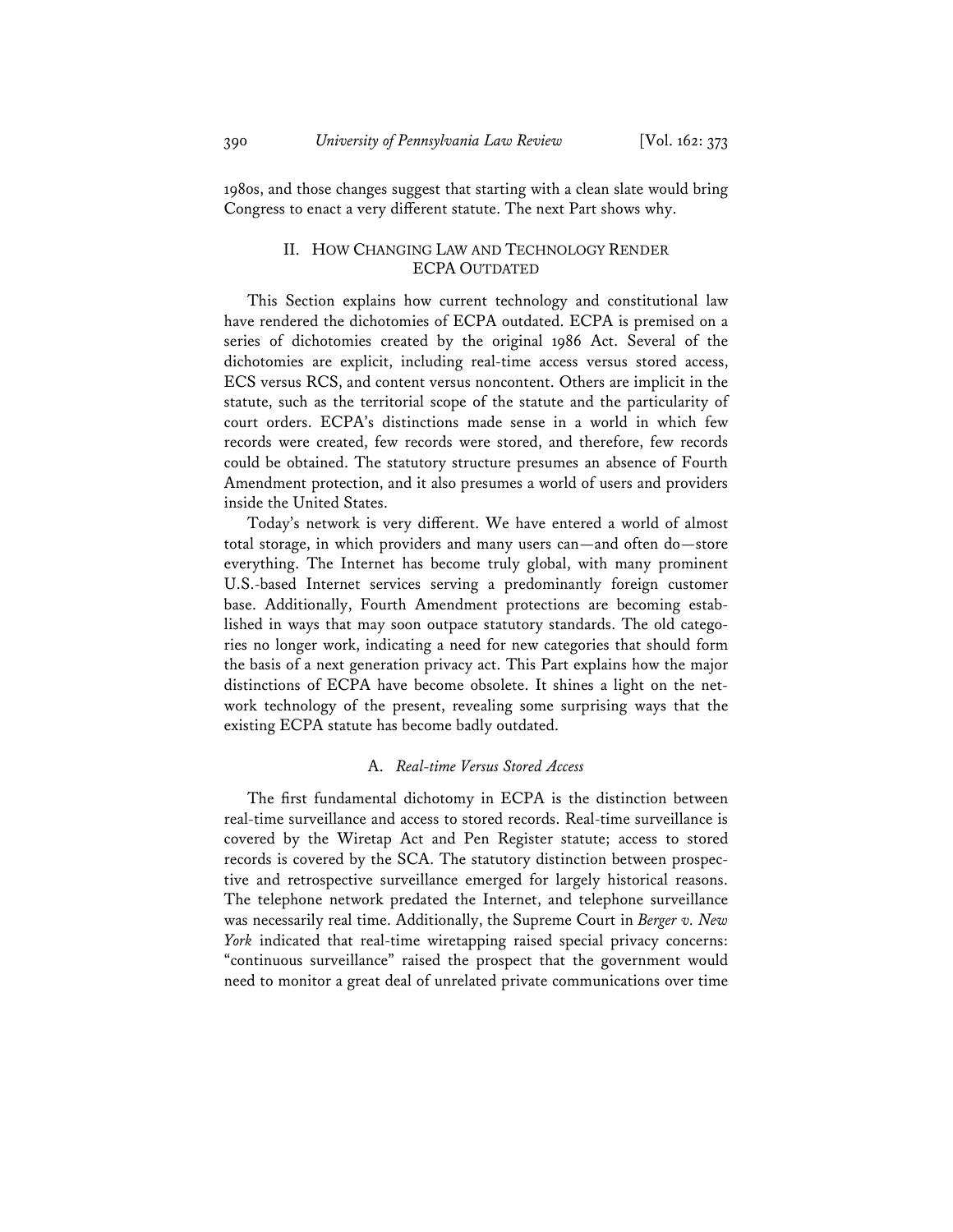in order to find the small subset of communications related to criminal activity.**<sup>98</sup>** In contrast, access to stored communications raised much less of a concern, as relatively few communications were retained and therefore stored. As a result, real-time wiretapping required more privacy protections than stored access.

That distinction made sense when Congress enacted ECPA. In the 1980s, remote computer storage was very expensive.**<sup>99</sup>** Internet services of that time were designed to limit storage. After a user read his email from a server, for example, the email typically was downloaded to the user's computer and deleted from the server to save space.**<sup>100</sup>** Back when remote storage was expensive, the difference between real time and stored access was important. Few sent communications were saved: Real time access raised special concerns that stored access did not. For that reason, Congress created special restrictions such as minimization on real-time data collection.**<sup>101</sup>** The government had to carefully limit what information it accessed and then limit what it disclosed. No similar protections were written into the SCA.**<sup>102</sup>**

Today, however, the distinction between stored and real-time surveillance has blurred. Storage has become extremely cheap. Computer storage costs have dropped by a factor of ten roughly every four years for the last thirty years.**<sup>103</sup>** The cost of storing a single gigabyte of data has dropped from about eighty-five thousand dollars in 1984 to about five cents in 2011.**<sup>104</sup>** As the cost of storage drops, Internet services offer the capacity to store everything cheaply. Storage has become the norm. And as storage has become cheap, the norm among users has changed along with it. Users no longer need to be careful about what they keep on the server. The server can keep everything.

**<sup>98</sup>** 388 U.S. 41, 59 (1967).

**<sup>99</sup>** *See* R.J.T. Morris & B.J. Truskowsi, *The Evolution of Storage Systems*, 42 IBM SYS. J. 205, 205-06 (2003) (examining the evolution of data storage systems and their costs).

**<sup>100</sup>** *See* OTA REPORT, *supra* note 35, at 47 (noting that emails sent over teletext could be saved or deleted by the receiving terminal after they had been viewed).

**<sup>101</sup>** *See* 18 U.S.C. §§ 2510-22 (2006) (extending the minimization requirements of the Wiretap Act from telephone to data transmissions).

**<sup>102</sup>** Solove, *supra* note 61, at 1298.

**<sup>103</sup>** John Villasenor, *Recording Everything: Digital Storage as an Enabler of Authoritarian Governments*, BROOKINGS INST. 3 (Dec. 14, 2011), http://www.brookings.edu/~/ media/research/files/papers/2011/12/14%20digital%20storage%20villasenor/1214\_digital\_storage\_ villasenor.pdf.

**<sup>104</sup>** *Id.; see also* Morris & Truskowsi, *supra* note 99, at 206 (noting that since 1997 raw storage prices have been declining at 50-60% per year).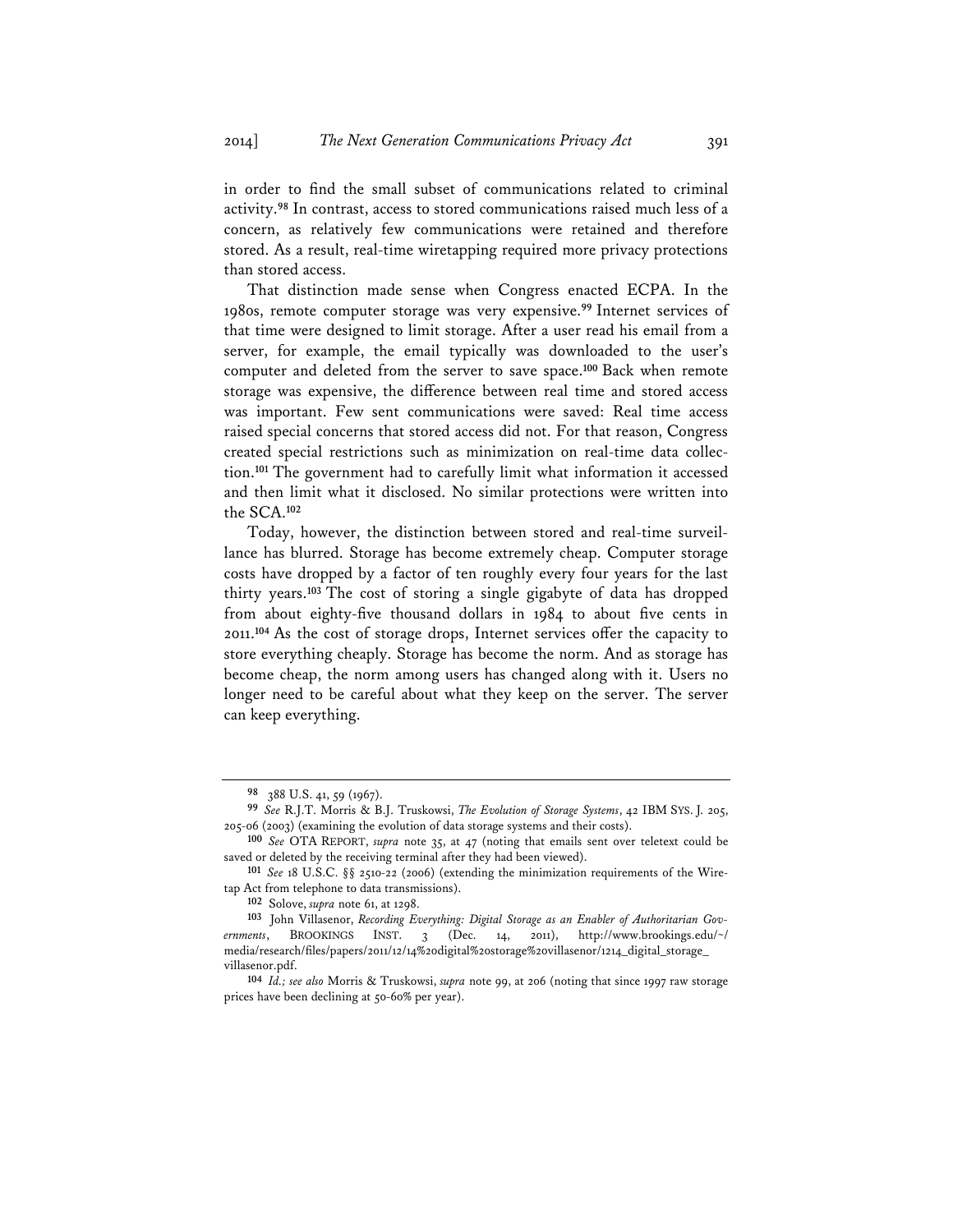To appreciate the difference, consider the storage space available to users of free web-based email services. When free email services became popular in the mid to late 1990s, they generally came with about 2 megabytes of storage space.**<sup>105</sup>** In contrast, today's popular free Gmail service comes with fifteen *gigabytes* (GB) of storage space, about seventy-five hundred times more storage than was common a decade ago.**<sup>106</sup>** And it is taken for granted that the space that comes with free email services will only continue to increase.**<sup>107</sup>**

Many readers will appreciate how the difference has changed their approach to email storage. A decade ago, it was commonplace for users to delete many stored communications to save space. Today the norm has flipped. The commonplace reaction is to store everything and simply search through data later to find what the user needs. The statistics bear this out. According to one recent report, a typical Gmail user stores more than seventeen thousand emails in her account at any given time.**<sup>108</sup>** Almost twelve thousand of those emails are received and stored in the inbox; almost six thousand are sent emails directed elsewhere.**<sup>109</sup>**

The drop in storage costs has led to a shift in the practices of Internet providers. Today's Internet providers can—and often do—store everything. The Boston Police Department revealed a fascinating example in 2009 when it released documents investigators had collected pursuant to ECPA to solve the case of the so-called "Craigslist Killer," Philip Markoff.**<sup>110</sup>** Among the documents was a report the police had obtained from Facebook containing the stored contents of Markoff's Facebook account. The 72-page

**108** Mike Barton, *How Much Is Your Gmail Account Worth?*, WIRED (July 25, 2012), http://www.wired.com/insights/2012/07/gmail-account-worth.

**<sup>105</sup>** *See* Paul Festa, *Google to Offer Gigabyte of Free Email*, CNET NEWS (Apr. 1, 2004), http://news.cnet.com/2100-1032-5182805.html (highlighting how Gmail's jump to one gigabyte of storage dwarfed previous storage limits of email providers).

**<sup>106</sup>** Nathan Ingraham, *Google Unifies Gmail, Drive, and Photo Storage: All Users Now Get 15GB of Shared Space*, VERGE (May 13, 2013), http://www.theverge.com/ 2013/5/13/4326994/google-unifies-gmail-photo-and-drive-storage.

**<sup>107</sup>** Indeed, the amount of space provided to Gmail users rose from 10GB to 15GB in between drafts of this Article. *See* Chris Ziegler, *Gmail Bumps Free Storage to 10GB*, VERGE (Apr. 24, 2012), http://www.theverge.com/2012/4/24/2971885/gmail-bumps-free-storage-to-10gb (reporting on the increase to 10GB and predicting that, "as always," the amount of free storage will continue to "creep up over time").

**<sup>109</sup>** *Id.*

**<sup>110</sup>** *See* Carly Carioli, *When the Cops Subpoena Your Facebook Information, Here's What Facebook Sends the Cops*, PHOENIX (Apr. 6, 2012), http://blog.thephoenix.com/ blogs/phlog/archive/2012/04/06/when-police-subpoena-your-facebook-information-heres-whatfacebook-sends-cops.aspx (noting, among other things, how Facebook reveals little of its involvement in subpoenas from investigators or how many the site serves).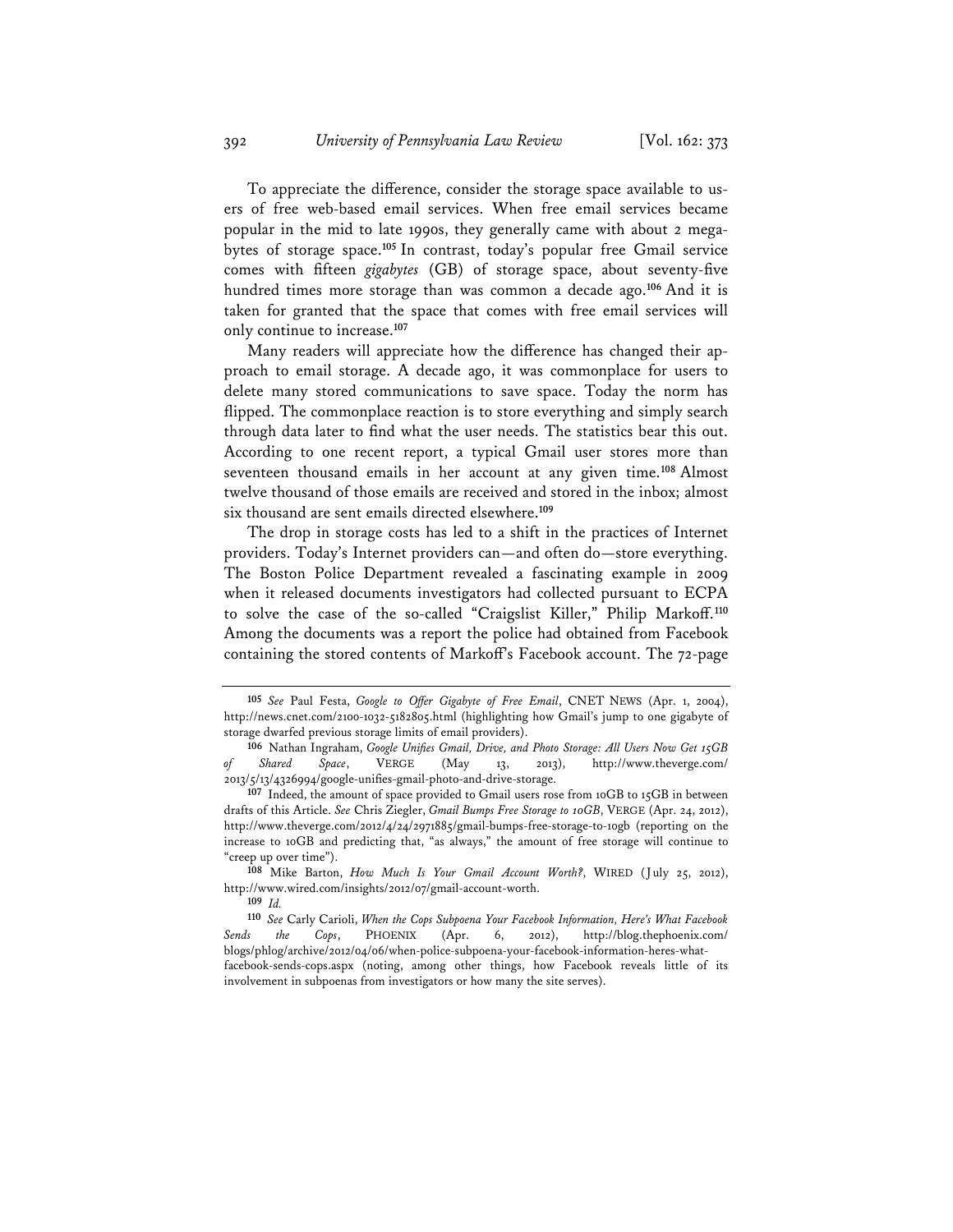report contained more than just the messages, friends lists, and pictures that we might think of as the contents of a Facebook account.**<sup>111</sup>** It also contained every comment Markoff had posted and all of the deleted pictures and deleted friends he once had but then tried to erase. More remarkably, it also contained records of *every single click* that Markoff had made while using Facebook. Every visit to every page, every viewing of every picture, and every click on every link was documented with a specific entry in a log file.**<sup>112</sup>** Facebook had recorded it all.

As these examples suggest, the drop in the price of storage has caused an unappreciated sea change in the practical implication of access to stored communications. The default has switched from store-only-importantrecords to store-it-all. Granted, Facebook does not store everything only because it is cheap. Facebook's business model depends on being able to sell targeted advertisements based on what users do, which requires close monitoring of what they do.**<sup>113</sup>** But the low cost of storage makes that possible.

The change has enormous implications for Internet surveillance law. When everything is stored, stored access begins to reveal the same level of detail as real-time access. The difference between real-time surveillance and stored access evaporates. If anything, stored access is even more revealing and invasive. Real-time surveillance is cabined by time. For example, thirty days of real-time surveillance can only reveal communications over the thirty-day period. In contrast, one time access to stored contents can reveal the complete details of communications *over a period of years*. The ability to store everything makes storage the greater privacy threat. Real-time surveillance becomes only a slice of the world that access to stored contents can produce.

The surprising rarity of investigative real-time wiretapping for Internet communications helps confirm the point. Federal law requires the Administrative Office of the U.S. Courts to publish an annual wiretapping report that discloses the number and type of wiretapping orders obtained pursuant to state and federal wiretap statutes.**<sup>114</sup>** In 2012, a total of 633 federal wiretap

**<sup>111</sup>** *See Subpoena: Philip Markoff's Facebook Account*, SCRIBD, http://www.scribd.com/ fullscreen/88465177?access\_key=key-247mvzrfrh1m1azdsoai (last visited Nov. 22, 2013).

**<sup>112</sup>** Carioli, *supra* note 110.

**<sup>113</sup>** *See* Samantha Felix, *This Is How Facebook Is Tracking Your Internet Activity*, BUS. INSIDER (Sept. 9, 2012), http://www.businessinsider.com/this-is-how-facebook-is-tracking-your-Internetactivity-2012-9?op=1 (noting how Facebook uses cookies to both track users and store their information).

**<sup>114</sup>** *See* ADMINISTRATIVE OFFICE OF THE U.S. COURTS, *Report of the Director of the Administrative Office of the United States Courts on Applications for Orders Authorizing or Approving the*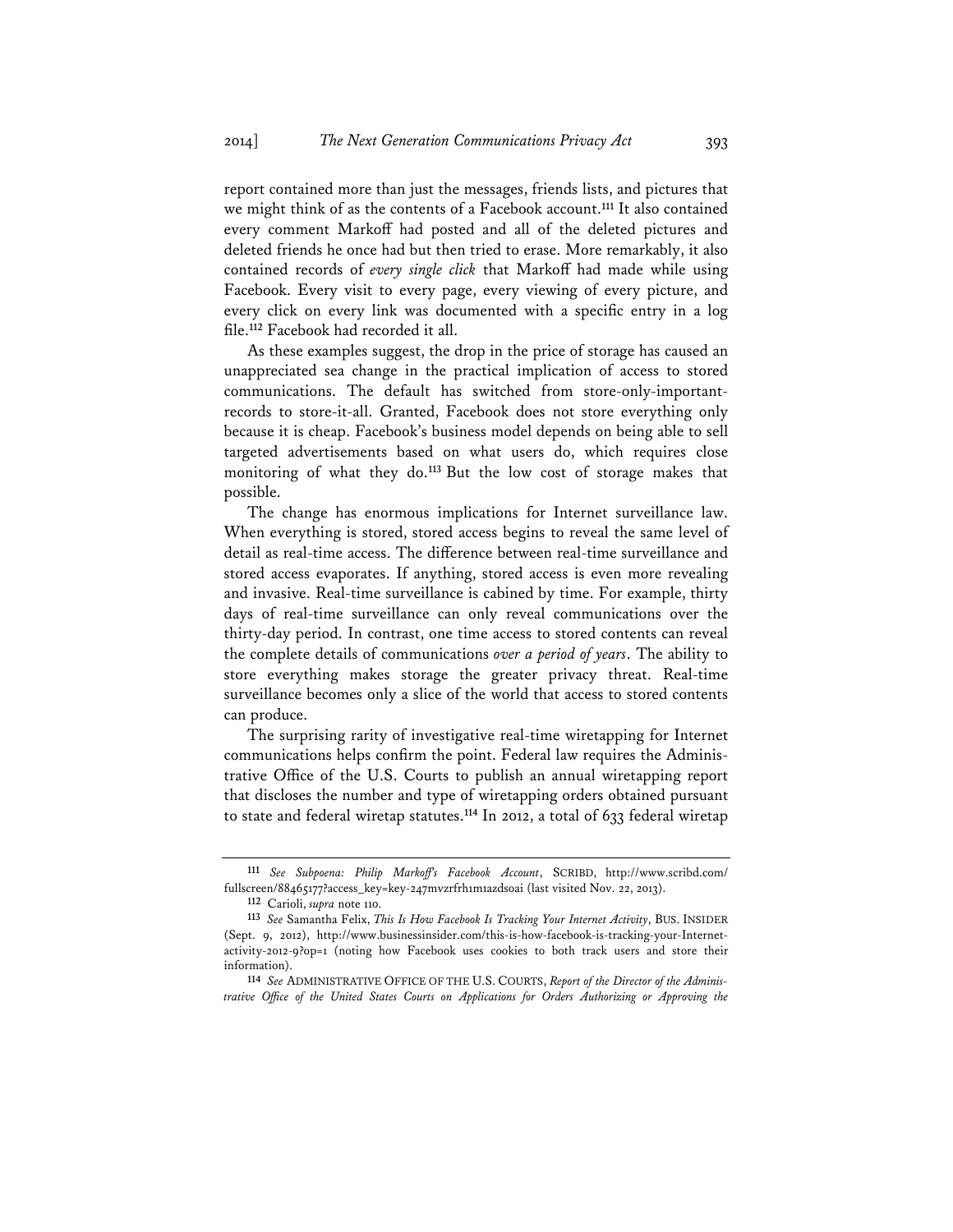orders were obtained.**<sup>115</sup>** But here's a puzzle: astonishingly few wiretap orders were obtained for Internet communications. The total number of federal wiretaps obtained to intercept "electronic communications"—a category that includes computer communications, pagers, and fax machines—was three.**<sup>116</sup>** That's not a typo. In the entire United States, federal investigators obtained only three Title III orders to obtain Internet communications.**<sup>117</sup>**

This does not mean that investigators took a holiday from collecting evidence over the Internet. Instead, investigators have focused their attention on collecting stored records. Recent Google Transparency Reports provide some useful data. In the last six months of 2012, state and federal investigators in the United States obtained 1896 search warrants for accounts operated by Google (most of which were for the contents of Gmail accounts).**<sup>118</sup>** In light of current trends, this would mean that Google likely received about 4000 warrants for the contents of accounts in the year 2012. And of course Google is only one provider among many. Only a small percentage of email accounts in the United States are hosted by Google.

To be sure, the changing costs of storage are not the only explanation for this shift in practices. The increased use of encryption has made real-time– Internet wiretapping much more difficult than it was previously. Because services tend to store the contents of communications in plaintext even if they send communications in ciphertext, the government naturally will try to collect the communications when they are stored rather than in transit.**<sup>119</sup>** In addition, the investigative focus on stored communications partially reflects the lower statutory threshold for access to stored communications. A

*Interception of Wire, Oral, or Electronic Communication*, (2013), *available at* http://www.uscourts.gov/ Statistics/WiretapReports/wiretap-report-2012.aspx (providing the annual report online).

**<sup>115</sup>** *Report of the Director of the Administrative Office of the United States Courts on Applications for Orders Authorizing or Approving the Interception of Wire, Oral, or Electronic Communication*, ADMIN. OFFICE OF THE U.S. COURTS, at tbl.6 (June 2013), http://www.uscourts. gov/uscourts/Statistics/WiretapReports/2012/Table6.pdf.

**<sup>116</sup>** *Id.*

**<sup>117</sup>** Another federal order was obtained that included some combination of telephone surveillance, Internet surveillance, and physical bugging, although the report does not disclose how many of those included Internet surveillance. *Id.*

**<sup>118</sup>** *Transparency Report: United States*, GOOGLE, http://www.google.com/transparencyreport/ userdatarequests/US (last visited Nov. 22, 2013).

**<sup>119</sup>** *See* Peter Swire, *From Real-Time Intercepts to Stored Records: Why Encryption Drives the Government to Seek Access to the Cloud* 7 (Ctr. for Interdisciplinary Law & Policy Studies at the Moritz College of Law, Working Paper No. 175, 2012), *available at* http://papers.ssrn.com/ id=2038871 (noting that logistical and technical issues are driving the emphasis on stored communication).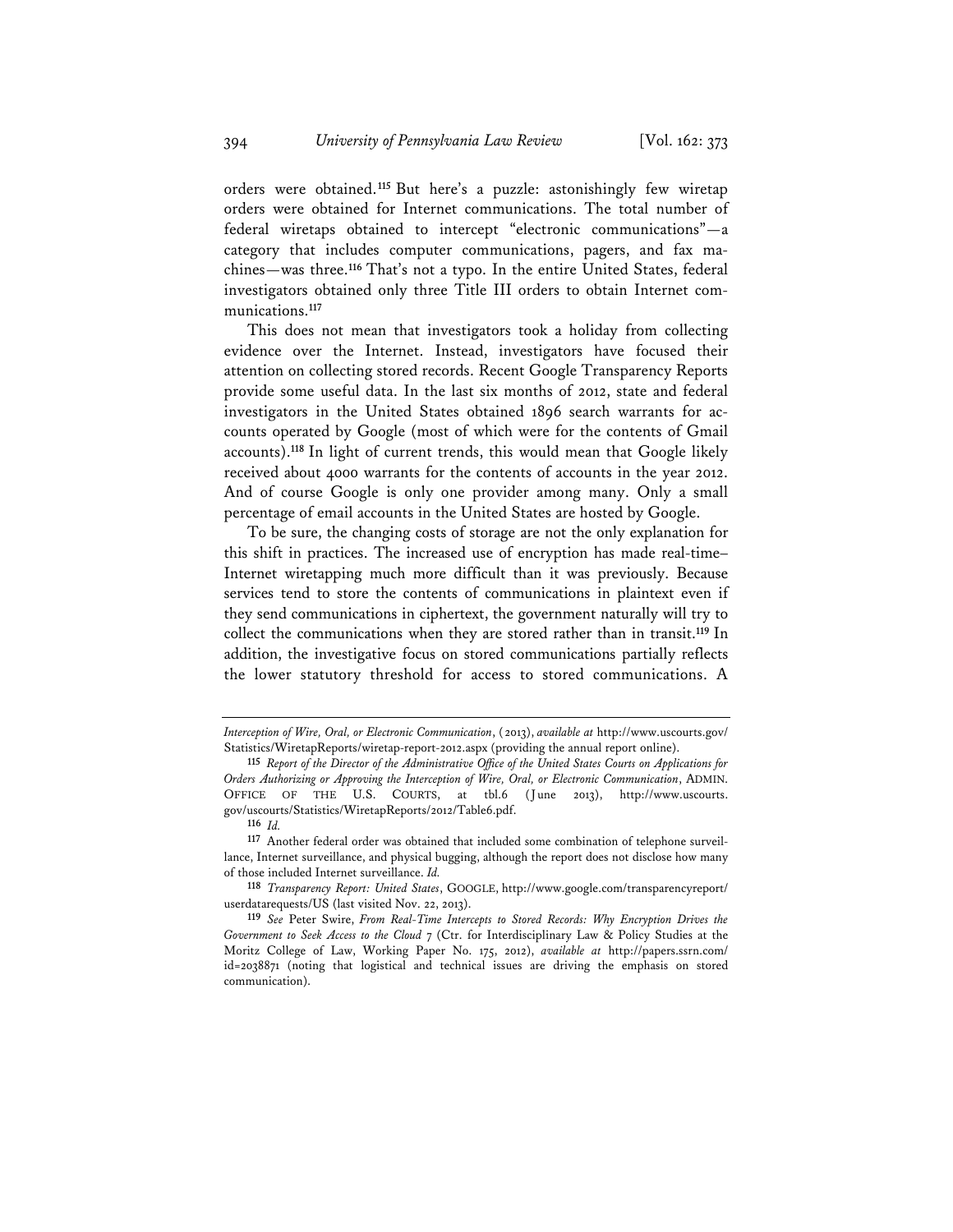standard search warrant is sufficient to compel a provider to disclose stored contents, while real-time surveillance requires a Title III "super warrant" that is substantially harder to obtain.**<sup>120</sup>** But the difference also reflects the reality that stored access is a more than adequate substitute in most investigations. The low cost of storage ensures that stored access generally produces the same level of detail as real-time surveillance. As a result, technological change has reversed the assumptions of the 1986 statute.

#### B. *ECS Versus RCS and the Limited Coverage of the SCA*

The second fundamental dichotomy in ECPA is the distinction between providers of electronic communication service and remote computing service. In 1986, this reflected the two primary ways that users stored files on computer networks.**<sup>121</sup>** The ECS protections covered email; the RCS protections covered contents of communications transmitted for remote storage and processing by services available to the public. The SCA does not protect any other kinds of contents because they fall out of the two kinds of network services that were common in 1986.**<sup>122</sup>**

This approach is obsolete today for two reasons. First, it likely leaves unprotected perhaps the most private kinds of communications sent by modern Internet users: search requests. Search engines did not exist in 1986 because there was no web to search; the World Wide Web had not yet been invented.**<sup>123</sup>** Today, however, we send our most private thoughts to Google and other search engines to explore our questions, hopes, fears, and dreams. According to one study, search engines analyzed about 18.4 billion search requests from the United States in March of 2012 alone.**<sup>124</sup>** That is about two searches a day per person in the United States, or more than 650 searches per year. Search engines store all of those requests, often for

**<sup>120</sup>** *See id.* (indicating the trend of increasing numbers over time).

**<sup>121</sup>** *See supra* Section I.B.

**<sup>122</sup>** *See* Orin S. Kerr, *A User's Guide to the Stored Communications Act, and a Legislator's Guide to Amending It*, 72 GEO. WASH. L. REV. 1208, 1214 (2004) (outlining areas of coverage limitation for the SCA).

**<sup>123</sup>** Tim Berners-Lee invented the World Wide Web in 1990, and the first browser was introduced in 1994. *See* TIM BERNERS-LEE & MARK FISCHETTI, WEAVING THE WEB: THE ORIGINAL DESIGN AND ULTIMATE DESTINY OF THE WORLD WIDE WEB 69 (1999); *see also*  NICHOLAS CARR, THE BIG SWITCH: REWIRING THE WORLD, FROM EDISON TO GOOGLE 17 (2008) (describing the introduction of the mosaic browser and the intention of gearing toward maximizing the number of users).

**<sup>124</sup>** *See, e.g.*, *ComScore Releases March 2012 U.S. Search Engine Rankings*, COMSCORE (Apr. 11, 2012), http://www.comscore.com/Insights/Press\_Releases/2012/4/comScore\_Releases\_March\_ 2012\_U.S.\_Search\_Engine\_Rankings (displaying the total searches in February and March of 2012).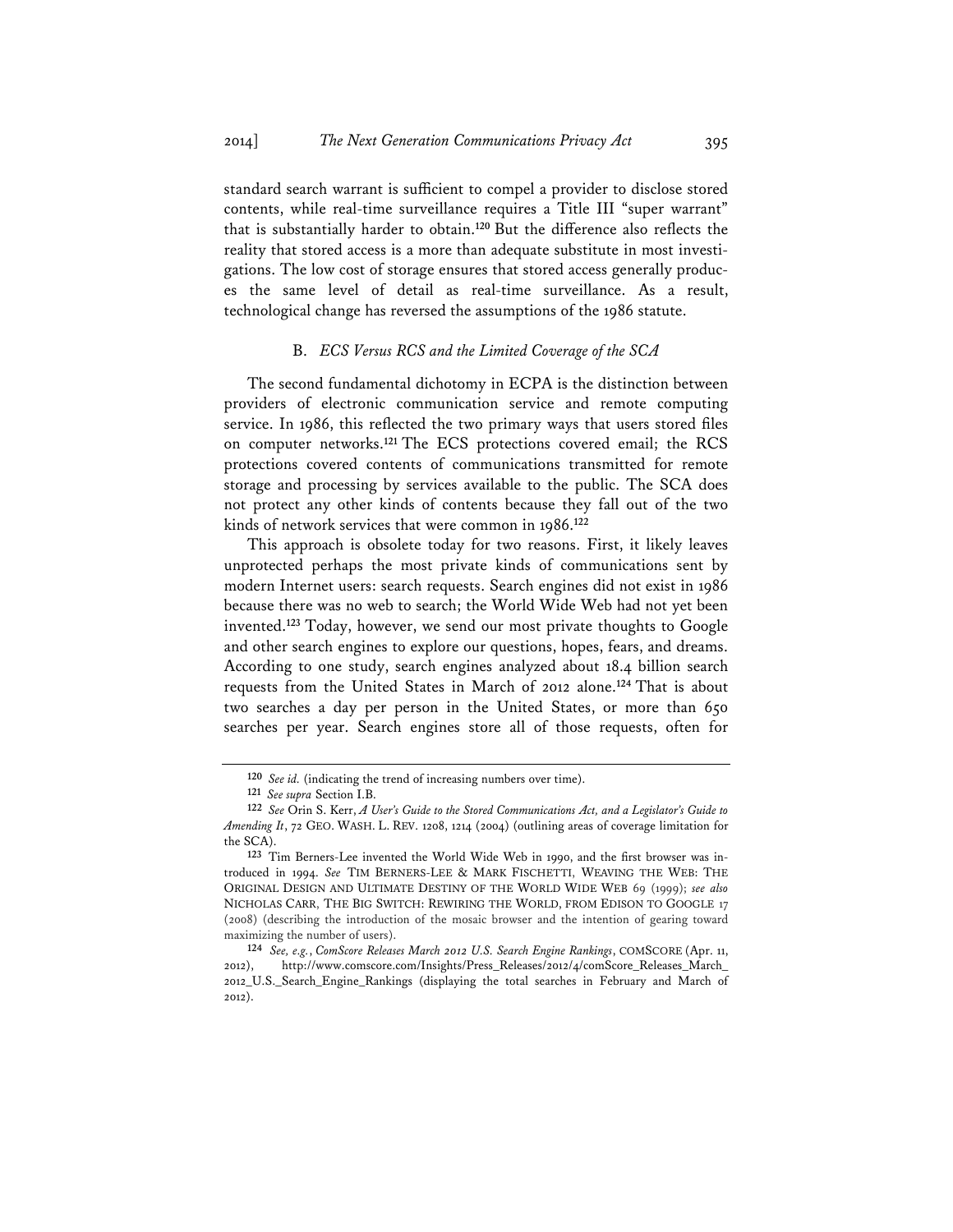months or even years. For example, Google presently stores search queries for 18 months, and previously stored them for 24 months.**<sup>125</sup>**

ECPA likely offers no protection for access to stored search queries, however, because it does not fit the 1986 dichotomies codified by the statute. Search engines plainly do not provide ECS as they are destinations for communications, not providers of connectivity or messaging.**<sup>126</sup>** And search queries do not appear to be protected under the RCS rules either. A remote computing service is defined as a service that provides the public "computer storage or processing services by means of an electronic communications system."**<sup>127</sup>** Users do not send their search queries to Google in order for the site to store them. Storage is a bug for users, not a feature.

The question of whether ECPA protects search queries therefore hinges on whether search engines "process" data that users send them. The relevant text and legislative history suggests that they do not. In the context of computer data, the word "process" suggests performing operations on that data rather than responding to a query. The legislative history makes the context clear: remote processing meant the outsourcing of tasks, such as number-crunching, that a computer of the 1980s might not be able to complete easily.**<sup>128</sup>** Search engines do not seem to fit that mold. Individuals do not use search engines as substitutes for the storage or processing powers of their own machines. Although the issue is difficult and not free from

S. REP. NO. 99-541, 10-11 (1986).

**<sup>125</sup>** Thomas Crampton, *Google to Cut Back on How Long It Keeps Search History*, N.Y. TIMES (June 12, 2007), http://www.nytimes.com/2007/06/12/business/worldbusiness/12iht-google.4. 6113031.html?\_r=0.

**<sup>126</sup>** 18 U.S.C. § 2510(15) (2006) defines an ECS as "any service which provides to users thereof the ability to send or receive wire or electronic communications." This limits ECS providers to providers of connectivity or messaging of covered wire or electronic communications. **127** *Id.* § 2711(2).

**<sup>128</sup>** The Senate Report accompanying the passage of ECPA offered the following explanation of the concept of a "remote computing service":

In the age of rapid computerization, a basic choice has faced the users of computer technology. That is, whether to process data in-house on the user's own computer or on someone else's equipment. Over the years, remote computer service companies have developed to provide sophisticated and convenient computing services to subscribers and customers from remote facilities. Today businesses of all sizes hospitals, banks and many others—use remote computing services for computer processing. This processing can be done with the customer or subscriber using the facilities of the remote computing service in essentially a time-sharing arrangement, or it can be accomplished by the service provider on the basis of information supplied by the subscriber or customer.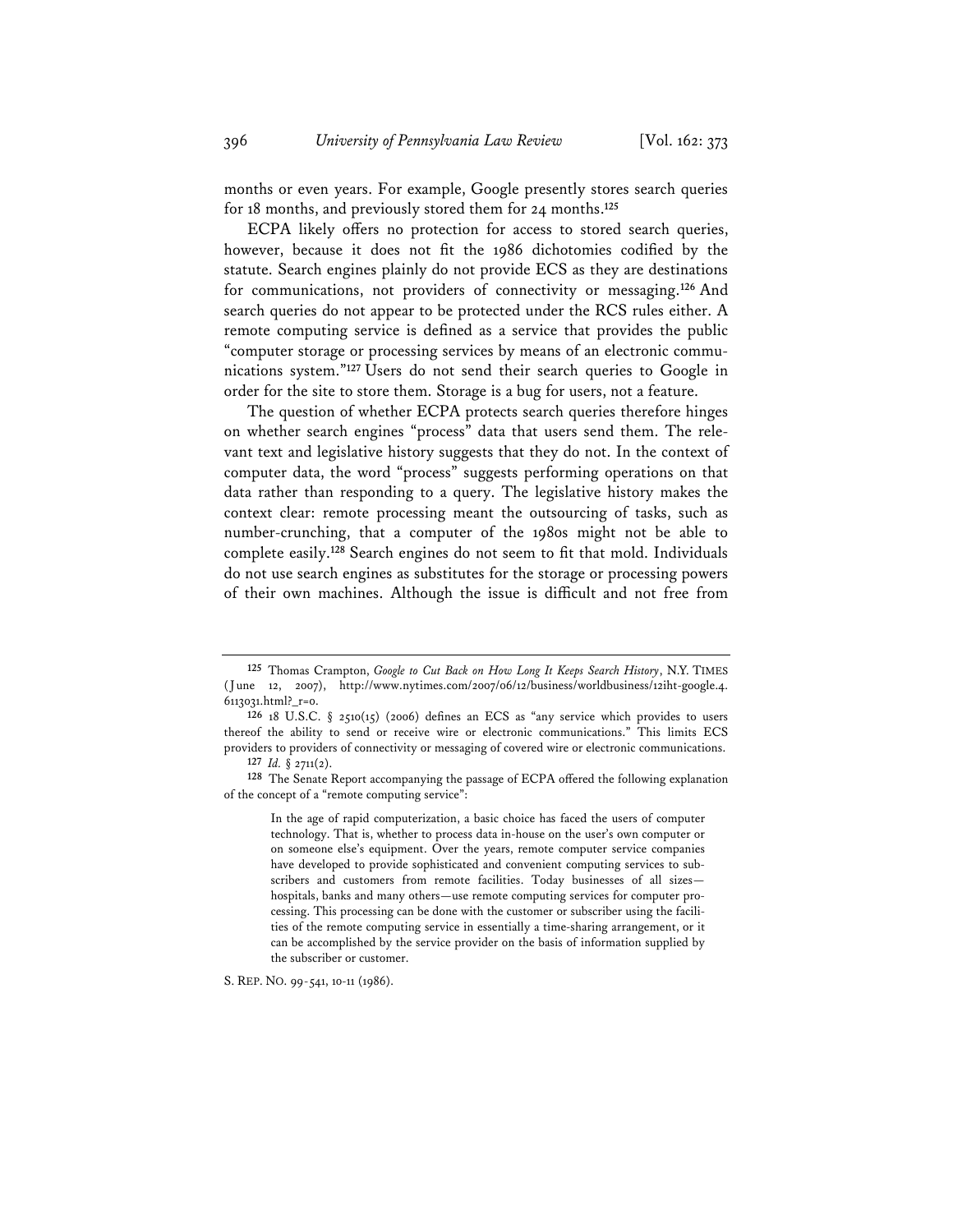doubt,**<sup>129</sup>** it appears likely that the most private of today's communications receive no statutory protection from ECPA.

A second problem with the ECS–RCS dichotomy is that today's Internet services are routinely multifunctional. In 1986, users accessed the Internet by connecting to mainframe computers that gave users access to the network and an email account.**<sup>130</sup>** In the language of ECPA, they were ECS providers that gave users access to services that included RCS providers. Today, however, users connect to the Internet in many different ways, including broadband and wireless accounts. Network access is always present, running in the background rather than acting as a conscious user destination.**<sup>131</sup>** At the same time, content messaging such as email or text messaging is simply one service available among many bundled together. Take the example of Facebook.**<sup>132</sup>** Facebook is not just an email service. Rather, Facebook offers an amalgam of many different kinds of services, including email, chat, photograph hosting, search functions, and bulletin board services.

The multifunctional nature of modern Internet services creates headaches for ECPA by raising complex and perhaps unanswerable questions about what the statute protects. ECPA's privacy protections hinge on the status of the provider. Given that providers wear multiple hats, multiple privacy protections may apply to records. Imagine that a provider acts as an ECS for one set of communications, an RCS for another, and neither an ECS nor an RCS for a third. What privacy protections should apply when the government seeks the disclosure of records under the statute? If the government is seeking noncontent records, the current statute offers

Google's Opp'n to the Gov't's Motion to Compel at 12, Gonzales v. Google, 234 F.R.D. 674 (N.D. Cal. 2006) (No. 06-80006), 2006 WL 543697, at \*12 (citation omitted).

**<sup>129</sup>** At least one major search engine, Google, claims to be covered by the SCA on the ground that it provides RCS. In litigation over the disclosure of Google search queries, Google argued that its services are protected by the SCA:

Google processes search requests as directed by, and for, its users who in turn retrieve the search results of their choosing from Google's index, or Google sends the results by email or text messages to individuals, to wireless phones or other designated mobile devices. Said in plain language, users rely on the remote computer facilities of Google to process and store their search requests and to retrieve by elecelectronic transmission their search results.

**<sup>130</sup>** It was also during this time that personal computers began to make gains on the mainframe-computing model. *See* CARR, *supra* note 1233, at 54-55 (describing the increased acceptance of the personal computer as a business tool).

**<sup>131</sup>** *See* Paul Ohm, *The Fourth Amendment in a World Without Privacy*, 81 MISS. L.J. 1309, 1314 (2012) (describing the "always on" nature of modern communications devices).

**<sup>132</sup>** *See* FACEBOOK, http://facebook.com. As if any cite were necessary.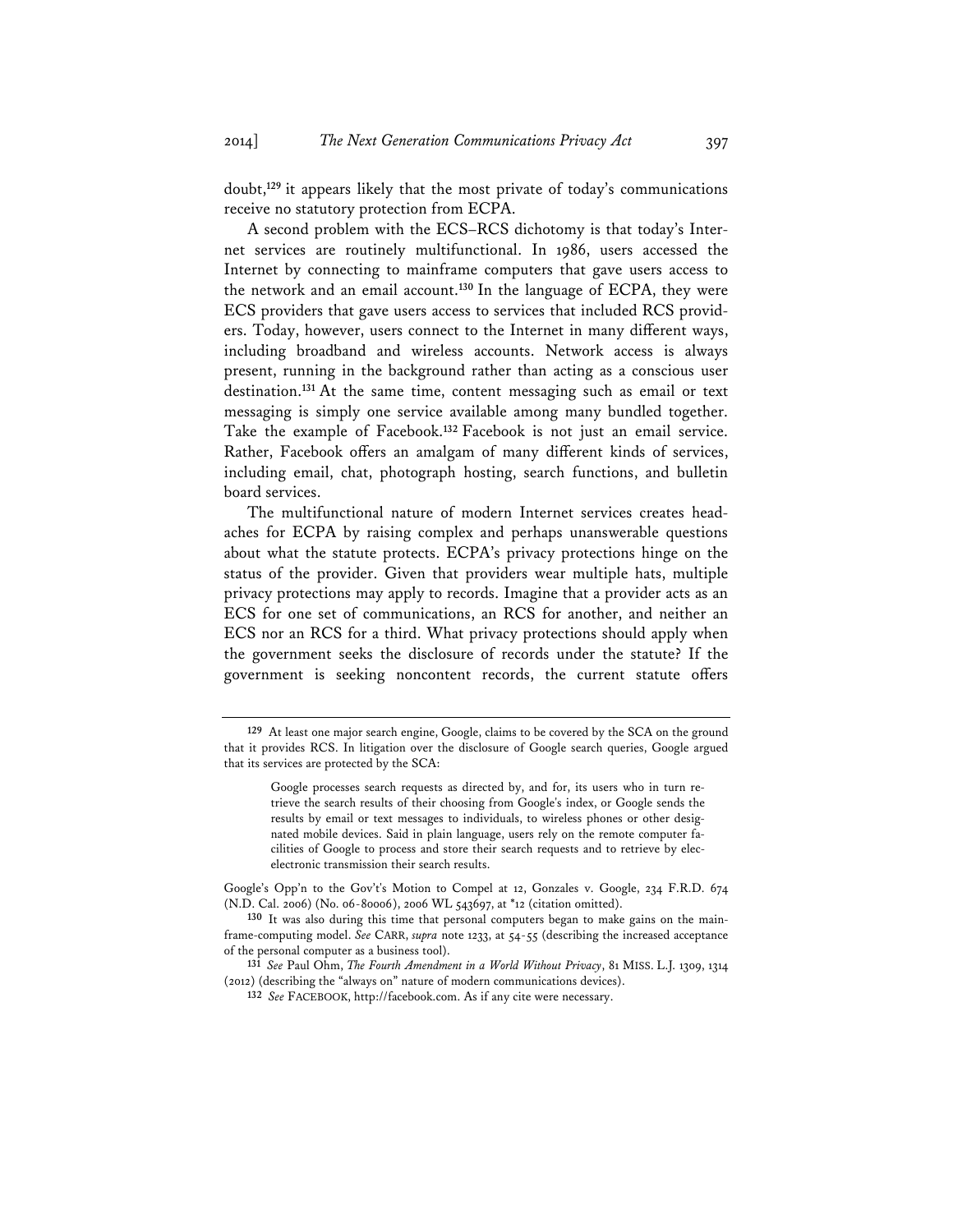conflicting answers depending on what service are provided for those sets of records.**<sup>133</sup>** The old dichotomies don't fit today's technological practices.

#### C. *Content Versus Noncontent Metadata*

The next dichotomy in ECPA is the distinction between the contents of communications and noncontent metadata. When ECPA was first enacted, the statute focused on providing statutory protections for contents. The scope of Fourth Amendment protection for such contents was unclear.**<sup>134</sup>** Statutory protections guaranteed privacy if the Fourth Amendment protections did not materialize or at least until they did so. In contrast, ECPA's protections for noncontent information were an afterthought.**<sup>135</sup>** Although later amendments paid more attention to privacy concerns in noncontent records, the statute maintains its focus on protecting contents.

Such a focus may no longer make sense for two complementary reasons. First, changing technology has rendered metadata analysis more important. The capacity of computers to efficiently analyze metadata has made metadata surveillance more significant than it was in the past. The line between contents and metadata remains fundamental,**<sup>136</sup>** but metadata analysis has become a more powerful tool than before. Metadata analysis has also

**135** *See supra* Part I.C.

**136** *See* Orin S. Kerr, *Applying the Fourth Amendment to the Internet: A General Approach*, 62 STAN. L. REV. 1005, 1019-22, 1034-35 (2010) ("To apply the Fourth Amendment to the Internet in a technologically neutral way, access to the contents of communications should be treated like access to evidence located inside. . . . [and] access to noncontent information should be treated like access to evidence found outside.").

**<sup>133</sup>** For example, imagine a company employee logs into the company server to write an email and view a stored document. The government wants records from the company about the employee's conduct. If the government is seeking those records from the company in its capacity as an email provider—that is, as a provider of ECS—then it needs a 2703(d) order to compel the noncontent records. But if the government is seeking those same records from the company in its capacity as a private company that has log-in records about accessing the stored file, then ECPA does not apply at all: The provider is not an ECS because it is not providing email service with respect to that file and cannot be a provider of RCS because its services are not available to the public. Whether the statute applies depends on the metaphysical question of whether you see the records as relating to the email or the stored file.

**<sup>134</sup>** *See* OTA REPORT, *supra* note 35, at 3 (noting that the Fourth Amendment's protections have not kept pace with technological advances). The only significant decision applying the Fourth Amendment to computer networks before the late 1990s was *United States v. Horowitz*, 806 F.2d 1222 (4th Cir. 1986), which was handed down a few months after ECPA's adoption. Further, *Horowitz* was more interesting for the issues it raised than the issues it answered. The defendant had sent information electronically to a customer, and the government recovered the information from the customer's server. *Id.* at 1224. The Fourth Circuit had no problem concluding that the defendant did not have Fourth Amendment rights in the data he had sent to the customer and that was available on the customer's computer. *See id.* at 1225-26.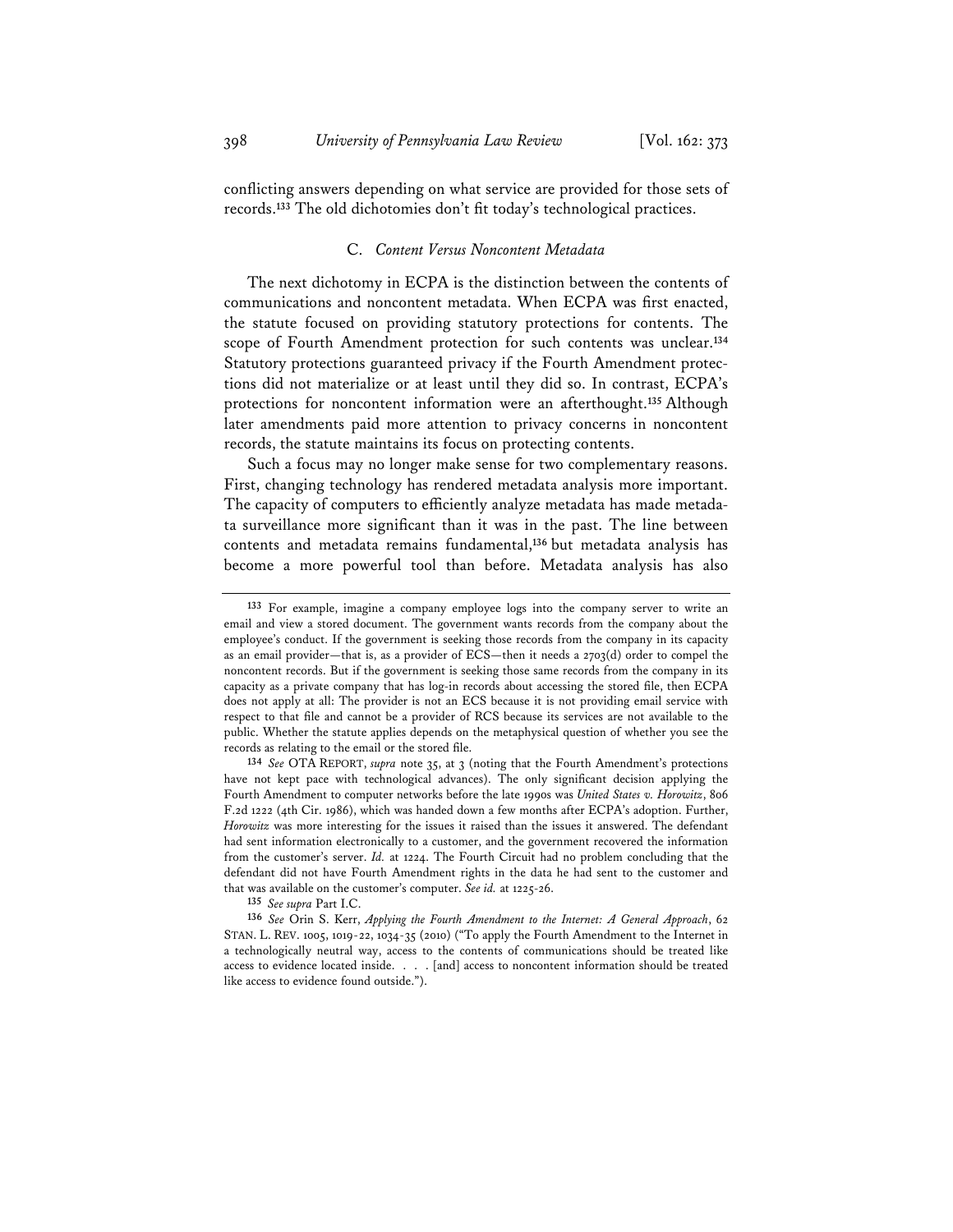become comparatively important with the rise of encryption.**<sup>137</sup>** Internet services that generate metadata possess it in unencrypted form. Encryption that might complicate or entirely thwart content surveillance may still leave metadata available for government analysis.**<sup>138</sup>**

Second, changing law may render the content protections of ECPA much less important. In the last few years, several lower courts have ruled that the Fourth Amendment fully protects the contents of emails held by third party providers. The leading case is *United States v. Warshak*, a Sixth Circuit decision by Judge Boggs involving government access to emails held by the defendant's Internet service provider.**<sup>139</sup>** Investigators relied on a provision of the SCA to subpoena the defendant's Internet service provider for the contents of stored emails relating to a massive fraud scheme.**<sup>140</sup>** The provider complied and gave investigators copies of thousands of email messages without a warrant. The Sixth Circuit held that obtaining the contents of emails without a warrant was unconstitutional: users have a reasonable expectation of privacy in their emails just like their letters and phone calls.**141** As a result, the provision of the SCA permitting the government to obtain emails with less process than a warrant was unconstitutional.**<sup>142</sup>**

Several courts have agreed with the Sixth Circuit since *Warshak*, including federal courts in Kansas**<sup>143</sup>** and the District of Columbia,**<sup>144</sup>** and the state of Washington Court of Appeals.**<sup>145</sup>** Other courts have applied *Warshak* to

**144** United States v. Ali, 870 F. Supp. 2d 10, 39 n.39 (D.D.C. 2012) (recognizing a reasonable expectation of privacy in the content of emails).

**<sup>137</sup>** *See generally* Swire, *supra* note 119 (connecting technology changes to changes in surveillance practices).

**<sup>138</sup>** I use the term "may" because the details depend on complex questions of what is defined as contents and what is defined as metadata. *See* Kerr, *Internetsupra* note 66, at 646 n.190 (describing the confusion surrounding whether certain metadata constitutes "content" or "addressing information" for Fourth Amendment purposes).

**<sup>139</sup>** 631 F.3d 266 (6th Cir. 2010).

**<sup>140</sup>** *Id.* at 281-83.

**<sup>141</sup>** *Id.* at 285-86.

**<sup>142</sup>** *Id.* at 288 ("[T]o the extent that the SCA purports to permit the government to obtain such emails warrantlessly, [that portion of] the SCA is unconstitutional.").

**<sup>143</sup>** *In re* Applications for Search Warrants for Info. Associated with Target Email Address, 2012 WL 4383917, at \*5 (D. Kan. Sept. 21, 2012) ("The Court finds the rationale set forth in *Warshak* persuasive and therefore holds that an individual has a reasonable expectation of privacy in emails or faxes stored with, sent to, or received through an electronic communications service provider.").

**<sup>145</sup>** *See* State v. Hinton, 280 P.3d 476, 483 (Wash. Ct. App. 2012) ("While *Warshak* does not aid Hinton, its comparison of emails with traditional forms of communication is helpful and we adopt it to hold that text messages deserve privacy protection similar to that provided for letters.").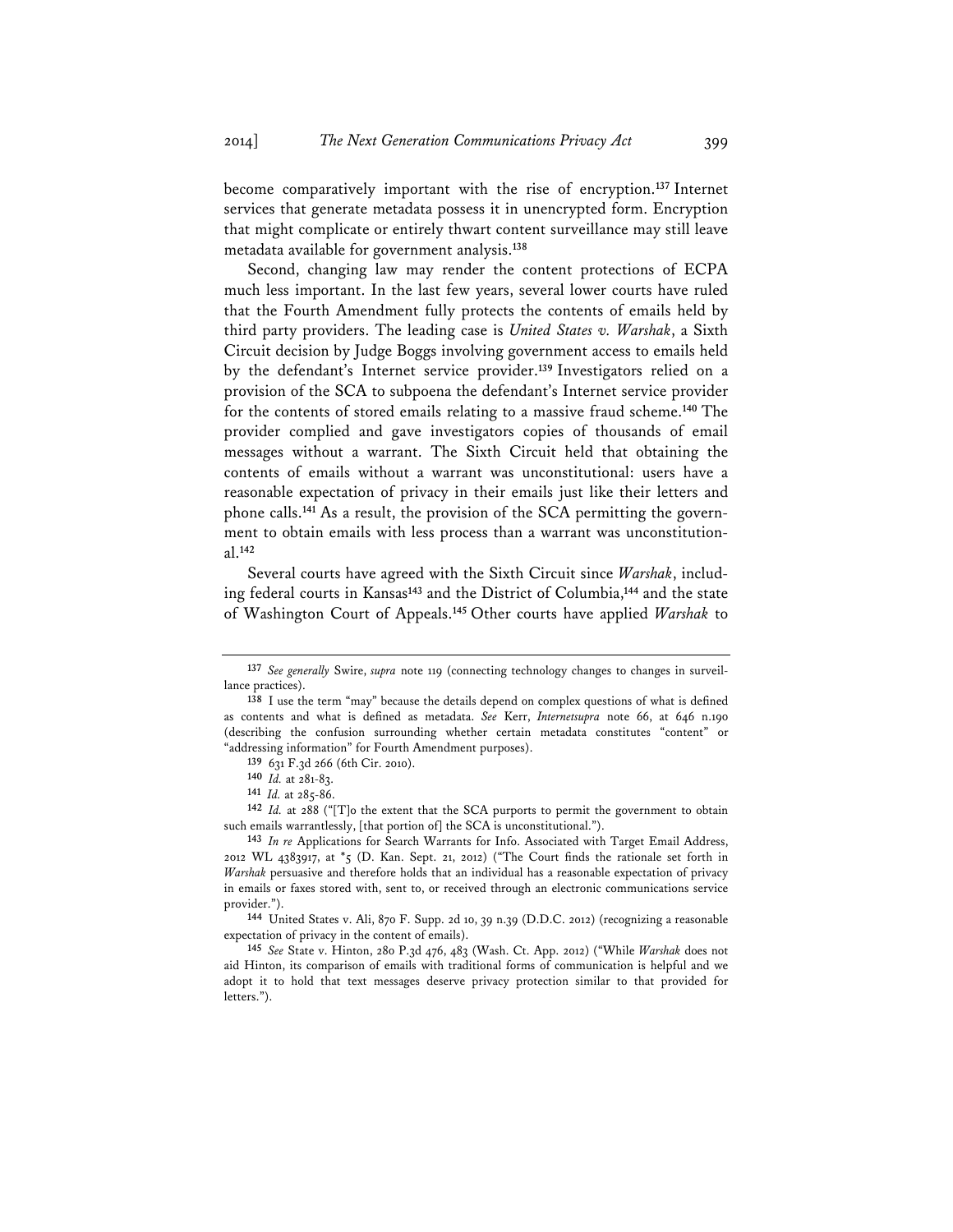find a reasonable expectation of privacy in stored Facebook messages,**<sup>146</sup>** text messages,**147** faxes,**148** and password-protected websites.**149** Moreover, multiple courts have presumed Fourth Amendment protection in emails. In evaluating the lawfulness of warrants obtained to collect emails pursuant to Section 2703(a) of ECPA, those courts have mostly not even paused to consider whether the communications might be unprotected.**<sup>150</sup>** In contrast, no court has reached the contrary result. *Warshak* has been adopted by every court that has squarely decided the question. The case law is not entirely settled, as only one federal court of appeals has squarely addressed the issue. But the trend in the case law is to recognize fairly broad Fourth Amendment protection, backed by a warrant requirement, for stored contents such as emails.

The existence of full constitutional protection for the contents of remotely stored Internet communications significantly lessens the need for statutory protections that were at the heart of the 1986 statute. In a historical sense, ECPA has served its purpose: Congress intended it as a stopgap measure designed to impose statutory protections until Fourth Amendment precedents became established. Now that the courts have stepped in and begun to regulate government access to stored contents, ECPA's role can change. Statutory protections are still needed to regulate nongovernmental access to contents of communications that the Fourth Amendment will not reach.**<sup>151</sup>** But recent Fourth Amendment rulings suggest that the focus of the statute can turn more to noncontent information, such as logs and IP addresses that remain outside the Fourth Amendment.**<sup>152</sup>**

Granted, the constitutional protections remain tentative and the Supreme Court has not yet spoken. There is significant value in statutory

**151** *See* United States v. Jacobsen, 466 U.S. 109, 113 (1984) (noting that the Fourth Amendment does not regulate private searches).

**152** *See* United States v. Forrester, 512 F.3d 500, 510-11 (9th Cir. 2008) (holding that noncontent information such as IP addresses and the to–from information of email addresses is not protected by the Fourth Amendment).

**<sup>146</sup>** R.S. *ex rel.* S.S. v. Minnewaska Area Sch. Dist. No. 2149, 894 F. Supp. 2d 1128, 1142 (D. Minn. 2012) ("The Court agrees that one cannot distinguish a password-protected private Facebook message from other forms of private electronic correspondence.").

**<sup>147</sup>** *See Hinton*, 280 P.3d at 483.email

**<sup>148</sup>** *In re Applications for Search Warrants*, 2012 WL 4383917, at \*5.

**<sup>149</sup>** United States v. D'Andrea, 497 F. Supp. 2d 117, 121-22 (D. Mass. 2007).

**<sup>150</sup>** *See, e.g.*, United States v. Bowen, 689 F. Supp. 2d 675, 682 (S.D.N.Y. 2010); United States v. Cioffi, 668 F.Supp.2d 385, 396 (E.D.N.Y. 2009); United States v. McDarrah, 2006 WL 1997638, at \*9-10 (S.D.N.Y. July 17, 2006), *aff'd*, 351 F. App'x 558 (2d Cir. 2009). *But see In re Applications for Search Warrants*, 2012 WL 4383917, at \*3-5 (discussing the Fourth Amendment question).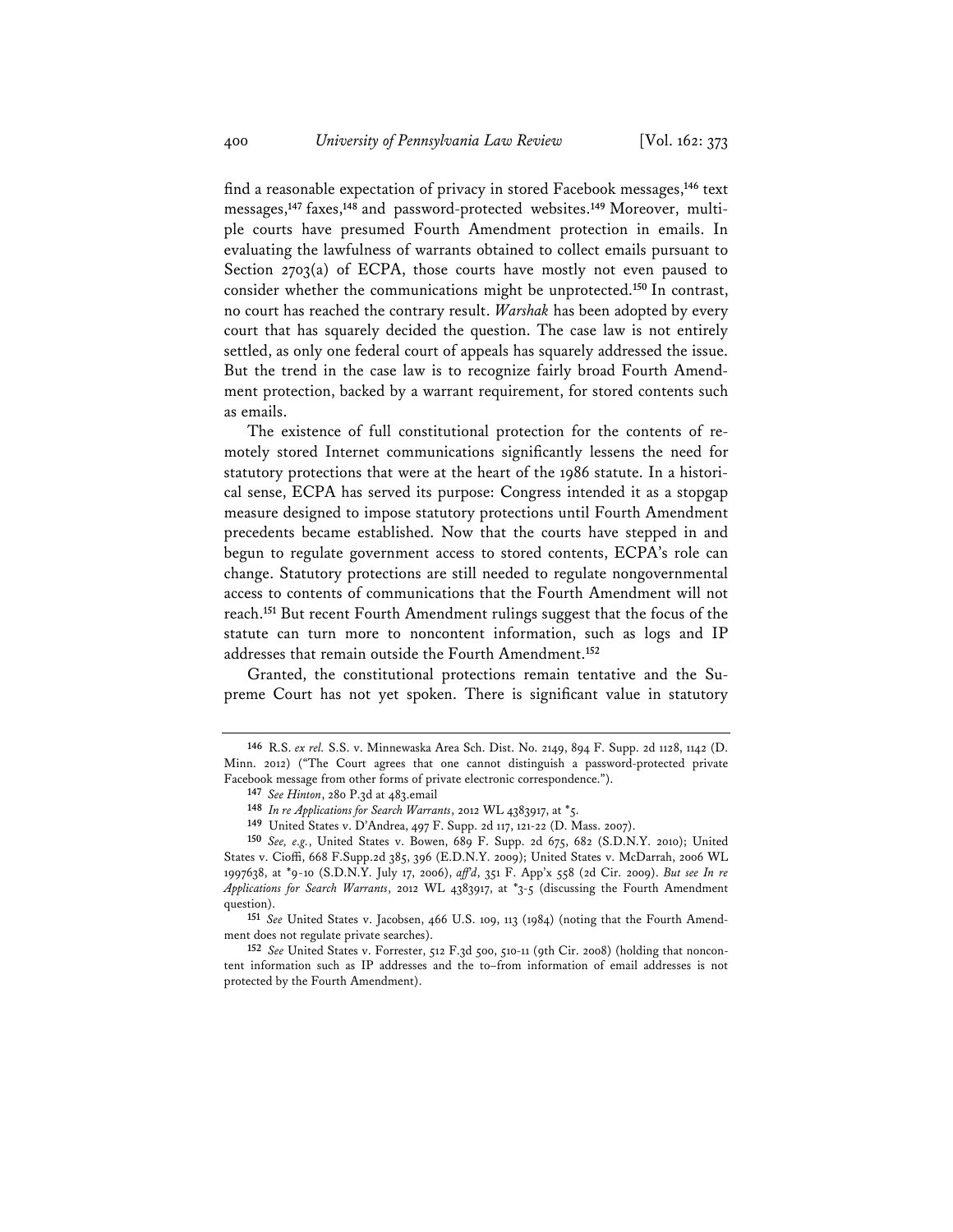protections before the constitutional precedents are clearly established.**<sup>153</sup>** At the same time, another constitutional development handed down after ECPA renders its content protections a mixed bag. In *Illinois v. Krull*, the Supreme Court held that the exclusionary rule does not apply when the police conduct a search in reasonable reliance on statutory authority.**<sup>154</sup>** An Illinois state statute allowed the police to conduct warrantless inspections of automobile salvage yard records.**<sup>155</sup>** After the Illinois Supreme Court ruled the searches pursuant to the statute unconstitutional, the U.S. Supreme Court held that the exclusionary rule nonetheless did not apply because the officers had reasonably relied on the statute authorizing warrantless searches.**<sup>156</sup>**

Under *Krull*, statutory privacy regulations such as ECPA's protections for contents of communications cut both ways. Because ECPA's provisions do not include a statutory exclusionary rule for either access to stored communications or the interception of computer communications, criminal defendants seeking suppression of evidence must rely on the Fourth Amendment. But *Krull* complicates efforts to clarify Fourth Amendment law through suppression motions by allowing courts to deny motions to suppress under the good-faith exception without resolving how the Fourth Amendment applies. That largely explains why the *Warshak* Court is the only federal circuit court to date that has directly addressed Fourth Amendment protections in email. Litigation over Fourth Amendment rights in email rarely reach the merits in light of *Krull*.**<sup>157</sup>** Eliminating content protections under ECPA may paradoxically speed up the process of establishing the apparent strong constitutional protections.

### D. *Particularity and Minimization of Internet Communications and Records*

The fourth outdated feature of ECPA is the absence of any reference to particularity or minimization of records obtained beyond the Wiretap Act.

**<sup>153</sup>** *See generally* Orin S. Kerr, *The Fourth Amendment and New Technologies: Constitutional Myths and the Case for Caution*, 102 MICH. L. REV. 801, 805, 857-87 (2004) (discussing the "institutional limitations of judicial rulemaking" and the "significant institutional advantage" of legislatures with respect to the regulation of "criminal investigations involving new technologies").

**<sup>154</sup>** 480 U.S. 340, 342 (1987).

**<sup>155</sup>** *Id.* at 343.

**<sup>156</sup>** *Id.* at 355-57.

**<sup>157</sup>** I discussed how the *Krull* good-faith exception has delayed the case law on the Fourth Amendment implications of government access to email in Orin S. Kerr, *Fourth Amendment Remedies and Development of the Law: A Comment on* Camreta v. Greene *and* Davis v. United States, 2011 CATO SUP. CT. REV. 237, 257 (2011).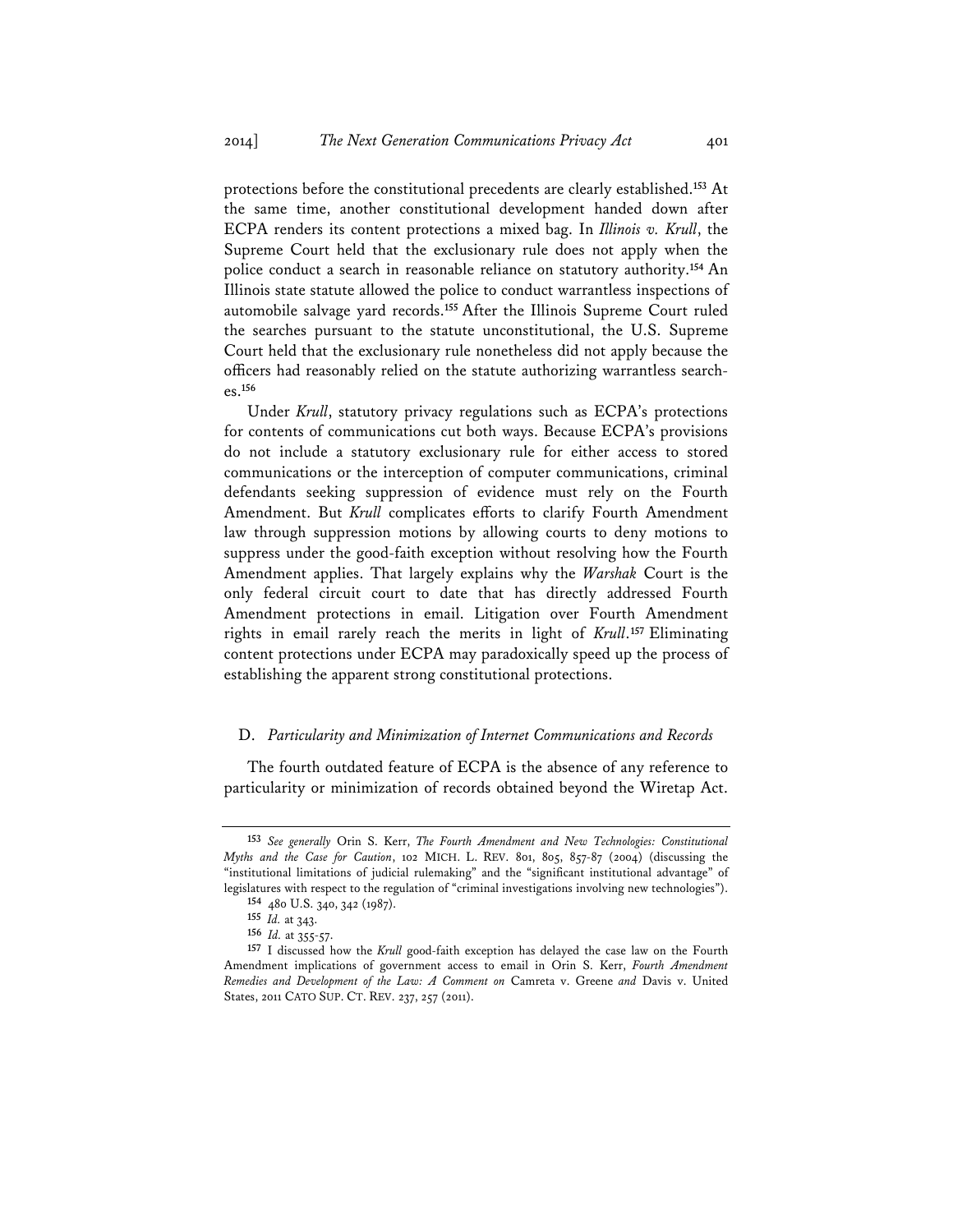Particularity is a concept from Fourth Amendment law that refers to the scope of searches and seizures.**<sup>158</sup>** The Fourth Amendment states that warrants must "particularly describ[e] the place to be searched, and the persons or things to be seized."**<sup>159</sup>** By limiting the scope of searches, the particularity requirement helps avoid fishing expeditions. For example, it ensures that searches are directed at a single house rather than a city block (or entire city), and that they aim to collect specific evidence instead of any evidence.

Applying the particularity concept to records collected from Internet providers prompts a difficult question: After the government satisfies the relevant threshold to obtain records, how many records may the government then collect? This question did not arise when ECPA was drafted because few records existed to be accessed. At that time, storage was expensive and detailed records were rare. Companies generally deleted copies of emails read by users to save space for other messages.**<sup>160</sup>** As a result, Congress never considered how the particularity standard applied to records collected from Internet providers. Investigators could not collect enough records to make particularity an issue, so the statute does not limit the particularity of orders to obtain information.

The absence of any reference to the particularity of court orders creates considerable headaches today. Storage has become cheap, and Internet providers store vast amounts of information by default. As a result, the scope of records which may be obtained has become vitally important. Recall the example of the court order to obtain the contents of a single Facebook account.**161** The 72-page report, which the Boston Police Department had collected pursuant to ECPA to solve the case of the so-called "Craigslist Killer," reflected every single message, photo, and mouse click ever associated with the account.**162** A single court order disclosed everything to the police as a matter of routine practice without any concern about the particularity of communications sought.

ECPA is also silent on court orders that seek records regarding hundreds or even thousands of users. A surveillance practice known colloquially

**<sup>158</sup>** *See, e.g.*, Maryland v. Garrison, 480 U.S. 79, 84-85 (1987) (stating that the particularity requirement allows only warrants that offer particular and specific descriptions of places that are to be searched).

**<sup>159</sup>** U.S. CONST. AMEND. IV.

**<sup>160</sup>** *See generally supra* Section I.B.

**<sup>161</sup>** *See supra* notes 42-44.

<sup>&</sup>lt;sup>162</sup> The report is available at http://www.scribd.com/fullscreen/88465177?access\_key=key-247mvzrfrh1m1azdsoai.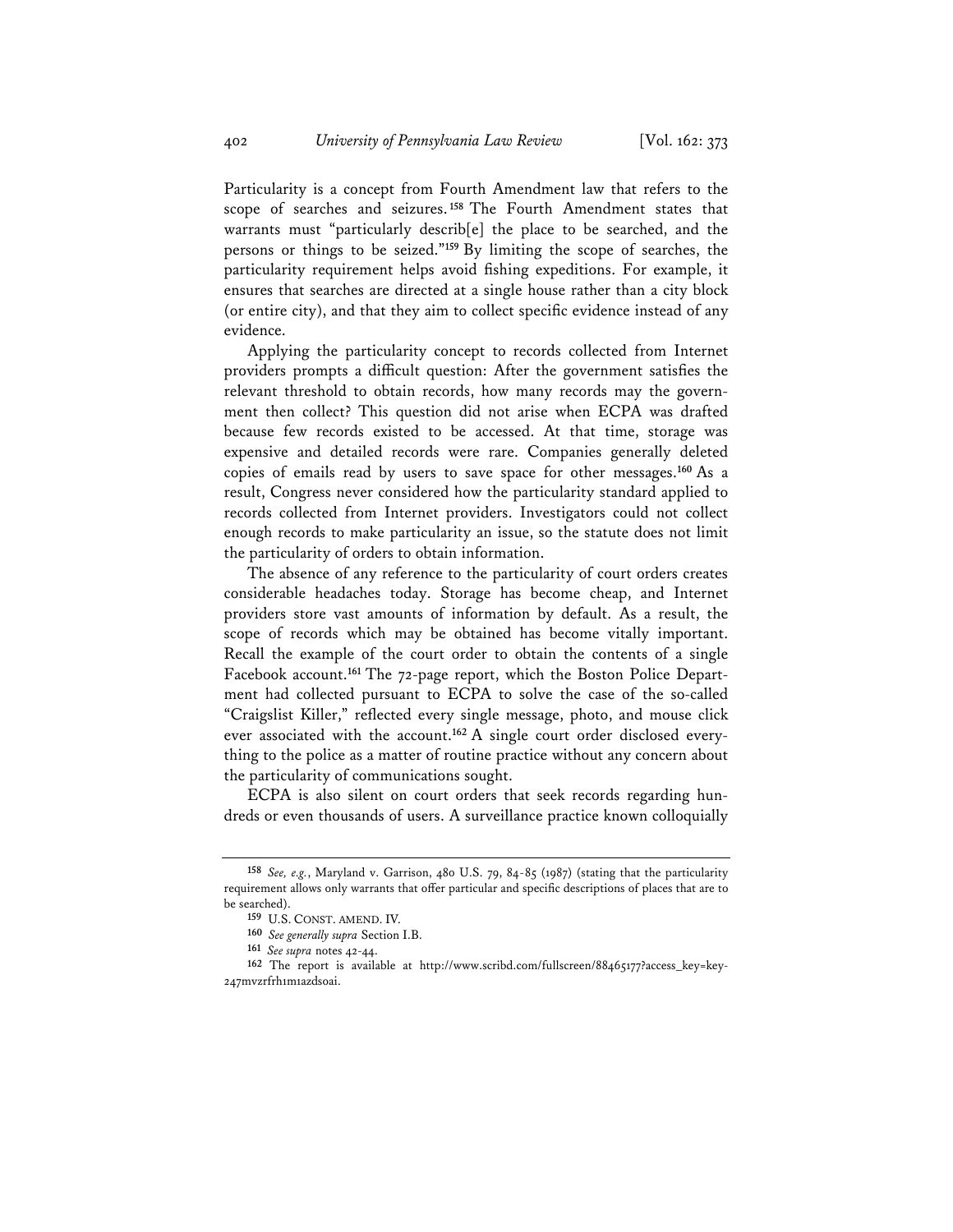as a "cell tower dump" illustrates the problem.**<sup>163</sup>** Cell phones must maintain contact with local cellular towers to route communications between the phones and the phone network.**164** As a result, cell phone companies generate records showing which phones are in communication with particular towers at specific times.**<sup>165</sup>** This so-called "cell-site" data provides a rough indication of the location of the phone, and thus presumably the location of its owner. A "cell tower dump" refers to the practice of obtaining records of all customers whose phones were in contact with a cell tower or group of towers over a particular period of time when a crime occurred.**<sup>166</sup>** For example, if a bank robbery occurred on Main Street at 3 PM, a cell tower dump might allow the government to obtain records of every cell phone user whose phone was in contact with towers near Main Street at that time.

In its current form, ECPA says nothing about the particularity of cell tower dumps. The statutory text merely states that, on a proper showing of cause, the government may obtain an order "requir[ing] a provider of electronic communication service . . . to disclose . . . information pertaining to a subscriber to or customer of such service."**<sup>167</sup>** If the phrase "a subscriber to or customer of" means that each order must be limited to a single customer, then ECPA does not allow cell tower dumps at all. But if ECPA allows court orders for multiple customers—as courts so far have assumed—then the statute is remarkably tone deaf to the scale of the privacy invasion.

To see why, imagine a case where the police believe a house was robbed between noon and 6 PM on a busy city block. Does ECPA allow the police to obtain records for the entire six-hour window, potentially implicating thousands of users? And how many towers can the records concern? And what may the government do with all the data that it obtains, very little of which is likely to be relevant to the investigation?**<sup>168</sup>**

Constitutional doctrine can address the particularity problem in ECPA within the narrow context of contents already protected by Fourth Amendment. In one recent case, a magistrate judge refused to issue a search warrant sought under ECPA for the contents of an email account and a fax

**<sup>163</sup>** *See, e.g.*, *In re* U.S. *ex rel.* Order Pursuant to 18 U.S.C. § 2703(d), Nos. 12-670, 12-671, 12- 672, 12-673, 2012 WL 4717778, at \*1 (S.D. Tex. Sept. 26, 2012) (noting how the lack of government protocol on collecting information from cell tower dumps raises privacy issues).

**<sup>164</sup>** *Id.*

**<sup>165</sup>** *Id.*

**<sup>166</sup>** *Id.*

**<sup>167</sup>** 18 U.S.C. § 2703(c)(1) (2006).

**<sup>168</sup>** *See In re* U.S. *ex rel.* Order Pursuant to 18 U.S.C. § 2703(d), 2012 WL 4717778, at \*4.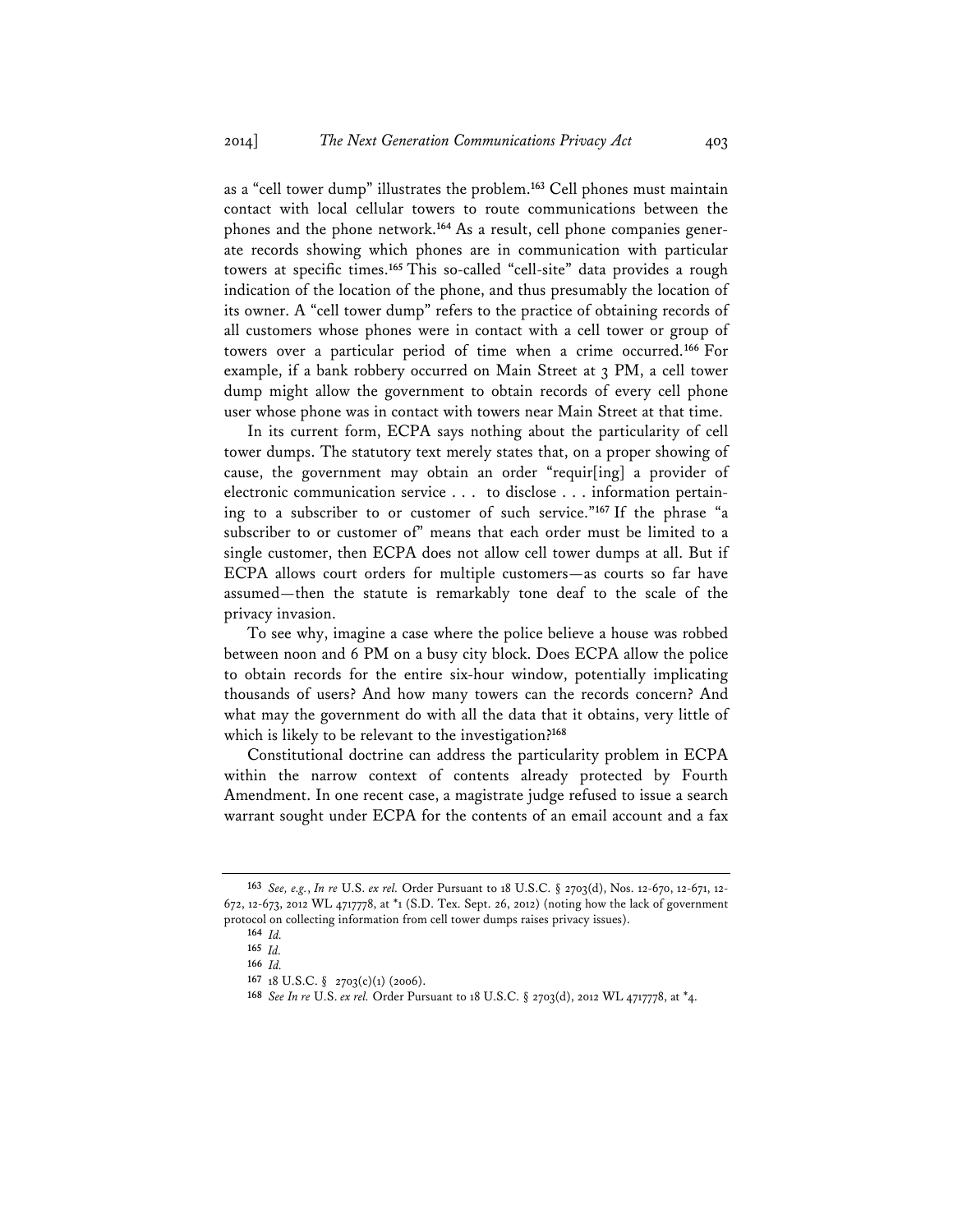account because the requested warrants were insufficiently particular.**<sup>169</sup>** The warrant applications asked for "all records and other information regarding the account"**<sup>170</sup>** including "deleted communications, as well as all records and information regarding identification of the email or fax account, and other information stored by the account user, including address books, contact lists, calendar data, pictures and files."**<sup>171</sup>**

The Magistrate Judge held that such a request for information was "too broad and too general"**<sup>172</sup>** to satisfy the Fourth Amendment. A warrant for the entire contents of the account was akin "to a warrant asking the post office to provide copies of all mail ever sent by or delivered to a certain address so that the government can open and read all the mail to find out whether it constitutes fruits, evidence or instrumentality of a crime."**<sup>173</sup>** Because the Fourth Amendment would not permit such a warrant for the post office, it would not "permit a similarly overly broad warrant just because the information sought is electronic communications versus paper ones."**<sup>174</sup>**

Although the Fourth Amendment particularity requirement can address the scope of searches for contents, it cannot serve the same role for noncontent information that is outside the scope of constitutional protection.**<sup>175</sup>** The existing ECPA statute simply fails to address the allowed scope of records that can be sought under the statute.

### E. *The Territoriality of ECPA*

The final outdated aspect of ECPA is its territorial scope. In 1986, when the statute was drafted, communication over computer networks occurred mostly in the United States. Commercial providers such as CompuServe provided U.S. users with email and bulletin board services reachable by telephone and modem with U.S. numbers, but international calling rates made such services all but inaccessible outside the United States.**<sup>176</sup>** The

**<sup>169</sup>** *In re* Applications for Search Warrants for Info. Associated with Target Email Address, 2012 WL 4383917, at \*10-11 (D. Kan. Sept. 21, 2012).

**<sup>170</sup>** *Id.* at \*8.

**<sup>171</sup>** *Id.* at \*9.

**<sup>172</sup>** *Id.* at \*8.

**<sup>173</sup>** *Id.* at \*9.

**<sup>174</sup>** *Id.*

**<sup>175</sup>** *See* United States v. Forrester, 512 F.3d 500, 510-11 (9th Cir. 2008) (holding that the Fourth Amendment does not protect noncontent information such as IP addresses and the to– from information of email addresses).

**<sup>176</sup>** The cost of an international telephone call in the 1980s was measured in dollars per minute, making such access out of reach to most users.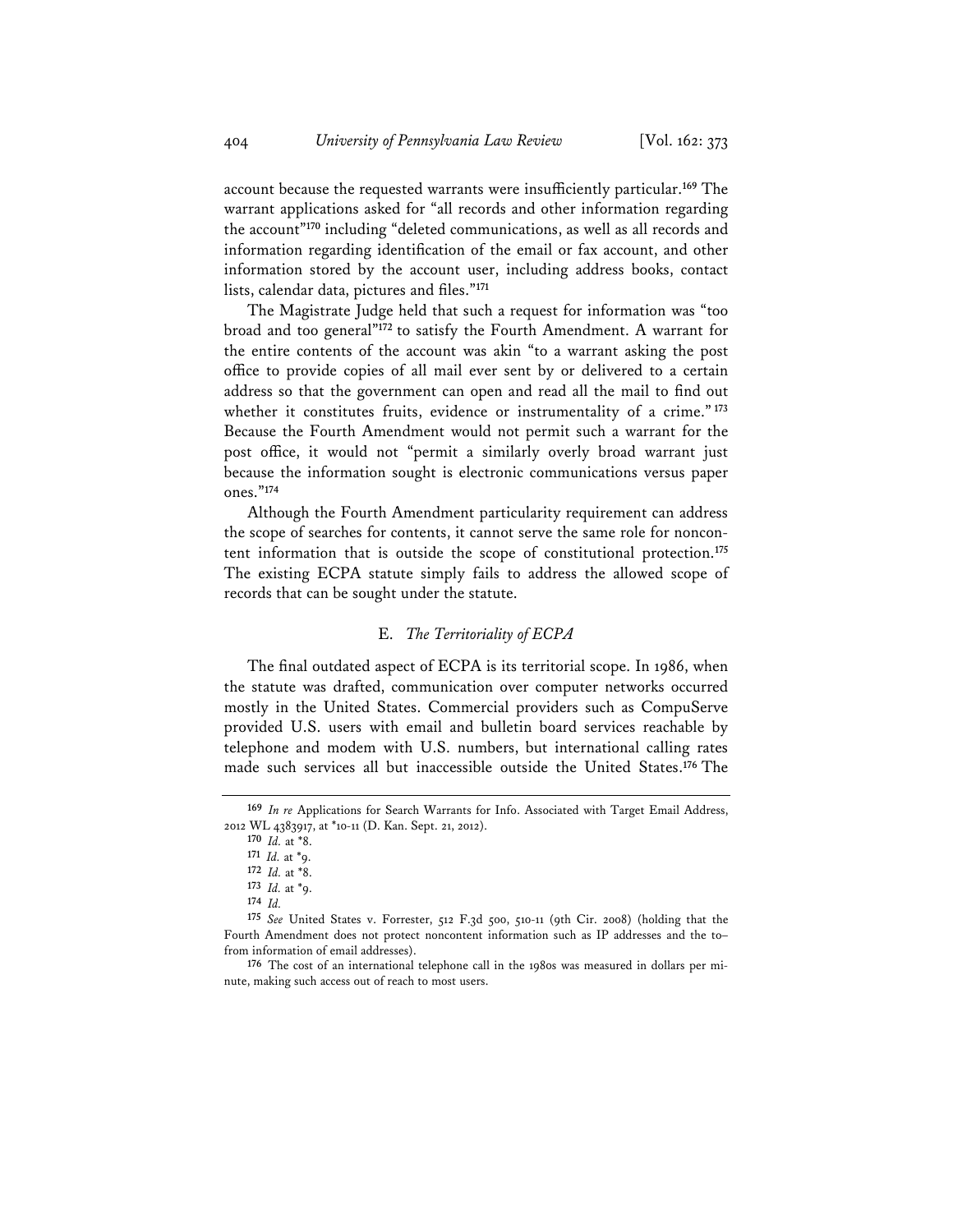U.S. government had established ARPANET, which eventually morphed into the Internet,**<sup>177</sup>** but its use was heavily oriented toward users located in the United States.**<sup>178</sup>** As a result, issues regarding the territorial scope of the statute did not arise in early debates over ECPA. Congress was instead focused on the rights of U.S. computer users and U.S. services.

Even today, surprisingly few court decisions have addressed the current territorial scope of ECPA. Most of the relevant precedents involve the scope of the Wiretap Act. Courts have held that the telephone wiretapping provisions of the Wiretap Act only apply to interceptions inside the United States.**<sup>179</sup>** Courts have justified this territorial limit on two grounds. The first ground is "the canon of construction which teaches that, unless a contrary intent appears, federal statutes apply only within the territorial jurisdiction of the United States."**<sup>180</sup>** The second ground is that the Wiretap Act provides only for U.S. courts issuing wiretap orders in their jurisdictions, which suggests that Congress intended to limit the territorial scope of the Act to the United States.**<sup>181</sup>** As a result, the Wiretap Act does not regulate any interceptions occurring outside U.S. borders.

The sole precedent on the territorial scope of the Stored Communications Act provisions of ECPA is a single unpublished district court decision, *Zheng v. Yahoo! Inc.***<sup>182</sup>** In that case, political activists in China claimed that the Chinese government had tortured and detained them after Yahoo!'s Chinese affiliate "Yahoo! China" had disclosed identifying information about them to the Chinese government.**<sup>183</sup>** The district court rejected plaintiffs' claim that the disclosure violated ECPA on the ground that ECPA does not apply to disclosures outside the United States.**<sup>184</sup>** In reaching

**181** *Id.* As noted by the district court in *United States v. Angulo-Hurtado*,

Congress intended Title III to protect the integrity of United States communications systems against unauthorized interceptions taking place in the United States. If Congress had meant to require law enforcement agencies to satisfy Title III for interceptions conducted outside the United States, it would have provided some mechanism by which agents could obtain such approval. Congress did not do so.

165 F. Supp. 2d 1363, 1369 (N.D. Ga. 2001).

**182** No. 08-1068, 2009 WL 4430297 (N.D. Cal. Dec. 2, 2009).

**<sup>177</sup>** *See* Reno v. ACLU, 521 U.S. 844, 849-50 (1997).

**<sup>178</sup>** By the time *Reno* went to trial, sixty percent of Internet servers were located in the United States. *Id.* at 850.

**<sup>179</sup>** *See* United States v. Peterson, 812 F.2d 486, 492 (9th Cir. 1987) (holding that the Wiretap Act "has no extraterritorial force"); U.S. v. Toscanino, 500 F.2d 267, 279-80 (2d Cir. 1974) (finding that the "federal statute governing wiretapping and eavesdropping has no application outside the United States" (citation omitted)).

**<sup>180</sup>** United States v. Cotroni, 527 F.2d 708, 711 (2d Cir. 1975).

**<sup>183</sup>** *Id.* at \*1.

**<sup>184</sup>** *Id.* at \*4.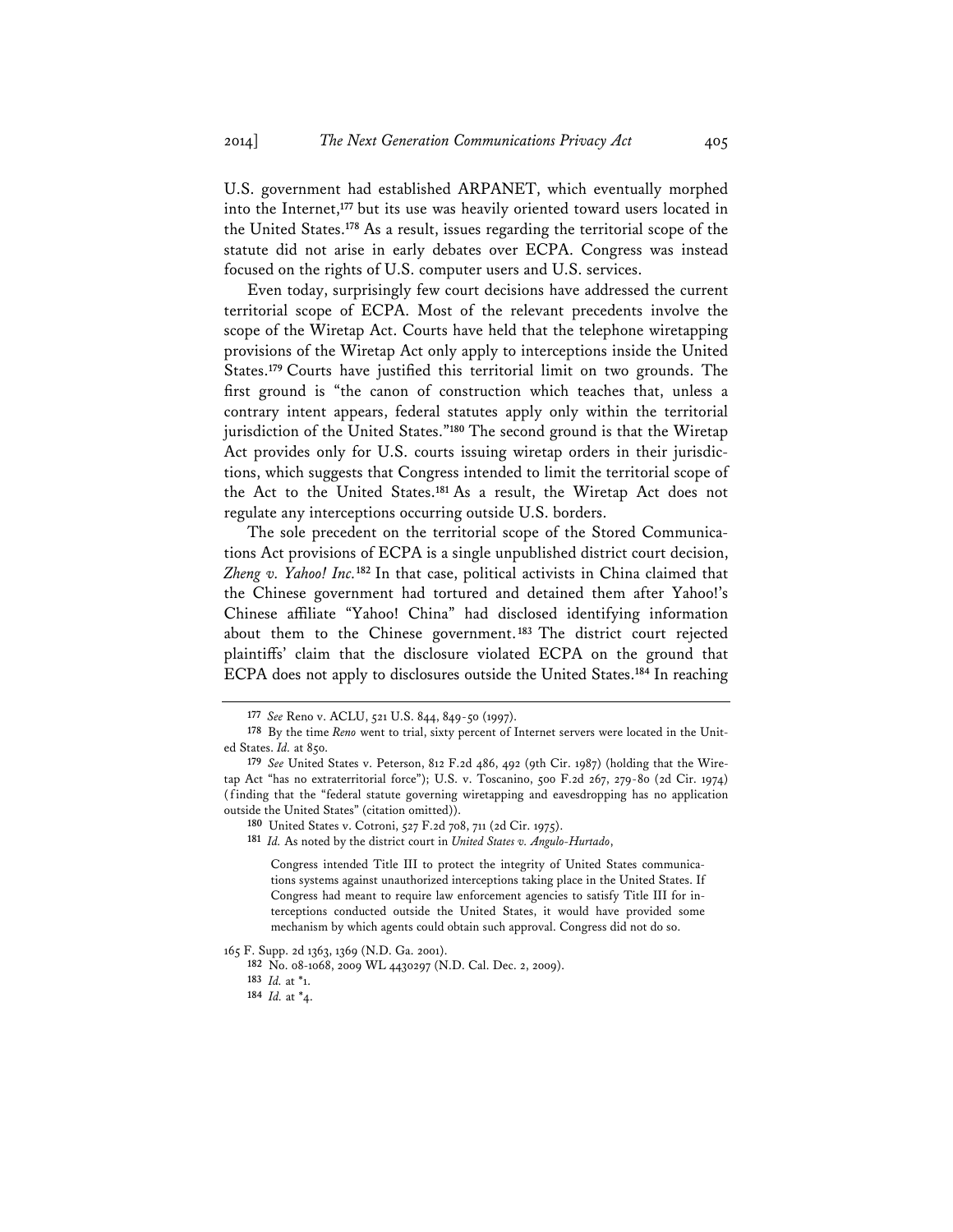its decision, the court relied heavily on the reasoning of the cases interpreting the territoriality of the Wiretap Act.**<sup>185</sup>** It also noted that the enactment of ECPA did not contain any provisions rejecting that traditional territorial scope.**<sup>186</sup>**

Although the territorial scope of ECPA was not the focus of attention when the statute was passed, it has since become tremendously important. Today's Internet is truly global. A computer user can access a website across the world as easily as one across the street. Servers can be located anywhere, even thousands of miles away from company headquarters. For example, the servers hosting the most popular Internet poker sites serving players all around the world are located in a nondescript building on an Indian reservation not far from Montreal, Canada.**<sup>187</sup>** Or at least that is the case today, as the location could change at any time.

The reality of global access means that U.S.-based Internet services often have a heavily foreign customer base. Consider Gmail, the popular email service provided by Google. Google is headquartered in California, but only 30 percent of Gmail's users reside in the United States.**<sup>188</sup>** This chart shows the percentage of Gmail's users that are in a handful of different countries as of September 2013**<sup>189</sup>**:

**<sup>185</sup>** *Id.* at \*2 (citing United States v. Peterson, 812 F.2d 486, 492 (9th Cir. 1987); Stowe v. Devoy, 588 F.2d 336, 341 (2nd Cir. 1978); United States v. Toscanino, 500 F.2d 267, 279 (2d Cir. 1974))

**<sup>186</sup>** *See Zhang*, 2009 WL 4430297, at \*3 ("ECPA did not amend the portion of the Wiretap Act that made no provision for obtaining authorization for wiretaps in a foreign country, nor did ECPA, in amending the Wiretap Act and creating the SCA, reference in any manner activities occurring outside the United States.").

**<sup>187</sup>** *See '60 Minutes' Report: How Online Gamblers Unmasked Cheaters*, CNET.COM (Nov. 30, 2008), http://news.cnet.com/60-minutes-report-how-online-gamblers-unmasked-cheaters (reporting that members of the Mohawk Kahnawake nation register and service "more than 60% of

the world's Internet gaming activity").

**<sup>188</sup>** *Gmail Usage Per Country*, APPAPPEAL.COM, http://www.appappeal.com/maps/gmail (last visited Nov. 22, 2013).

**<sup>189</sup>** *See id.*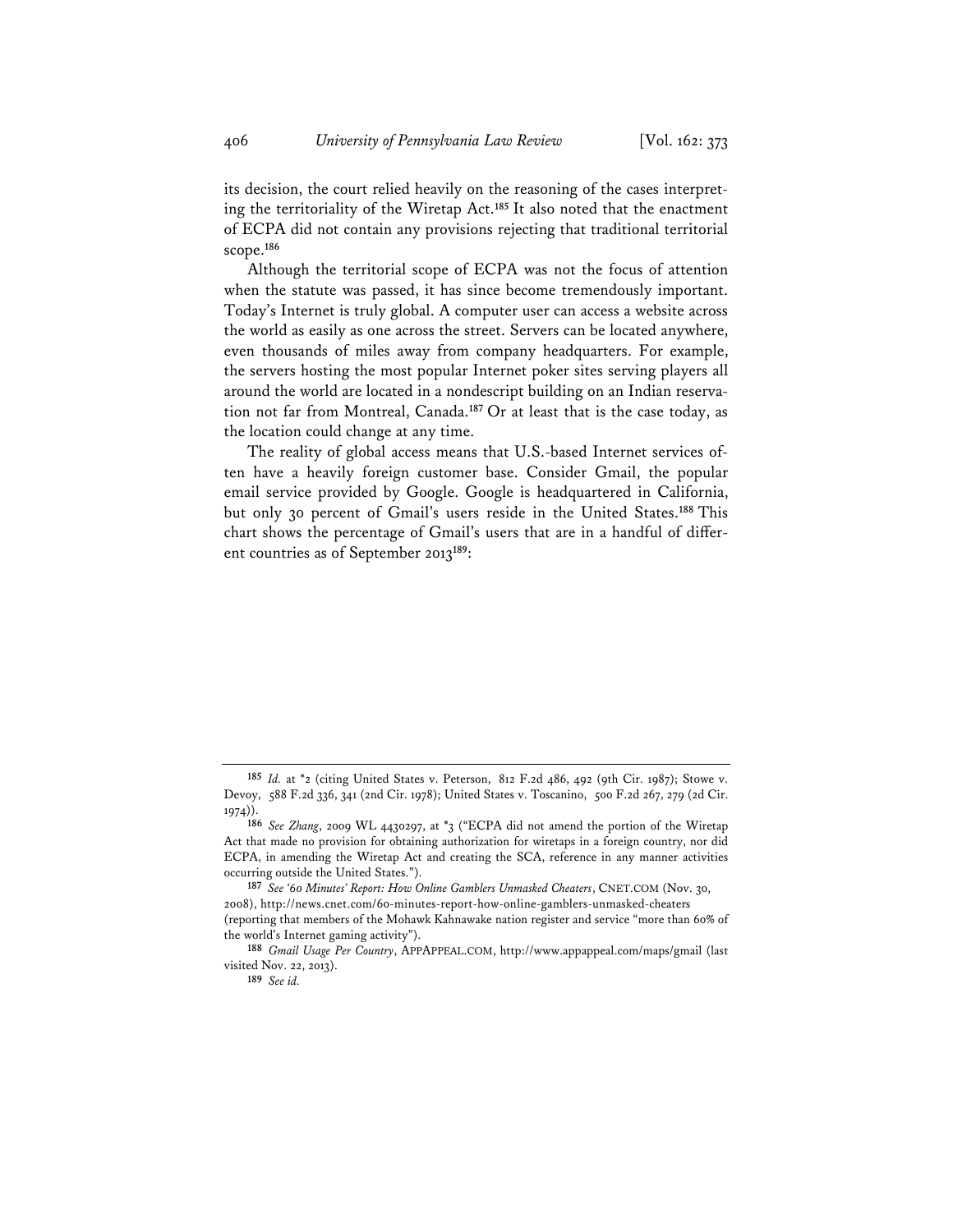| <b>Country</b>       | <b>Percentage of Gmail Users</b> |
|----------------------|----------------------------------|
| <b>United States</b> | $30.0\%$                         |
| India                | 8.8%                             |
| Brazil               | $3.3\%$                          |
| Russia               | 3.2%                             |
| United Kingdom       | 2.9%                             |
| Japan                | 2.6%                             |
| Iran                 | 2.4%                             |
| China                | $1.4\%$                          |
|                      |                                  |

Facebook's user base is even more foreign than Gmail's. To be sure, using Facebook has become as American as apple pie: about 54 percent of Americans presently have a Facebook account.**<sup>190</sup>** At the same time, only about 16 percent of Facebook's users are located in the United States.**<sup>191</sup>** The rest access Facebook from abroad. For U.S.-based services like Gmail and Facebook, U.S. users form only a small subset of its overall global customer base.

The friction between the territorial ECPA and the global Internet creates two major puzzles that ECPA's drafters could not have foreseen. First, what does it mean for ECPA to apply only inside the territory of the United States? In today's networked environment, company headquarters can be located in one country; employees with access to the data can be located in a second country; the data can reside in a third country; and the party seeking access to the company's data could be located in a fourth country. Of course, all of the data could be easily sent electronically from any place in the world to any other place. So what determines territoriality? The location of the data? The company? The employee? Or the requesting party?**<sup>192</sup>** Imagine a person in Mexico who seeks the emails of another person in Mexico, and he does so by contacting employees in France who work for an Internet company headquartered in Belgium that hosts its

**<sup>190</sup>** Quentin Fottrell, *Facebook Loses 1.4 Million Active Users in U.S.*, MARKETWATCH (Jan. 15, 2013), http://articles.marketwatch.com/2013-01-15/finance/36346107\_1\_active-users-facebooksocial-media.

**<sup>191</sup>** *Id.* (reporting that about 167 million of Facebook's one billion users are located in the United States as of January 2013).

**<sup>192</sup>** Courts have encountered similar questions while identifying the location of an intercept under the Wiretap Act for purposes of obtaining a wiretap order in a particular district. *See* United States v. Ramirez, 112 F.3d 849, 852 (7th Cir. 1997) (holding that a judge in Wisconsin was statutorily authorized to order a wiretap on a cellular phone regardless of whether the phone or listening post was located in Wisconsin).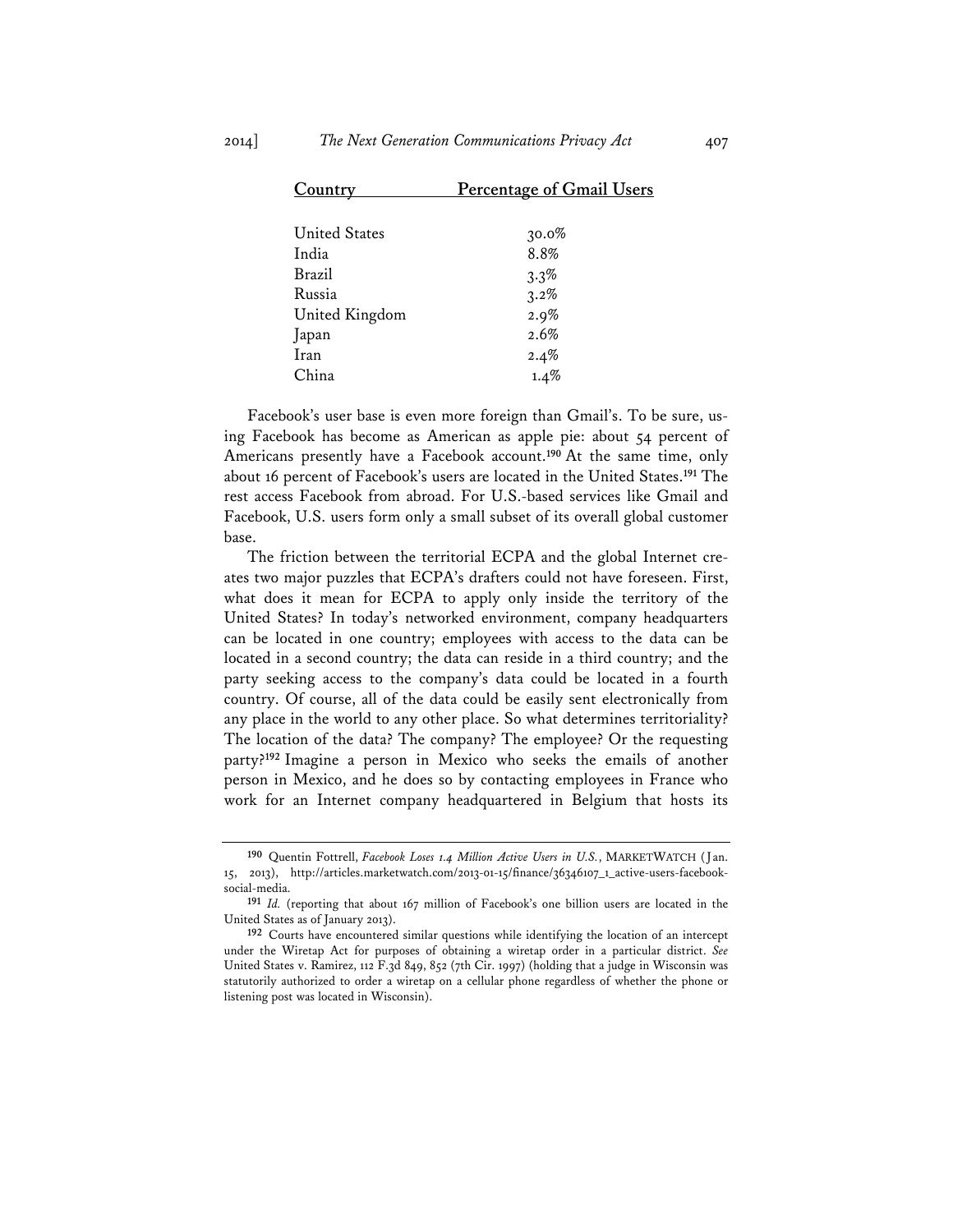servers in the United States. If the company discloses the records, is that disclosure inside the United States for purposes of ECPA? Does it matter if the French employees first have the data emailed to them and then disclose the communications from France to Mexico? ECPA offers no answers to such questions.

Indeed, the very idea of online data being located in a particular physical "place" is becoming rapidly outdated. From the standpoint of network design, a person's email files could be fragmented and the underlying data located in many places around the world.**<sup>193</sup>** The emails could only exist in recognizable form when they are assembled remotely. That assembly could occur anywhere at the direction of someone who could be located anywhere else. If the location of the stored data governs under ECPA, what is the location of emails that were stored in fragments all around the world?

A second puzzle created by the mismatch of the territorial statute and the global Internet is how the statute deals with foreign government access. The frequency by which services like Gmail are used by individuals outside the United States explains why foreign governments often seek access to records or contents held by U.S.-based service providers concerning individuals abroad. Under the Ninth Circuit's decision in *Suzlon Energy Ltd. v. Microsoft Corp.*, **<sup>194</sup>** the location of the customer or subscriber has no bearing on that individual's ECPA rights.**<sup>195</sup>** Individuals outside the United States who use Gmail from abroad have the same statutory rights as U.S. citizens using the service from inside the United States.

At the same time, foreign governments often believe that their local priorities and local laws should control. For example, in 2007, prosecutors in Belgium brought criminal charges against the U.S.-based provider Yahoo! for its failure to disclose records sought about customers in the Netherlands whom Belgian prosecutors suspected of criminal activity. **<sup>196</sup>** Yahoo!'s

**<sup>193</sup>** Vivek Mohan & John Villasenor, *Decrypting the Fifth Amendment: The Limits of Self-Incrimination in the Digital Era*, 15 U. PA. J. CON. L. HEIGHT. SCRUTINY 11, 20-21 (2012) ("Google Docs or Amazon's cloud-based simple storage service . . . might sometimes choose to store multiple copies of a document, or to partition a single copy of the document into separately stored fragments.").

**<sup>194</sup>** 671 F.3d 726, 729 (9th Cir. 2011) ("[T]he plain language of ECPA extends its protections to noncitizens. The Court is therefore obligated to enforce the statute as written.").

**<sup>195</sup>** *Id.* at 729-30.

**<sup>196</sup>** Tanguy Van Overstraeten & Ronan Tigner, *Belgium–Yahoo! Saga Continues: Yahoo! Must Not Hand Over Personal Data to the Public Prosecutor*, LINKLATERS (Jan. 30, 2012), http://www.linklaters.com/Publications/Publication1403Newsletter/TMT-Newsletter-January-2012/Pages/9\_Belgium-Yahoo!-saga-continues-Yahoo-personal-data-public-prosecutor.aspx (last visited Nov. 22, 2013).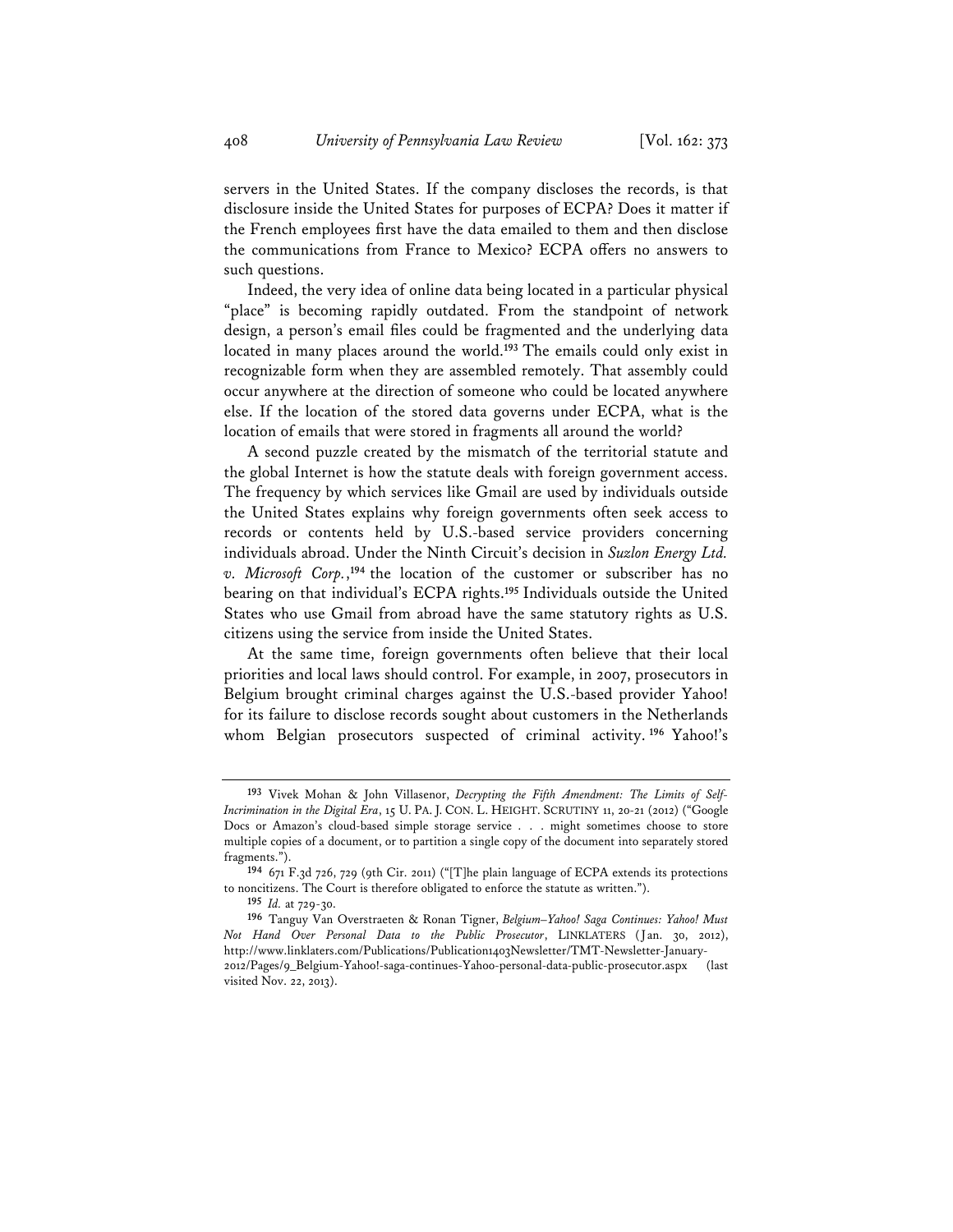defense was based in part on ECPA. According to Yahoo!, it was a U.S. provider governed by U.S. law. The criminal case against Yahoo! is still pending in the Belgian courts,**<sup>197</sup>** but the lesson is clear: the global Internet requires privacy laws that account for the demands of governments around the world rather than just the United States.

What rules currently apply when a foreign government approaches a U.S.-based provider and demands information for a foreign investigation about a foreign user? In its current form, ECPA does not recognize foreign governments as governments at all. Government entities are defined as "department[s] or agenc[ies] of the United States or any State or political subdivision thereof,"**<sup>198</sup>** thus excluding foreign governments. This means that foreign governments cannot obtain mandatory process using foreign court orders.**<sup>199</sup>** Further, the presumptive ban on the disclosure of contents of communications will apply to disclosure sought by foreign governments just as it does to disclosure sought by private entities.**<sup>200</sup>** At the same time, because ECPA permits providers to disclose noncontent information to nongovernment entities,**<sup>201</sup>** providers can disclose noncontent information to foreign governments at their discretion. As a practical matter, then, foreign governments can often obtain noncontent information using foreign court orders. The providers have a choice to disclose the information or not, and they may do so in response to a legitimate court order even though the order is not binding in the United States.

The picture is more complicated when foreign governments seek content information. Four basic options exist. The first option is for foreign governments to work with the U.S. government and to use Mutual Legal Assistance Treaties or letters rogatory to seek information from providers using official diplomatic channels.**<sup>202</sup>** This process generally remains slow and laborious, as it requires the cooperation of two governments and one of those governments may not prioritize the case as highly as the other.**<sup>203</sup>**

A second option is for foreign governments to persuade U.S. officials to open a domestic investigation and obtain U.S. court orders that are binding

**<sup>197</sup>** *Id.*

**<sup>198</sup>** *See* 18 U.S.C. § 2711(4) (2006).

**<sup>199</sup>** *See id.* § 2703 (providing means of compelling information for government entities).

**<sup>200</sup>** *See id.* § 2702(a)–(b) (drawing no distinction between private entities and foreign governments for purposes of limiting the voluntary disclosures of customer communications by providers).

**<sup>201</sup>** *See id.* § 2702(c)(6) (permitting disclosure of noncontent information "to any person other than a governmental entity").

**<sup>202</sup>** *See generally* ORIN S. KERR, COMPUTER CRIME LAW 752-59 (3d ed. 2013) (discussing the legal regime for letters rogatory and mutual legal assistance in computer crime cases).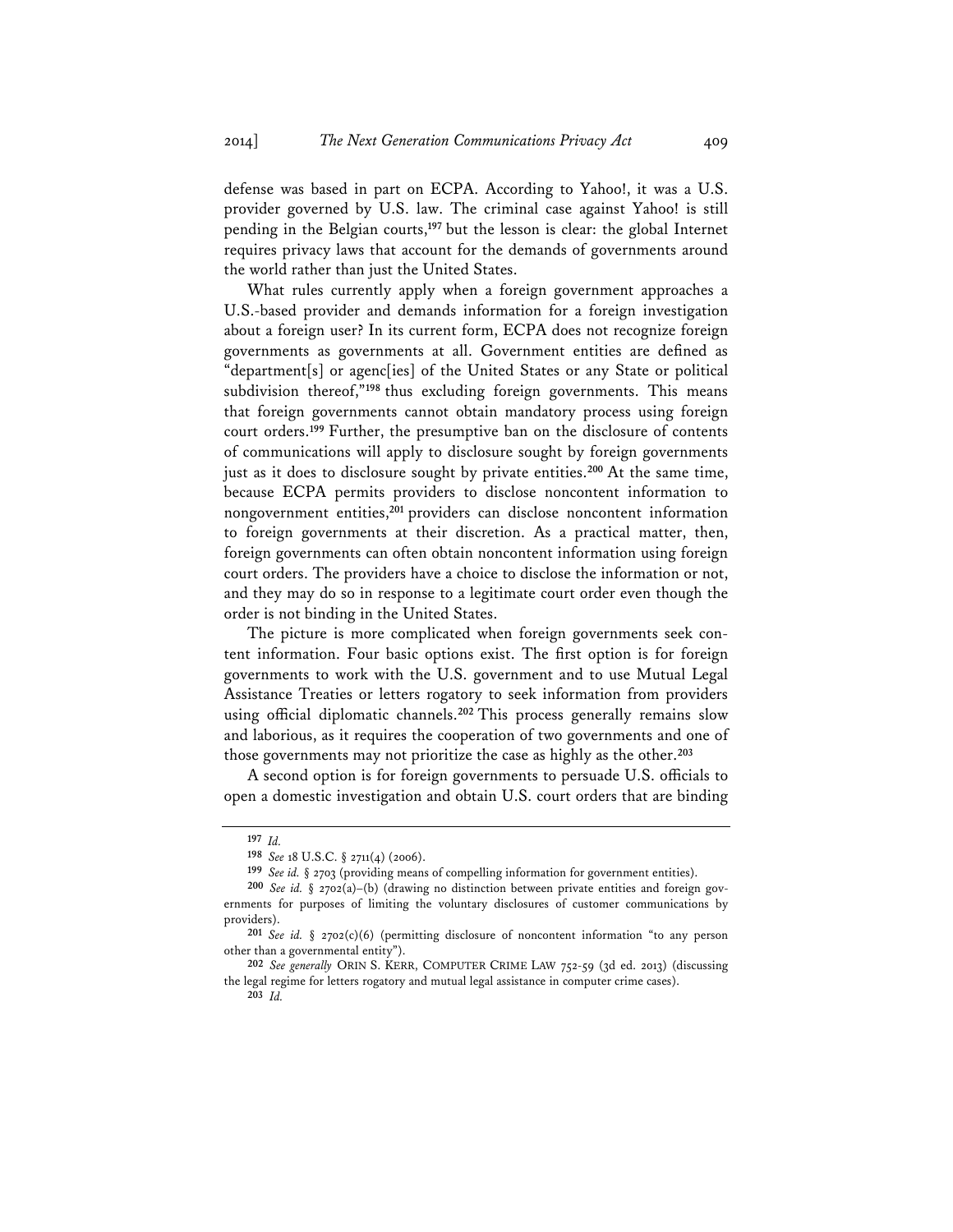in the United States. Domestic officials can then turn over the fruits of the court orders to the foreign authorities. The procedure can be very quick, but it requires the foreign crime to also be a U.S. offense.**<sup>204</sup>** Further, it requires U.S. investigative authorities to approve of the investigation and consider it a sufficient priority (either to further its own interests or to advance comity interests in cooperation) to merit the use of U.S. resources.

The third option is that a provider could design the network so that a copy of the communication exists outside the United States where ECPA does not apply. For example, the provider could create a policy by which users who register their accounts from outside the United States have copies of their accounts stored outside the United States as a matter of course. If foreign governments approach the provider seeking to obtain the communications, the copy will already exist outside the United States. It seems likely that ECPA would not apply, and the communication can be accessed under the laws of the country in which the copy is retained.

The fourth option is legally dubious but nonetheless worth mentioning: a provider might store the communications in the United States and then export the data to a representative or an affiliate outside the United States when foreign legal process is served. As soon as the data is outside the United States, the representative or affiliate can disclose the data under the rationale that the disclosure is no longer inside the United States and therefore no longer regulated by ECPA. This option is likely unlawful because it merely breaks the unlawful disclosure into two steps. It would be surprising if providers could circumvent ECPA's territorial limits on disclosing contents without a court order by first emailing it to a corporate representative abroad. There are no decisions on the issue, however, and the distinction between designing a network so that copies are abroad to facilitate legal process and simply sending a copy abroad in response to legal process is a tricky one. ECPA simply was not written with the territoriality problem in mind.

**<sup>204</sup>** Notably, U.S. criminal laws have been expanded extraterritorially to enable U.S. assistance to foreign governments. By making a foreign crime also a crime inside the United States, investigators in the United States can open a domestic investigation and assist foreign governments when evidence happens to be located inside the United States. *See* Computer Crime and Intellectual Property Section (CCIPS), *Field Guidance on New Authorities that Relate to Computer Crime and Electronic Evidence Enacted in the USA Patriot Act of 2001*, CYBERCRIME.GOV (Nov. 5, 2001), http://web.archive.org/web/20011204213823/ (discussing the extraterritorial expansion of the Computer Fraud and Abuse Act as a way to assist foreign computer crime investigations).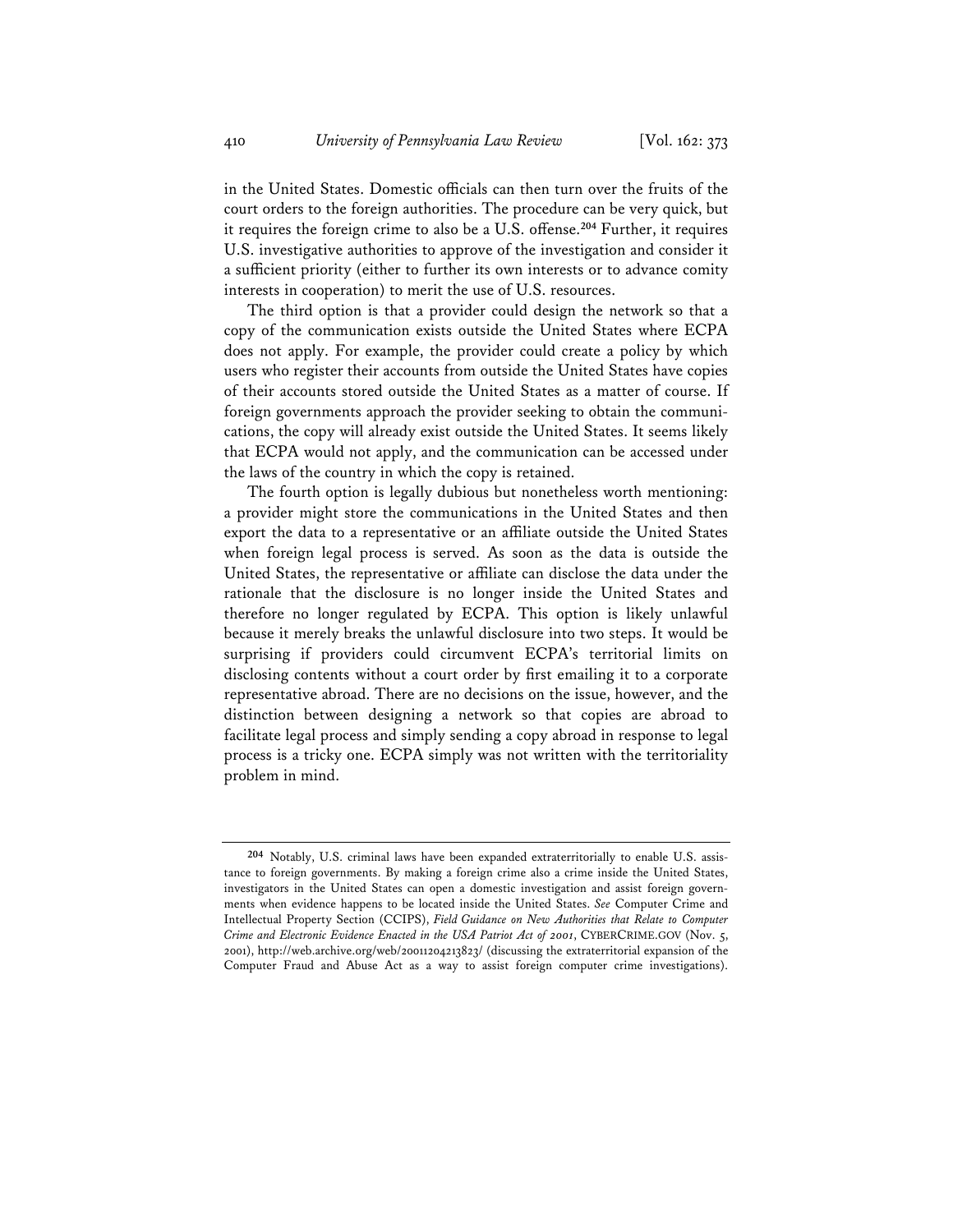# III. CRAFTING A NEXT GENERATION PRIVACY ACT

If Congress could start from scratch and enact a new privacy statute, what would that statute look like? This Part argues that a new privacy statute should be based on four principles. First, Congress should impose a uniform requirement for compelled access to remotely stored contents held for a customer or subscriber. Second, Congress should create a particularity requirement for compelled access to noncontent information. Third, Congress should impose minimization rules on all contents of communications obtained by investigators. And fourth, Congress should impose a territoriality regime based on the location of the user, such as one that provides full protections for users based in the United States and a permissive regime of disclosure to foreign legal process for users based abroad.

# A. *Congress Should Enact a Uniform Requirement for Access to Any Remotely Stored Contents Held by or for a Customer or Subscriber*

The first principle of the new statute should be the imposition of a uniform set of rules to govern access to contents held by or for a customer or subscriber. The core theme animating the electronic privacy statute is the problem of third party control. Users of computer networks necessarily place information in the control of others. The new statute should confer a single legal standard for access to the contents of data held by or for a customer or subscriber.

This approach would abolish the existing distinctions between protections against real-time access, currently covered by the Wiretap Act, and the regulation of stored access, which is presently covered by the Stored Communications Act. As explained in Part II, the low storage cost of electronic information has led to a convergence between the privacy implications of real-time and stored access. The new statute should treat them in the same way and impose the same standard on them. Eliminating the distinction between real-time and stored access is also more practical because the distinction is famously difficult to apply for computer and Internet communications. Courts have struggled to articulate just how quickly and how often access needs to occur for the court to treat it as "contemporaneous" and therefore analyze it under the Wiretap Act.**<sup>205</sup>** Under my proposed approach, this metaphysical line would be eliminated.

My approach also eliminates the existing ECS/RCS distinction and imposes a uniform standard for all providers. All third-party storage of

**<sup>205</sup>** *See* LAFAVE, *supra* note 2, at § 4.6(b).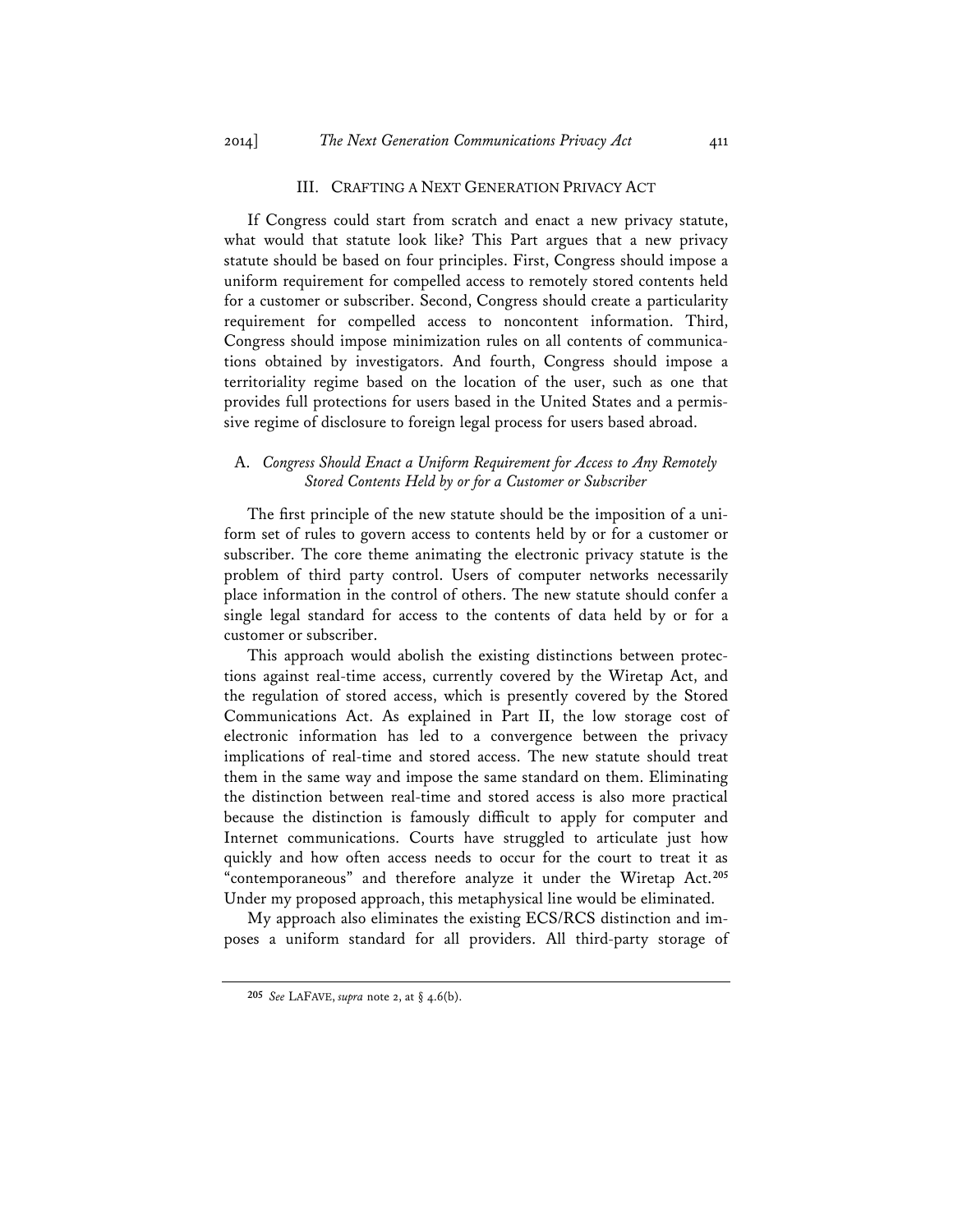communications should lead to the same protection, regardless of whether the provider acts as an email host, a cloud provider, or a search engine. The problem of third-party storage is a general one. In all of these cases, a user shares the contents of their private communications with a third-party service that is not the intended human recipient of the message. In all of these settings, users should receive the same privacy protections against disclosure by the third-party services about their communications. All providers should be covered by the same rule. At the very least, the presumption should be that the same level of privacy protection applies regardless of the means of access. Deviations from that norm should require significant justification.

Of course, harmonization requires identifying the uniform standard by which contents would be obtained. Standards might be harmonized up, harmonized down, or harmonized somewhere in the middle. I have argued elsewhere that the Fourth Amendment ordinarily requires a probable cause warrant for government-compelled access to contents, **<sup>206</sup>** and that the traditional Fourth Amendment standard provides one natural starting point. The "super warrant" standard imposed for real-time wiretapping confers the highest statutory protection under criminal surveillance laws and provides a second possible point of reference.**<sup>207</sup>** Because this Article is a thought experiment, I will not attempt to answer where the line should be drawn. Wherever the line is drawn, existing technology counsels in favor of a uniform standard for compelled access to contents.

# B. *Particularity Requirements for Noncontent Data Should Be Imposed, Perhaps Based on a Concept of Customer-hours*

The second principle of the new statute should be the adoption of particularity requirements. Outside of the Wiretap Act, ECPA pays no attention to particularity because few records existed that could be collected when the statute was enacted. The amount of data available was sufficiently limited that scale played little role. That is no longer true. Today the default has become that all data is stored. As a result, the threshold question of how much cause the government must demonstrate to obtain information

**<sup>206</sup>** *See* Kerr, *Internetsupra* note 136, at 1029-31 (arguing that contents are the online equivalent of real-world "inside" information, and should therefore be covered by the Fourth Amendment).

**<sup>207</sup>** *See* Susan Freiwald, *Online Surveillance: Remembering the Lessons of the Wiretap Act*, 56 ALA. L. REV. 9, 80-84 (2004) (arguing that Internet surveillance should adopt the highly protective standards of the Wiretap Act).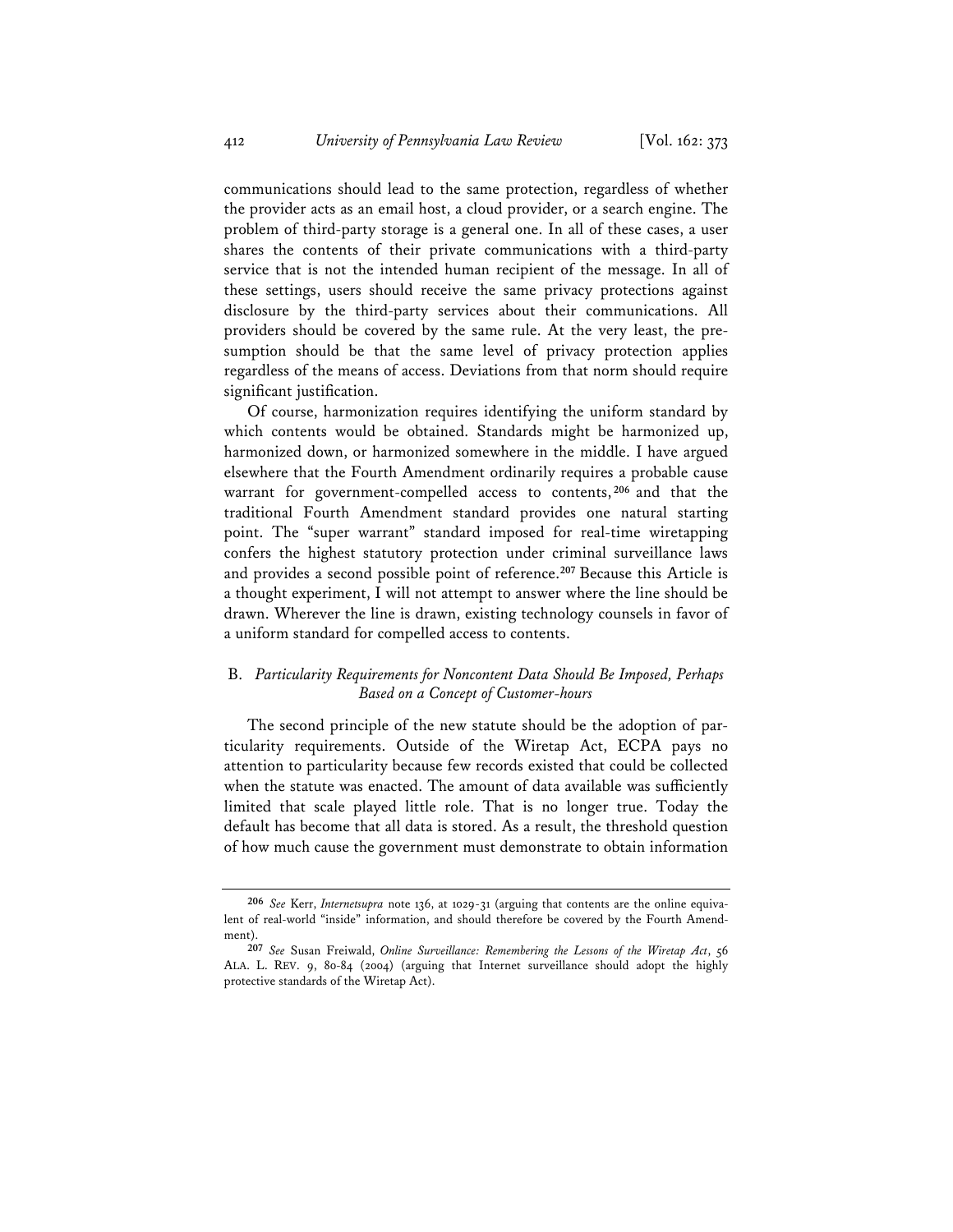should be followed by a second question of how much information can be obtained when that cause has been established.

It helps to divide the proper approach to particularity into two parts: contents and noncontent information. In the case of contents, the Constitution already requires the government to satisfy traditional Fourth Amendment particularity concerns.**<sup>208</sup>** Although statutory particularity could be imposed, the Fourth Amendment protections already exist and should serve that function. The harder question, and the one that is more important for purposes of a new statute, is what kind of particularity requirement the law should impose for noncontent information, which is not protected by the Fourth Amendment.**<sup>209</sup>**

Identifying the proper particularity standard for noncontent information is difficult because such records exist in many different forms. Some noncontent records are more sensitive than others. A list of every email address that a person emailed, together with the time each email was sent, is more sensitive than merely the name on the account. Further, as the example of cell tower dumps reveals, investigators often want records from many different users at once. As a result, particularity might impose limits on the number or type of records the government may request from a particular user or from a range of users. The question is, what principle should Congress use to limit the scope of noncontent records access? Should it be the overall number of records collected, perhaps with limitations on the number of records obtained per order? Or perhaps limitations should be imposed based on the number of accounts obtained?

There is no perfect answer to this question. However, one approach to particularity worth considering for noncontent information is the concept of customer-hours. In an environment of widespread and detailed recordkeeping, a helpful way to measure the scope of access to metadata is by identifying the length of time for which a customer used the service. If providers collect everything, the time over which the collection occurs most effectively identifies the scope of the metadata collected. Further, if the government may need the records of multiple users, the invasion of privacy grows with the number of users whose records are collected. Imposing a particularity requirement based on a defined maximum number of customer-hours may provide the best way to limit the scope of noncontent records accessed.

**<sup>208</sup>** *See, e.g.*, *In re* Applications for Search Warrants for Info. Associated with Target Email Address, Nos. 12-8119, 12--8191, 2012 WL 4383917, at \*4-5 (D. Kan. Sept. 21, 2012) (applying Fourth Amendment protections to emails and faxes). Of course, Congress could enforce a particularity limit that is more restrictive than the constitutional limit.

**<sup>209</sup>** *See supra* Section I.C.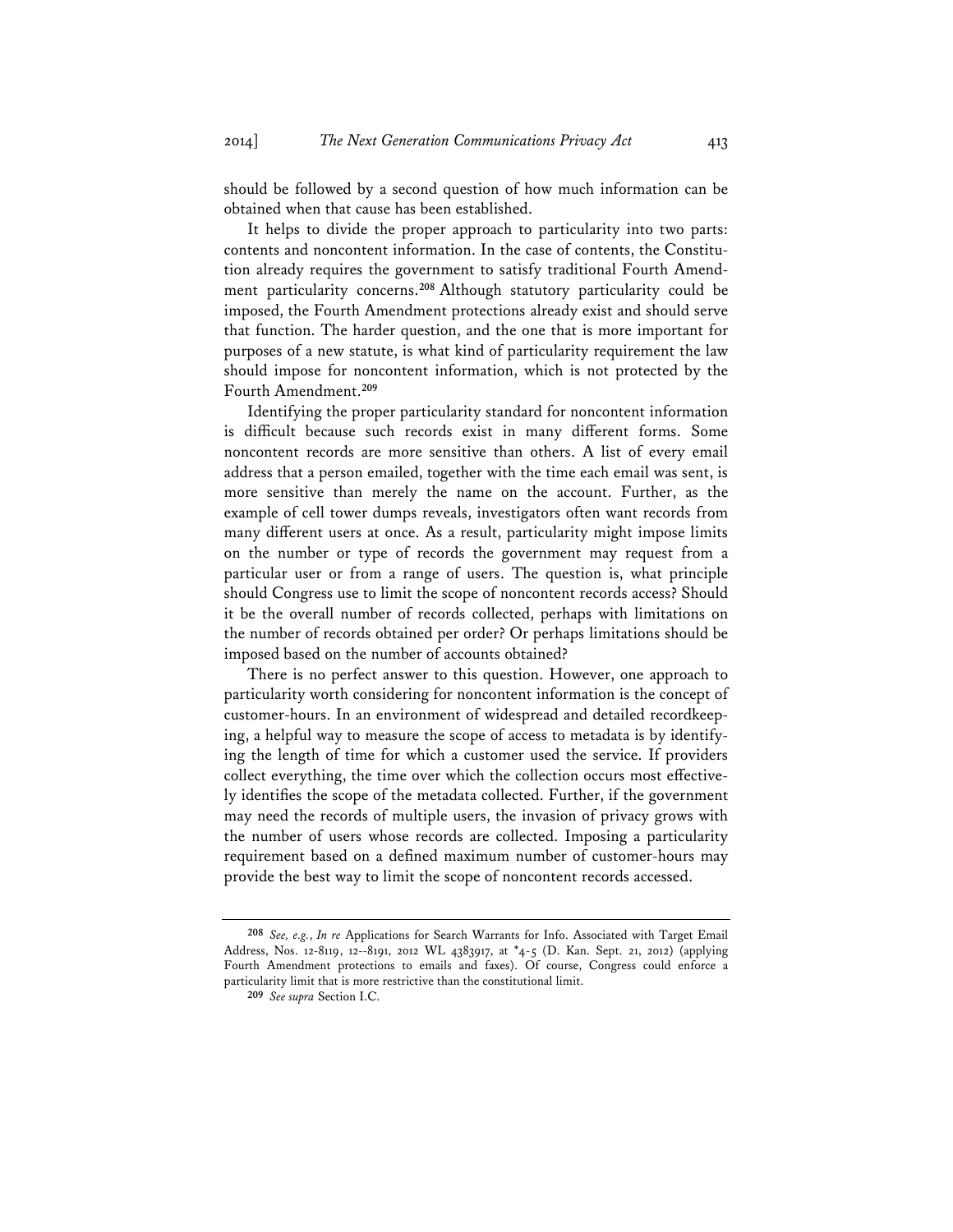An illustration can help explain how such a particularity requirement would work. Imagine that Congress sets the threshold for access to noncontent records using a standard akin to the existing 2703(d) standard: to obtain a court order for disclosure, the government must present "specific and articulable facts" suggesting that the records disclosed would be "relevant and material to an ongoing criminal investigation."**<sup>210</sup>** Congress could then impose a particularity limit of a specific number of customer-hours for each court order. Imagine that a single order is capped at 500 customer-hours. If the government satisfies the threshold showing of cause, it can obtain all the noncontent records for a single user for 500 hours, the equivalent of about 21 days. Alternatively, the government could ask for the records of two customers for 250 hours each, or five users for 100 hours each. We can also apply this approach in the context of a cell tower dump. A cell tower dump might reveal records from 1000 customers. In that case, the particularity limitation of 500 customer-hours would restrict the government's access to 30 minutes of time. If the government sought information from more towers, or chose towers with especially high usage, the government could still obtain the order, but only for an even shorter time window.**<sup>211</sup>**

# C. *Minimization Rules Should Apply to All Obtained Contents of Communications*

The next principle that the new statute should reflect is that minimization principles from the Wiretap Act should apply when accessing all contents. Existing law adopts a bifurcated privacy regime. Under the Wiretap Act, lawful access to communications comes with strings attached.**<sup>212</sup>** Even after obtaining a lawful wiretap order, agents are required to screen communications ex ante and then carefully limit disclosure ex post.**<sup>213</sup>** Under the SCA, a court order requires the provider to supply the government with the entire contents of the account. The government is then free to look through all of this material.

This was understandable back when few Internet communications were stored. But in a world of total storage, the absence of legal rules on minimization has become an anomaly. Every collection of contents should impose

**<sup>210</sup>** 18 U.S.C § 2703(d) (2006).

**<sup>211</sup>** Of course, there could be implementation issues with this standard if the number of individuals involved were unknown or varied considerably over time. Nonetheless, the customer-hours approach offers at least a rough way to impose a particularity requirement.

**<sup>212</sup>** *See supra* Section I.B.

**<sup>213</sup>** *See supra* Section I.B.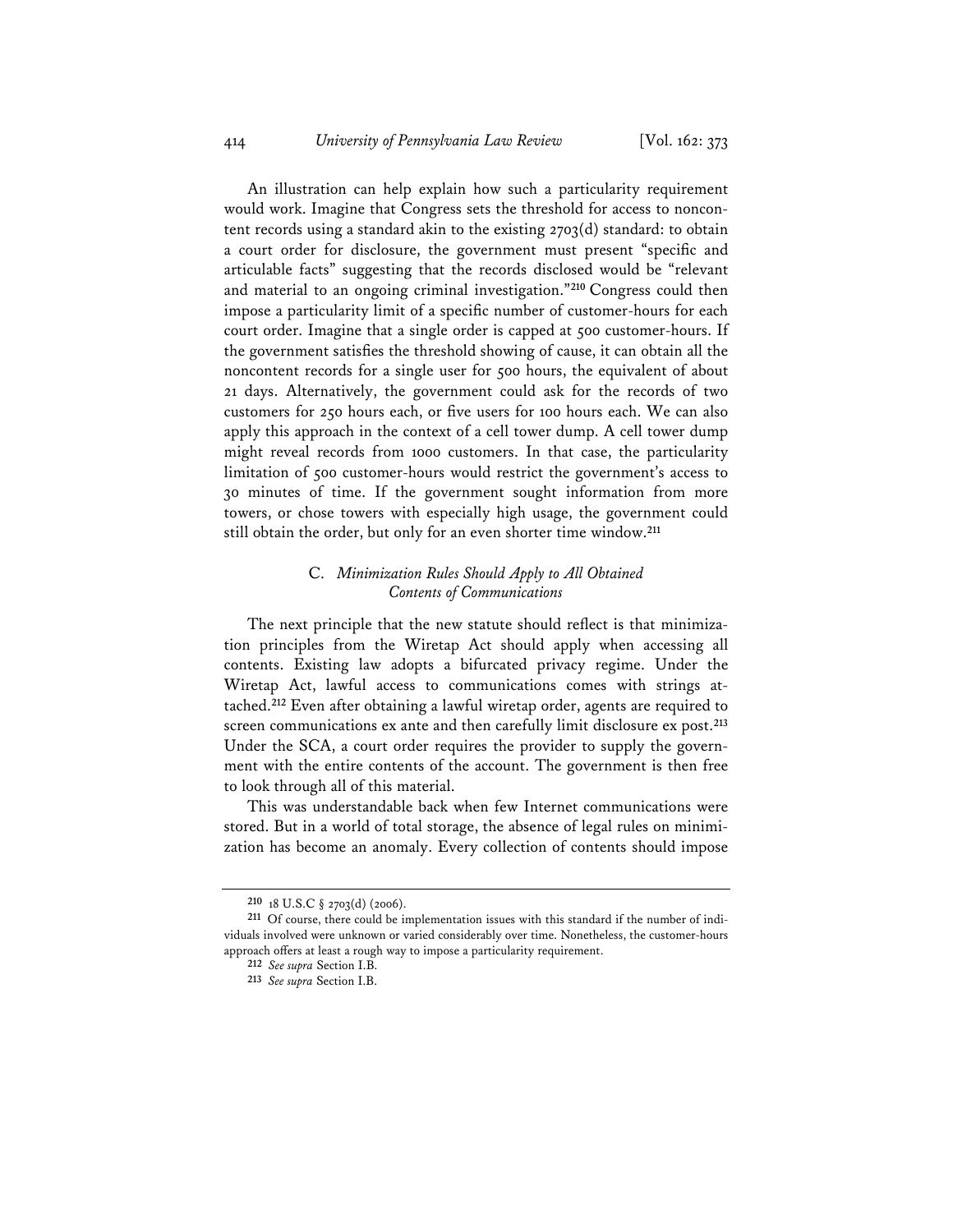the same minimization requirements regardless of whether they involve access to real-time or stored communications. Importantly, the concept of minimization need not mirror its application in the telephone setting. Here, the Senate Report accompanying ECPA was remarkably prescient. In the course of explaining how the minimization requirement might apply to wiretaps of computer communications, the report states:

It is impossible to "listen" to a computer and determine when to stop listening and minimize as it is possible to do in listening to a telephone conversation. For instance, a page displayed on a screen during a computer transmission might have five paragraphs of which the second and third are relevant to the investigation and the others are not. The printing technology is such that the whole page including the irrelevant paragraphs, would have to be printed and read, before anything can be done about minimization.

Thus, minimization for computer transmissions would require a somewhat different procedure than that used to minimize a telephone call. Common sense would dictate, and it is the Committee's intention, that the minimization should be conducted by the initial law enforcement officials who review the transcript. Those officials would delete all non-relevant materials and disseminate to other officials only that information which is relevant to the investigation.**<sup>214</sup>**

As the Ninth Circuit has recognized, minimization for electronic communications requires filtering.**<sup>215</sup>** Someone must go through the records and find the pertinent communications. The details of how minimization should be performed are not my focus here, but some kind of minimization standard should apply to the review of protected contents.**<sup>216</sup>**

**<sup>214</sup>** S. REP. NO. 99-541, at 31 (1986).

**<sup>215</sup>** *See* United States v. McGuire, 307 F.3d 1192, 1202 (9th Cir. 2002) ("We interpret Congress's 'common sense' idea of electronic minimization to mean that law enforcement in some circumstances may look at every communication. Congress intended that the pool of investigative material be filtered.").

**<sup>216</sup>** I have argued elsewhere that the plain view exception should not apply to digital evidence searches, including searches through contents of communications obtained from third-party providers. *See* Kerr, *Internetsupra* note 136, at 1047-48 ("I would incorporate a proposal I have made in the context of stand-alone computers to eliminate the plain view exception for Internet searches."). I continue to adhere to that view, although I will not repeat the argument here.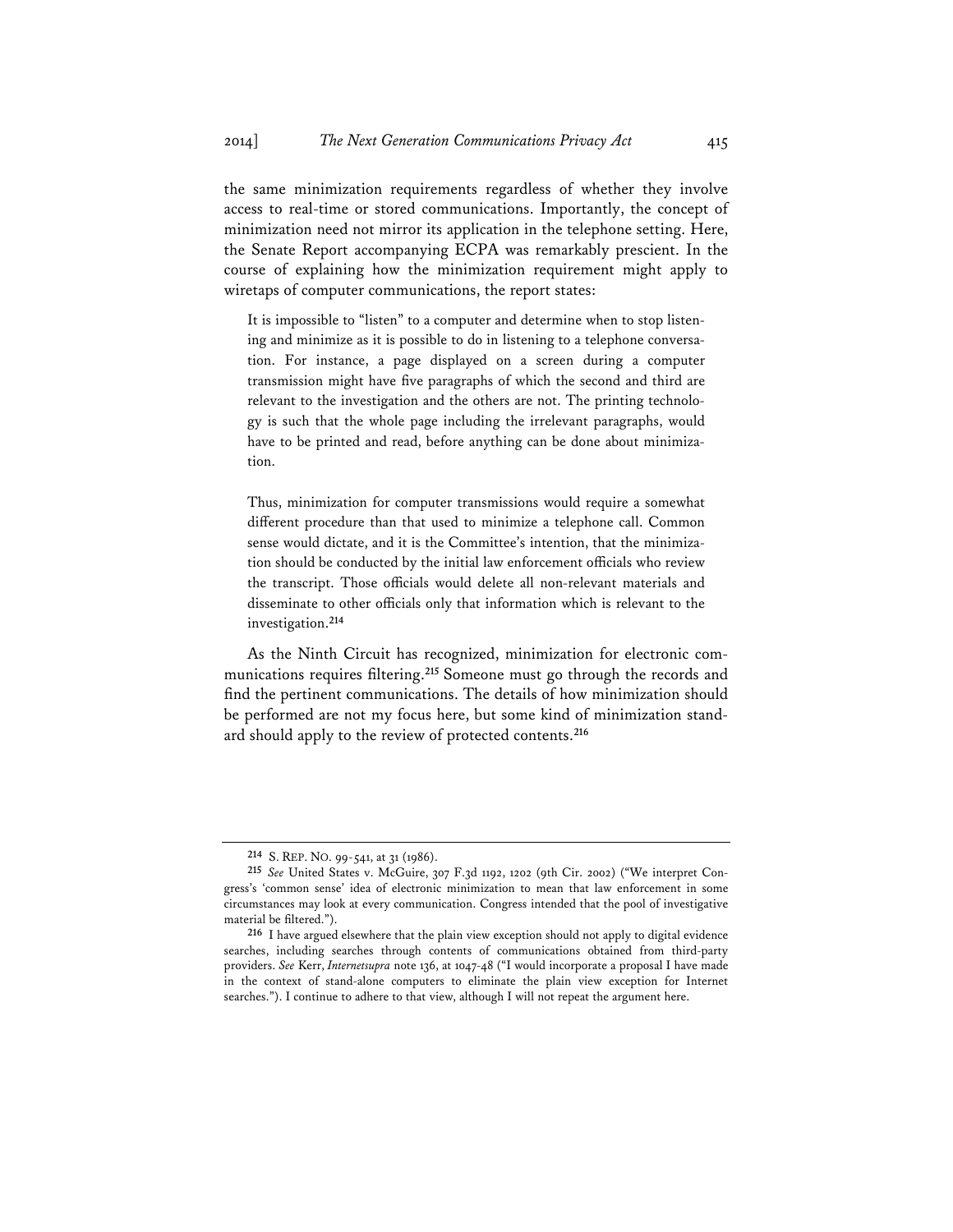#### D. *Congress Could Establish a Two-Part User-Based Regime for Territoriality*

The fourth and final principle of a next generation privacy act would be the establishment of an explicit regime for the territoriality of the statute and the mechanisms for foreign government access. Congress could do this in several ways. The many options reflect the several major variables that govern territoriality, including the location of the information, the location of the user, and the location of the company that hosts the information. Further, Congress must decide how to treat foreign government access. Congress could allow U.S.-based companies to disclose communications or records pursuant to foreign government orders, or it could require governments to comply with Mutual Legal Assistance Treaties instead. Alternatively, Congress could regulate territoriality by adopting express rules as to when providers can or must design their networks in ways that go outside U.S. territory to subject communications to foreign government access.

Based on existing technology, the best available option is to focus privacy protections on the perceived location of the user. Providers usually have a rough sense of the locations of their customers.**<sup>217</sup>** Users often can select a language, and they also reveal IP addresses every time they access a provider's services. IP addresses can be manipulated, of course, but it is often possible to gauge the rough location of a user from the IP address used to access the network.**<sup>218</sup>** The combination of language and IP address gives providers a general sense of the country used to access their network by each customer.**<sup>219</sup>**

A rule based on the location of the user is far from ideal. Some customers access services from multiple countries.**<sup>220</sup>** Others access services using anonymized IP addresses, making their location difficult to identify. Nonetheless, providers generally can separate out at least most of their U.S.-based customers from customers in other countries. And if user location can be difficult to identify, the remaining options seem worse. In a

**<sup>217</sup>** *See, e.g.*, Marketa Trimble, *The Future of Cybertravel: Legal Implications of the Evasion of Geolocation*, 22 FORDHAM INTELL. PROP. MEDIA & ENT. L.J. 567, 586-99 (2012) (discussing how geolocation tools, which currently use IP addresses, can be used to determine an Internet user's physical location).

**<sup>218</sup>** *See id.* at 594-97 (examining the reliability of IP addresses for geolocation).

**<sup>219</sup>** *See id.* at 597 (explaining that "combinations of methods" yield more accurate results than relying on IP addresses alone).

**<sup>220</sup>** For example, a user might travel around the world, accessing the network from various places. In that case, it may be difficult or impossible to definitively associate the person with a particular home country. At the same time, the use of defaults may solve this problem. For example, the law could presume that a user of a U.S.-based service is located in the United States unless the evidence indicates otherwise with some clarity.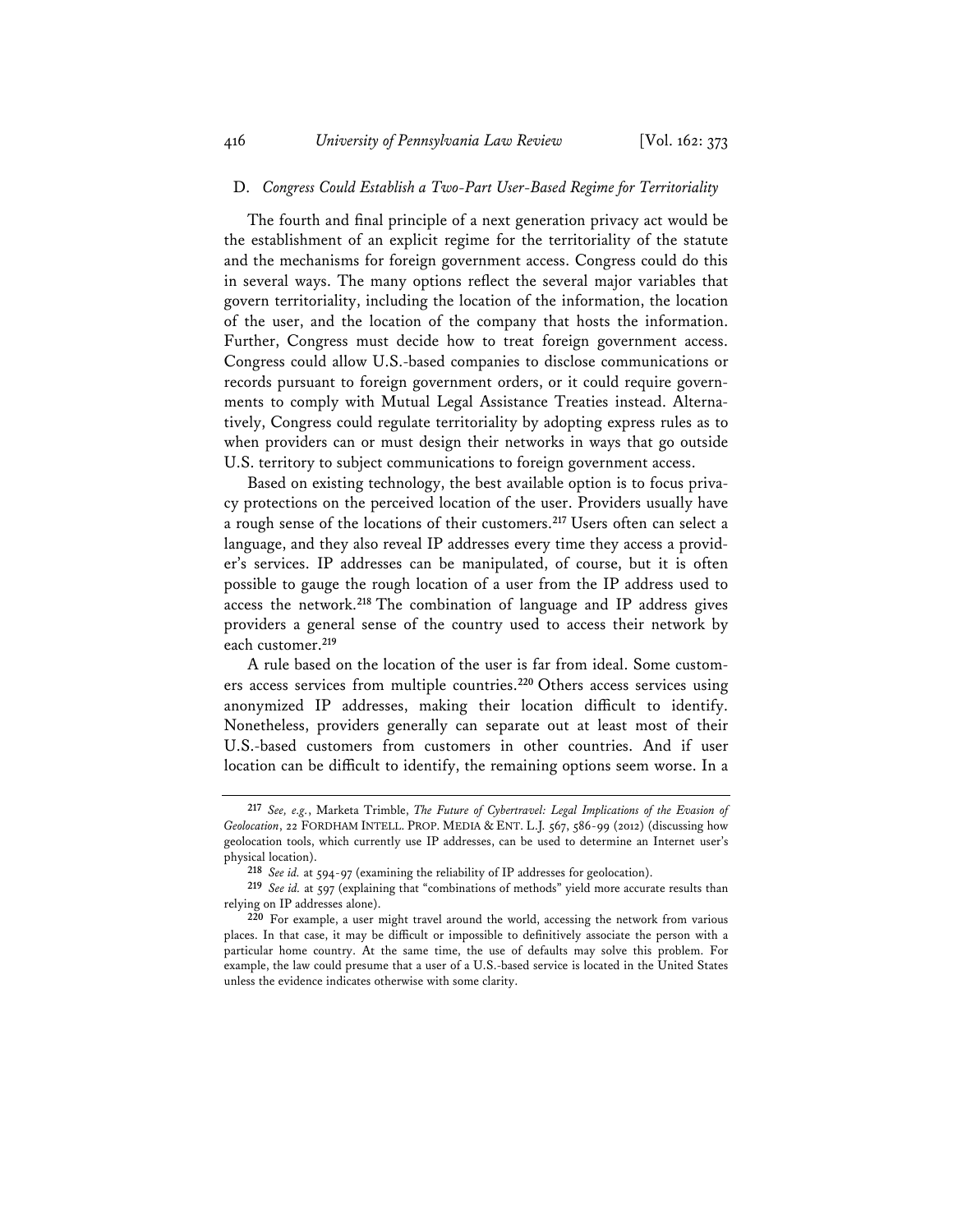global network, the location of data is arbitrary and increasingly unknowable. The location of the company holding data is equally arbitrary and difficult to know, given that multinational companies can have affiliates and branches anywhere. A standard based on perceived user location is problematic, but it seems less problematic than the alternatives.

Moreover, difficulties in identifying location can be addressed through presumptions and standards of proof. For example, the default rule might be that a person is presumed to be inside the United States unless there is clear and convincing evidence that the user is outside the United States. The standard could also incorporate a time element, looking to the person's location over the previous month or year to determine where the person is located. None of these standards would be perfect, but they may provide a way to implement a location-based standard in a way that makes such an approach better than the alternatives.

Focusing on user location could enable a two-part solution to the territoriality problem along the following lines. First, Internet providers that are either based in the United States or that are doing business in the United States would be required to follow U.S. privacy law with respect to their U.S.-based users. That requirement would apply regardless of where information is technically stored. Under my proposal, privacy protections should follow the user instead of the data: all state or federal government access to information about U.S.-based users should comply with U.S. law. So long as a company with a presence in the United States has communications belonging to U.S.-based customers, that company should have to follow U.S. law imposing a warrant requirement on access. Internet providers in the United States would therefore be free to design their network to optimize the engineering problem of storage and service without worrying about the implications for the privacy of their U.S.-based users. Users in the United States would also know that their use of U.S.-based services would receive the full protection of U.S. law.

The second part of the solution would focus on the rights of users based outside of the United States. For those users, the law should allow, but not require, Internet providers to disclose contents and noncontent information pursuant to the foreign legal process in the country associated with the user. If French authorities in France produce a valid court order pertaining to a French user, U.S.-based providers should be permitted to comply with the order. This approach would place some burden on providers that service foreign customers, as it would require them to learn enough about foreign legal process to understand foreign court orders. More importantly, however, disclosure would be permissive rather than mandatory. Providers that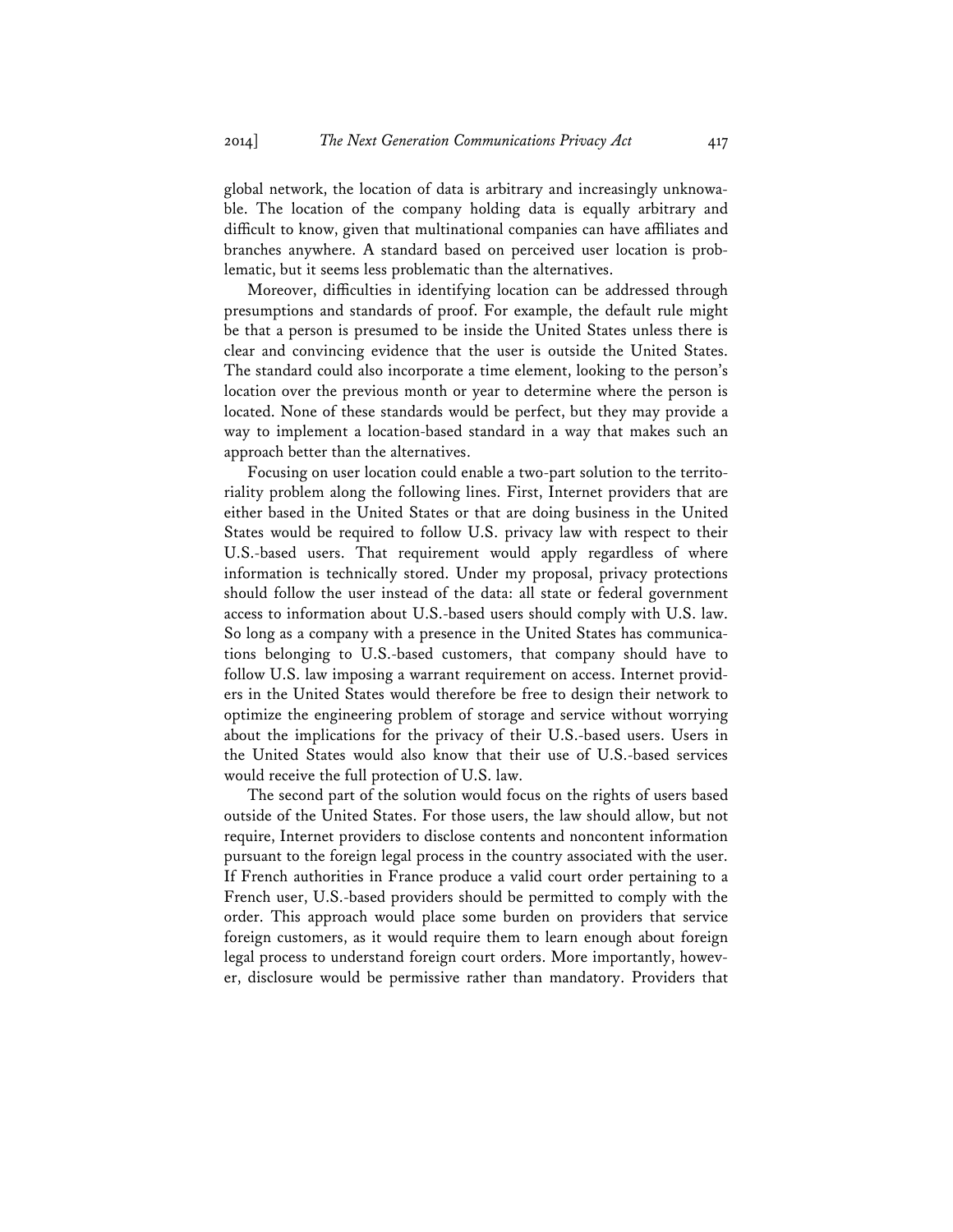chose not to comply with foreign court orders would not be required to do so, allowing providers to opt out of foreign disclosure if they wished.

Enacting a regime of permissive disclosure for foreign legal process pertaining to foreign users provides important flexibility given the wide range of different legal standards and foreign governments. If disclosure were made mandatory, a totalitarian government with no privacy laws could force U.S.-based providers to disclose contents pertaining to democratic activists and critics of the regime. On the other hand, if disclosure were forbidden, even democratic governments with highly protective privacy laws would be forced to always go through cumbersome legal processes such as letters rogatory and MLATs to obtain records in routine cases.

A permissive regime would allow U.S.-based providers to choose which countries should be deemed sufficiently protective and democratic to have their legal process honored.**<sup>221</sup>** And because that legal process would only apply to users located in the country where the user is located, the law would both protect U.S.-based users and permit providers to be confident that they were disclosing foreign records appropriately in each case.

More broadly, a user-focused solution to territoriality recognizes the inherently global nature of today's Internet. It no longer makes sense to think of data as being in a particular "place" given that data can be sent anywhere or stored in pieces around the world. In contrast, users remain rooted in the physical world and are governed by the sovereign interests of the countries in which they are located. Hinging privacy protections on the location of the user would ensure that users receive the same localized protections in the cloud that they do in their homes.

#### **CONCLUSION**

Congress rarely enacts sweeping reforms. Slow evolutionary change ruffles fewer feathers than does wholesale revision. If Congress could enact a new privacy law today, however, the rapid pace of technological change since 1986 would lead to a rather different set of statutory privacy laws than those that presently exist. The law would adopt a single uniform standard for access to contents, focus much more on particularity and minimization, and deal explicitly with the problem of extraterritoriality.

**<sup>221</sup>** Providers likely would not welcome this choice, as it encourages foreign governments to pressure them to disclose and requires providers to make difficult calls. It may prove difficult for a provider to refuse compliance with court orders in countries where that provider has a business presence.